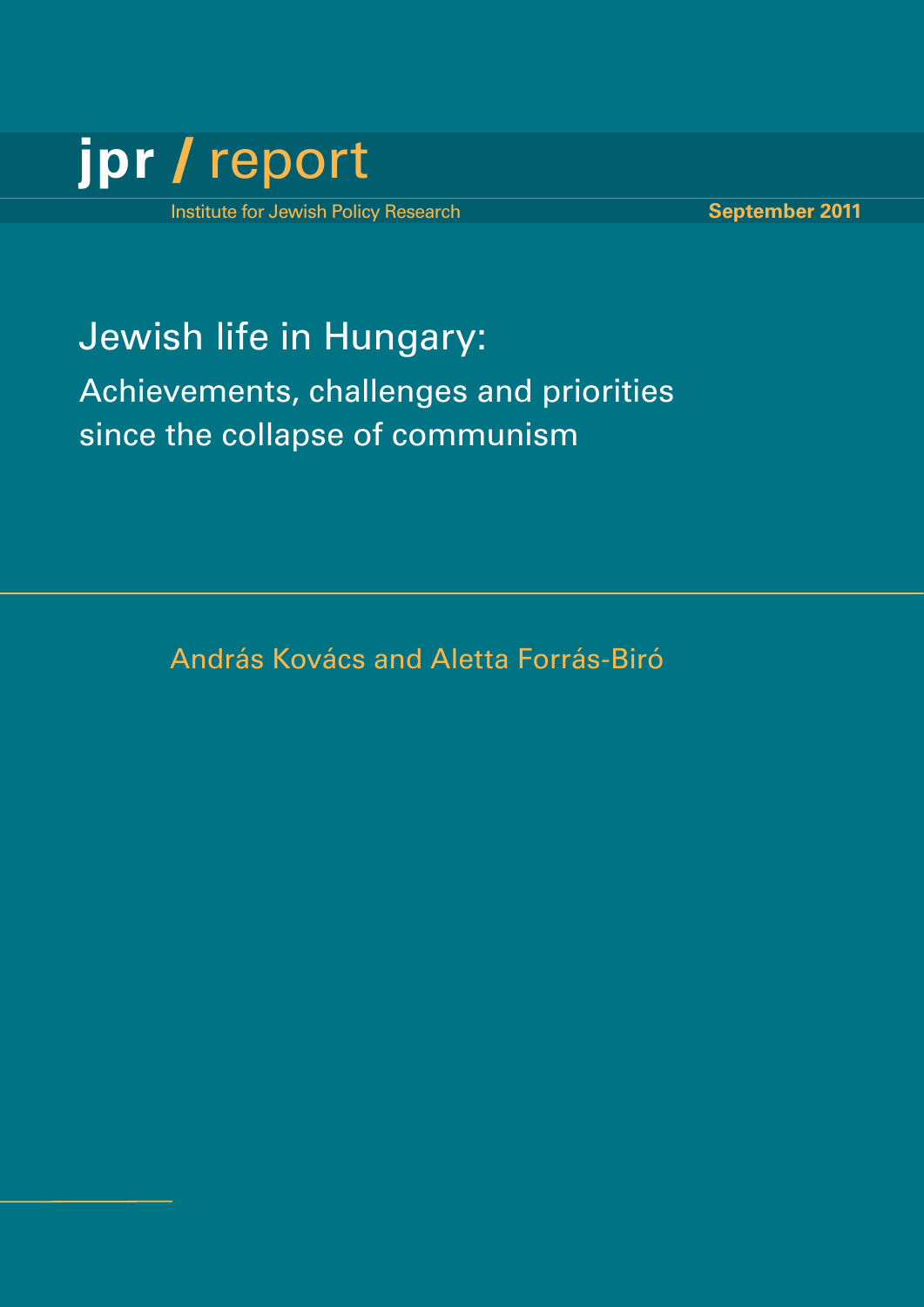The **Institute for Jewish Policy Research (JPR)** is a London-based independent research organization, consultancy and think-tank. It aims to advance the prospects of Jewish communities in Britain and across Europe by conducting research and developing policy in partnership with those best placed to influence Jewish life.

#### Authors

**Professor András Kovács** of the Central European University in Budapest is the leading scholar of contemporary Hungarian Jewry. Professor Kovács is a sociologist, who has held teaching and research positions at universities and academic institutes in Hungary, Germany, France, the Netherlands, Austria and the United States. His research interests include minority identities, prejudice, antisemitism, and the sociology of post-Holocaust Jewry. He has published over ninety scholarly works, including: *Jews and Jewry in Contemporary Hungary: Results of a Sociological Survey* (ed., 2004), *New Jewish Identities: Contemporary Europe and Beyond* (co-editor, 2003), *Neutrality and National Identity: the Case of Austria and Hungary* (co-editor, 2003) and, most recently, *The Stranger at Hand: Antisemitic prejudices in post-Communist Hungary* (Brill, Boston-Leiden, 2011).

**Aletta Forrás-Biró** is a psychologist specializing in counselling, educational psychology and family therapy. She is currently assistant professor at the School of Psychology and Education of the Eötvös Loránd University, Budapest. Previously she taught and served as programme director at the Lauder Javne Jewish Community School, Budapest.

#### Series editor

**Jonathan Boyd** is Executive Director of JPR/Institute for Jewish Policy Research and a specialist in the study of contemporary Jewry.

#### Project director

**Lena Stanley-Clamp** is the commissioning editor of this JPR series of reports. She is also the founding Director of the European Association for Jewish Culture.

JPR is indebted to the **Rothschild Foundation (Hanadiv) Europe** for its generous financial support for this project.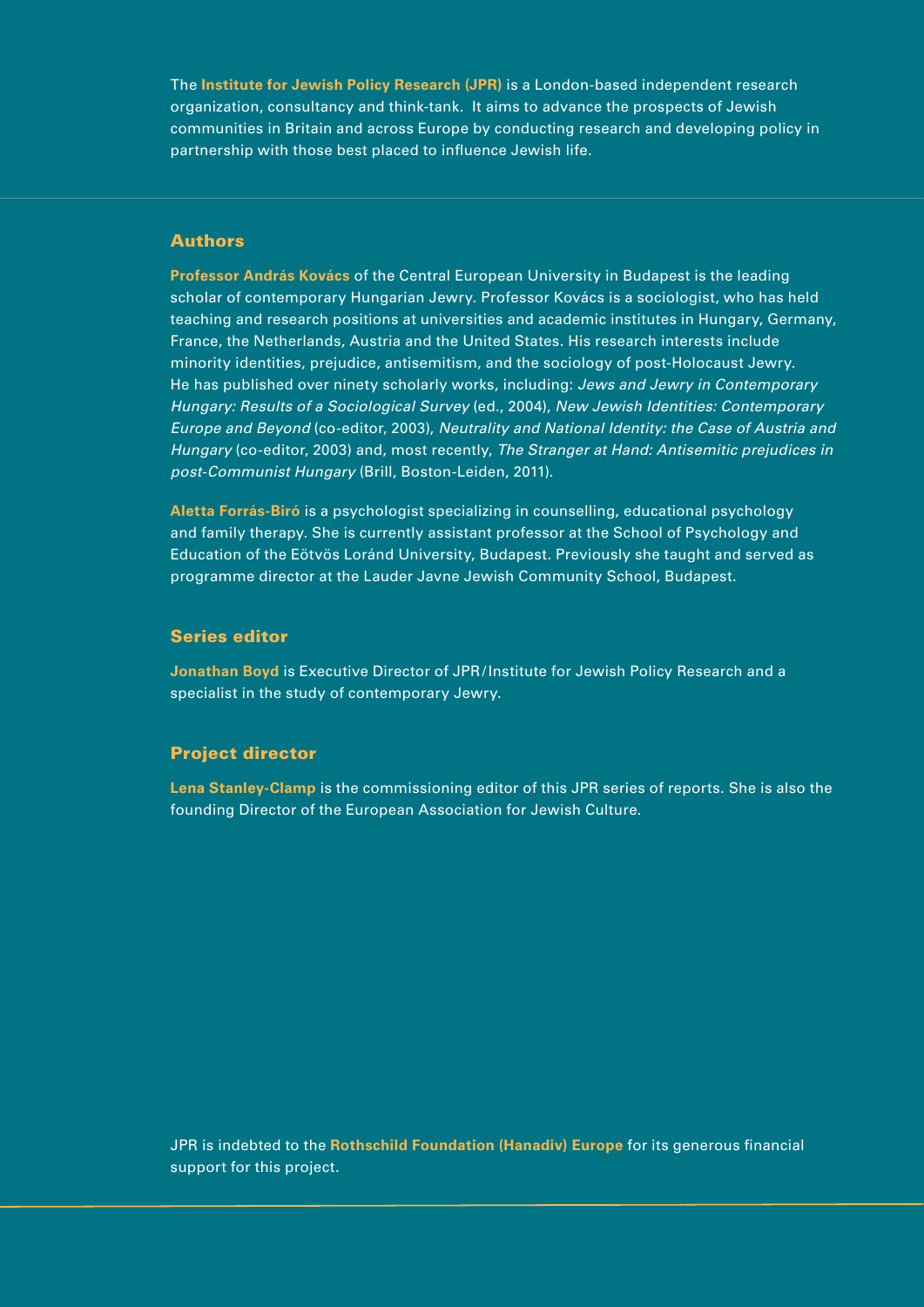# **Contents**

|                | Editor's introduction                                                               |                                                              |    |
|----------------|-------------------------------------------------------------------------------------|--------------------------------------------------------------|----|
| 1              | Basic data on Hungarian Jews and Hungarian<br>Jewish organizations                  |                                                              | 7  |
| $\overline{2}$ | Major achievements and milestones over the past<br>twenty years                     |                                                              | 12 |
| 3              | Major philanthropic investments over the past twenty<br>years                       |                                                              | 14 |
| 4              | Jewish community life and its organizations                                         |                                                              | 15 |
|                | 4.1                                                                                 | Religious institutions and religious life                    | 15 |
|                | 4.2                                                                                 | Jewish education                                             | 21 |
|                | 4.3                                                                                 | Jewish culture                                               | 25 |
|                | 4.4                                                                                 | Academic Jewish studies                                      | 27 |
|                | 4.5                                                                                 | Preservation of Jewish heritage                              | 29 |
|                | 4.6                                                                                 | Young adult (18-30) engagement                               | 32 |
|                | 4.7                                                                                 | Leadership development                                       | 35 |
|                | 4.8                                                                                 | Innovation and social entrepreneurship                       | 36 |
|                | 4.9                                                                                 | Funding and philanthropy                                     | 38 |
|                | 4.10                                                                                | Welfare: children and the elderly                            | 40 |
|                | 4.11                                                                                | Combating antisemitism and anti-Israel sentiment             | 42 |
|                | 4.12                                                                                | Israel education, advocacy and aliyah (emigration to Israel) | 44 |
| 5              | Summary                                                                             |                                                              | 47 |
|                | <b>Appendix A</b>                                                                   |                                                              |    |
|                | Map of officially organized Jewish religious communities in<br>contemporary Hungary |                                                              | 51 |
|                | <b>Appendix B</b>                                                                   |                                                              |    |
|                | Jewish organizations in Hungary                                                     |                                                              | 52 |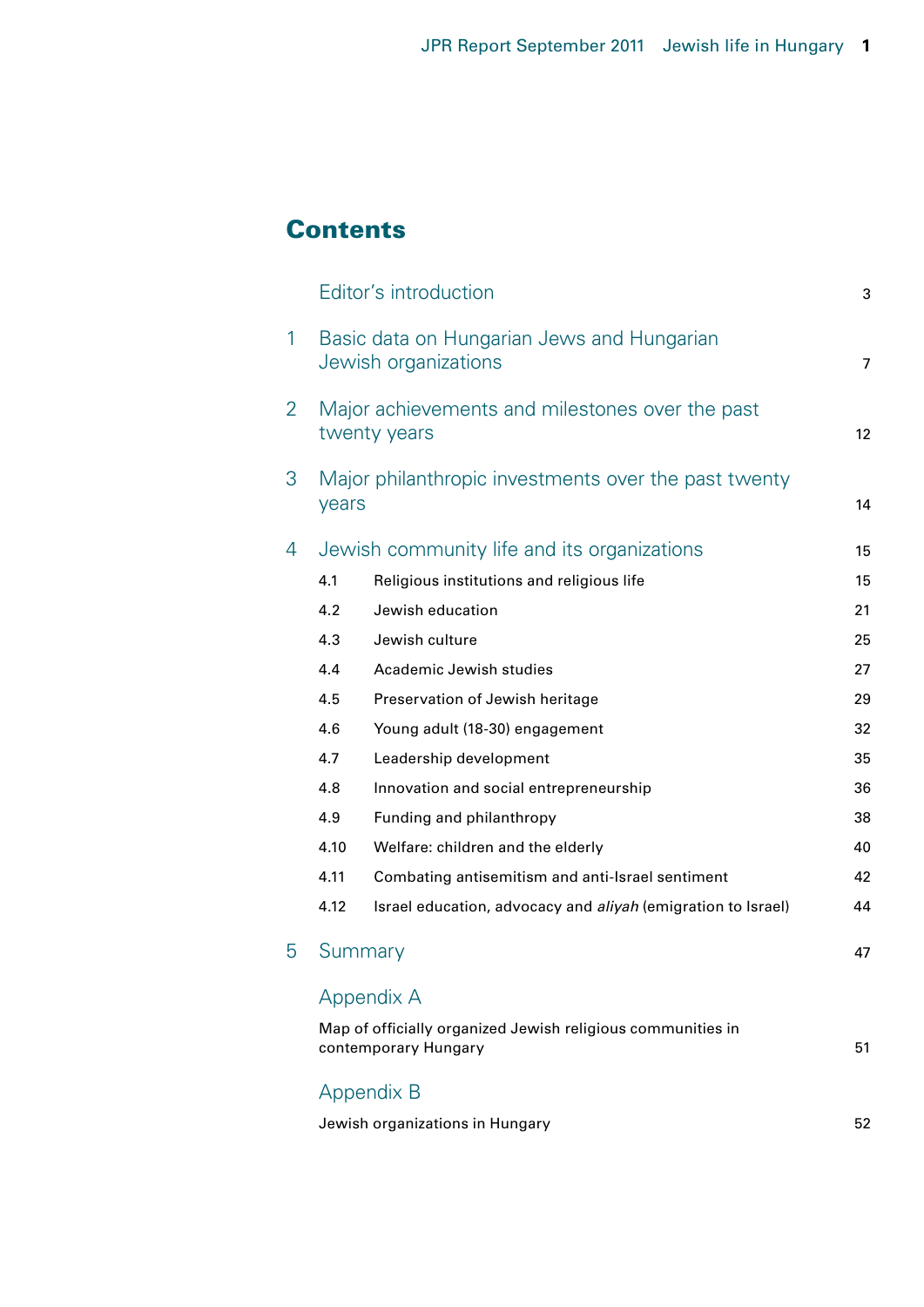JPR Report September 2011 Jewish life in Hungary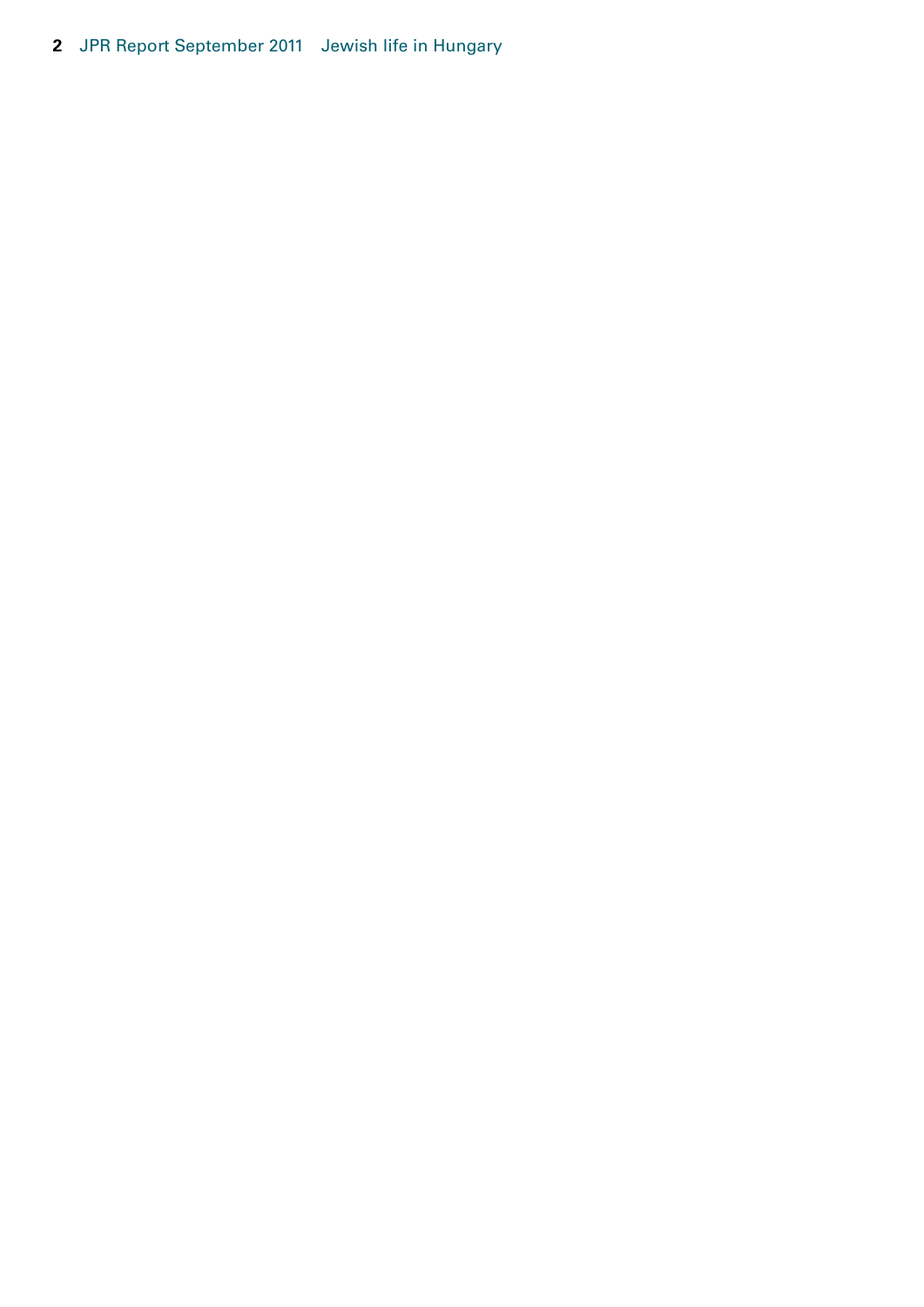# Editor's Introduction

Since the fall of communism over twenty years ago, East-Central Europe has experienced tremendous political, economic and social change, and the Jews living there have inevitably been affected by the developments that have taken place. The advent of democracy, the integration into the European Union, the rise of populism, major demographic shifts and the global recession have all had an impact on Jewish communities throughout Europe. All these factors combined call for the rigorous identification and up-to-date analysis of the changing needs and challenges facing the Jewish communities in East-Central Europe today.

With this in mind, we are publishing this report as the first in a series examining how Jewish communal life has evolved and developed in East-Central Europe since the collapse of communism. This particular report focuses on Hungary; the other three reports, scheduled to be published over the course of 2011 and 2012, will look at Jewish life in Poland, the Ukraine and Germany.

The project has its origins in two organizations: the Institute for Jewish Policy Research (JPR) and the Rothschild Foundation (Hanadiv) Europe (RFHE). JPR, a London-based research institute, consultancy and think-tank that specializes in contemporary Jewish affairs, has stood at the forefront of Jewish community research in the UK for several decades. Its work focuses primarily on Jews in Britain, but the Institute has a longstanding interest in Jewish life throughout Europe, and its publications include *Jewish Restitution and Compensation Claims in Eastern Europe and the Former USSR* (1993), *A new Jewish identity for post-1989 Europe* (1996), *Mapping Jewish culture in Europe today: a pilot project* (2002), *Jews and Jewry in contemporary Hungary: results of a sociological survey* (2004), and *Voices for the Res Publica: The common good in Europe* (2006-09). JPR has also had a longstanding interest in Jewish culture in Europe, and was a co-founder of the European Association for Jewish Culture, with which it retains close ties.

RFHE is a key funder of contemporary Jewish activity across Europe, and has supported a range of educational, cultural, heritage and communitybased initiatives in over forty European countries

during the past decade. The Rothschild family has a long tradition of philanthropy going back to the eighteenth century, and from the very beginning, it has been concerned with ensuring equal opportunities for disadvantaged groups across Europe, health care, housing and education. Today, under its Chairman Sir Victor Blank and Executive Director Sally Berkovic, the focus of its activities is academic Jewish studies and Jewish heritage.

Both organizations – JPR and RFHE – had reached the conclusion independently of one another that the time was ripe for a review of East-Central European Jewish life, and over the course of several discussions, elected to partner on this project. Our shared purpose is to paint a series of portraits of Jewish life in different countries within the region in order to allow both community insiders and outsiders to reflect on each community's achievements, challenges and priorities. JPR developed the initial project proposal which, in turn, was shaped and finessed by RFHE. Throughout the process, JPR has taken full responsibility for research matters, and RFHE has provided funding and been a consistent source of advice and support. I am particularly grateful to my colleagues at JPR, Lena Stanley-Clamp and Judith Russell, for their help with the project: Lena Stanley-Clamp has served with distinction as project director throughout the course of the initiative. Judith Russell has been centrally involved in the final stages of translation, editing and production.

In recruiting researchers to undertake the work, we looked for individuals with excellent qualitative research credentials, experience in the field, and the capacity to understand and analyze the particular idiosyncracies of Jewish life in a sophisticated, independent and sensitive manner. In the particular case of Hungary, we recruited Professor András Kovács of the Central European University in Budapest, who is undoubtedly the leading scholar of contemporary Hungarian Jewry in the world today. Professor Kovács is a sociologist who, throughout his distinguished career, has held teaching and research positions at universities and academic institutes in Hungary, Germany, France, the Netherlands, Austria and the United States. His research interests include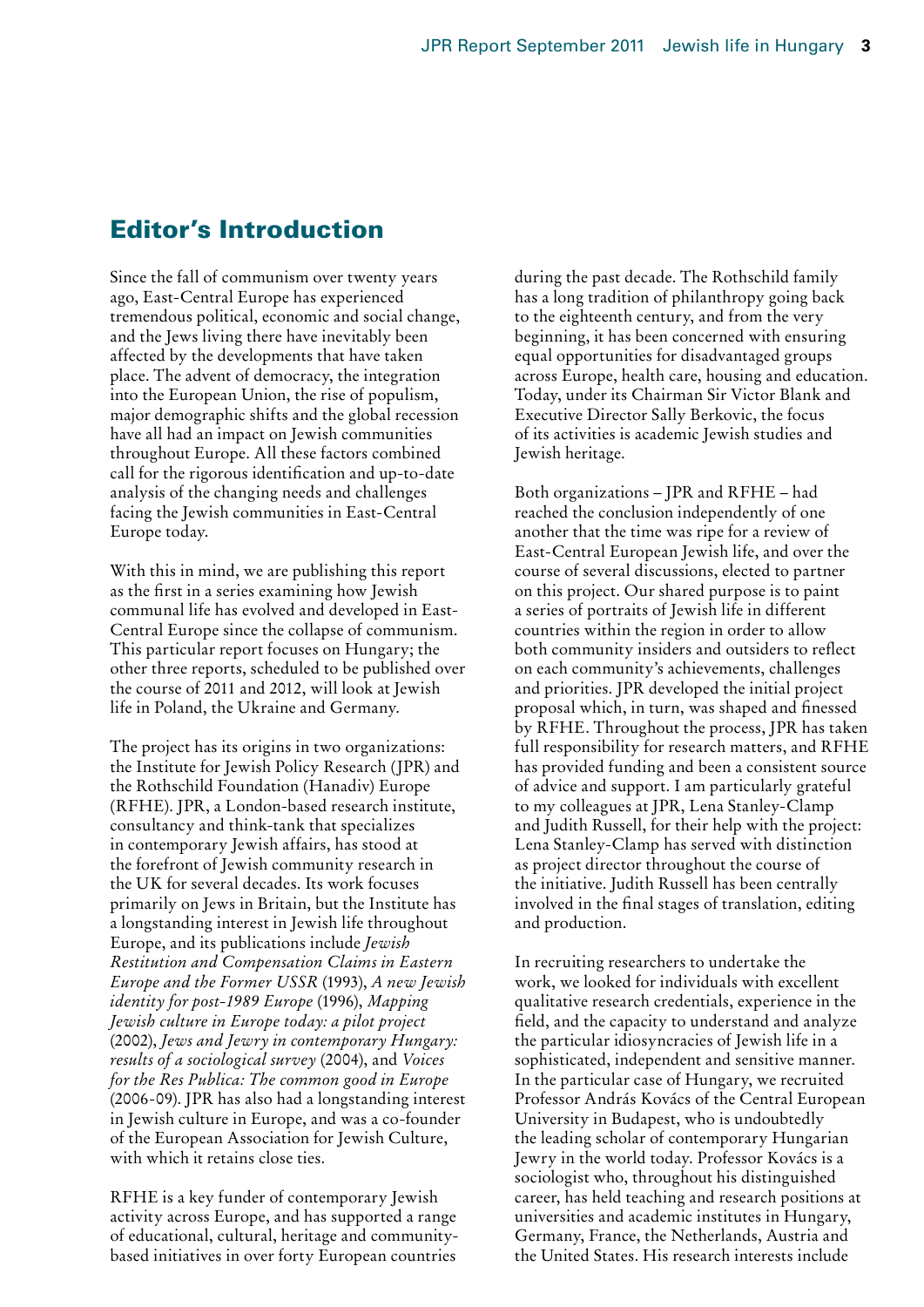minority identities, prejudice, antisemitism, and the sociology of post-Holocaust Jewry, and he has published over ninety scholarly works, including: *Antisemitism and the Young Elite in Hungary* (1996), *Antisemitic Prejudices in Contemporary Hungary* (1999), *Jews and Jewry in Contemporary Hungary: Results of a Sociological Survey* (ed., 2004), *New Jewish Identities: Contemporary Europe and Beyond* (co-editor, 2003), *Neutrality and National Identity: the Case of Austria and Hungary* (co-editor, 2003) and, most recently, *The Stranger at Hand: Antisemitic prejudices in postcommunist Hungary* (Brill, Boston-Leiden, 2011).

Professor Kovács was assisted in the research by Aletta Forrás-Biró. Aletta Forrás-Biró is assistant professor at the School of Psychology and Education of the Eötvös Loránd University (Budapest), and a psychologist specializing in educational psychology.

Professor Kovacs and Aletta Forrás-Biró, along with the researchers involved in the other country reports in this series, were asked to address four key questions:

- i What were the major milestones and developments over the past twenty years in the community?
- ii Which philanthropic investments (local, national, regional or pan-European) over the same period are notable, either because of the significant impact they have had, or because they failed to achieve their desired outcome?
- iii What are the central challenges facing the community today?
- iv What initiatives and investments are most needed in order to strengthen the community in the future on the local, national, regional and pan-European level?

The researchers were further asked to examine each question with reference to the most pertinent areas of Jewish life, namely:

- Jewish religious life;
- Jewish education (formal and informal);
- • Jewish cultural development;
- academic Jewish studies;
- preservation of Jewish heritage;
- young adult (18-30) engagement;
- leadership development;
- innovation and social entrepreneurship;
- funding and philanthropy;
- welfare (children and the elderly);
- combating antisemitism;
- • Israel education, advocacy and *aliyah*  (emigration to Israel).

Finally, the researchers were asked to bring into their analysis any existing demographic data, any relevant social issues within the community, and the broader political context considered necessary to help the reader to best understand the community.

The research for the Hungary report was conducted between May and December 2010. Qualitative methods were used: fourteen one-to-one interviews and one focus group discussion were carried out, lasting for between one and three hours. In order to be eligible, interviewees needed to hold a significant role in Jewish institutional and community life, have knowledge of several of the central issues listed above, and be, in the view of the researchers, highly likely to remain decision-makers in Jewish communal life for the foreseeable future. In the analysis, we have sought to represent the fundamental viewpoints and differences of opinion we heard, as well as the suggestions for alternative ways forward which were proposed by the interviewees. The inclusion of the numerous quotations that punctuate the report should not be misinterpreted as our endorsement of any particular views, but rather simply as illustrations of perspectives we believed worthy of inclusion in a report like this. Whilst it might have added insight to attribute each quotation to a particular source, we deliberately kept all of them anonymous in order to allow respondents greater freedom to speak openly and with candour. We hope and believe that the result of our work is a rich and insightful portrait of Hungarian Jewish life that captures multiple perspectives, but nevertheless points to a clear set of recommendations concerning how the contemporary community might best respond to the wide range of challenges it faces.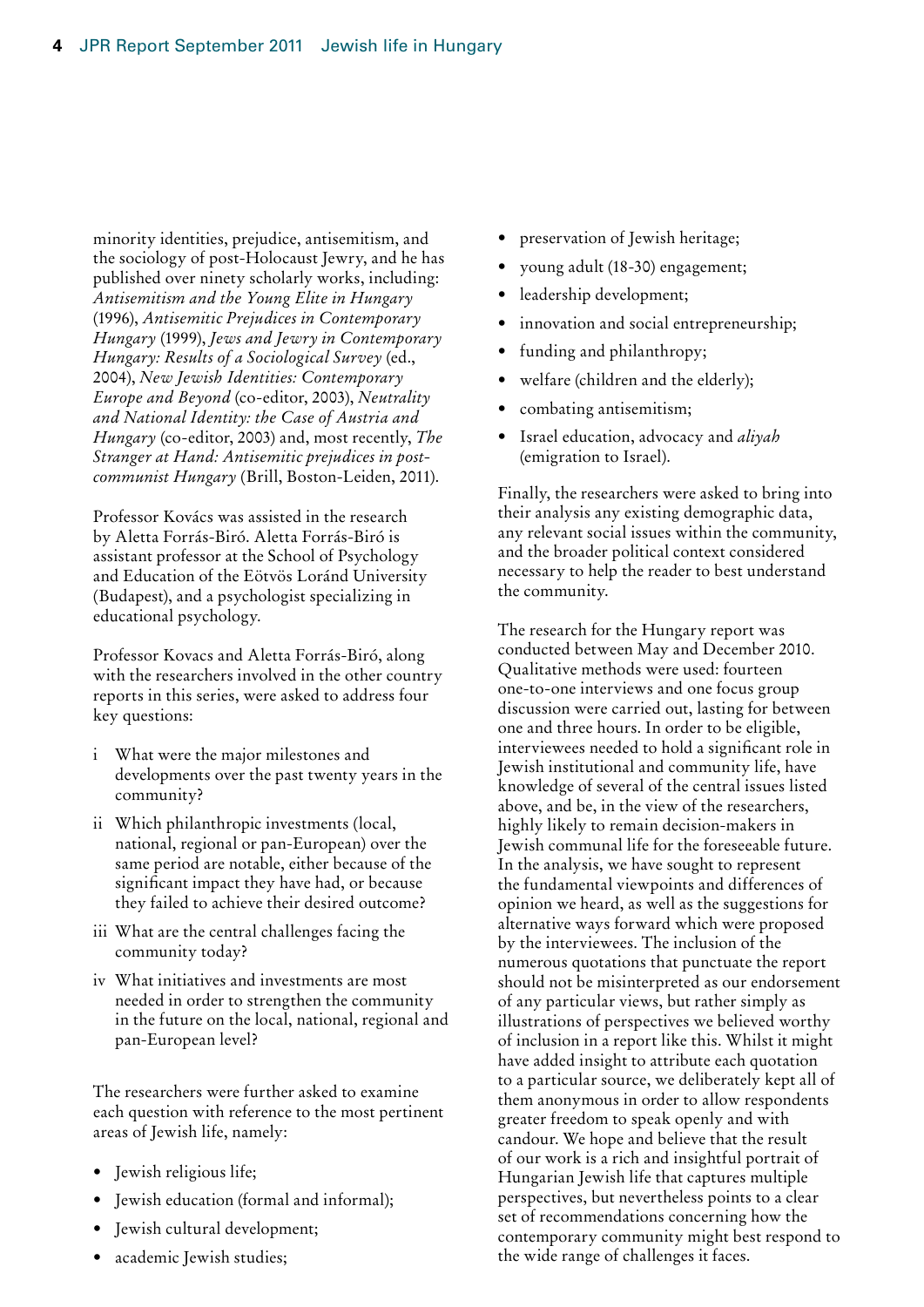Together with the Rothschild Foundation (Hanadiv) Europe, we hope that this report, alongside the others in the series, will provide a guide to all those wishing to understand, develop or invest in the future of European Jewish life. It is aimed at community development professionals, national and international donors and foundations, community leaders, researchers, academics, and ultimately, the communities themselves. We plan to disseminate the reports widely in order to

raise awareness of the issues that exist, and our hope and intention is that all of the reports in the series will serve to help all supportive and interested parties to discover new and thoughtful insights about each community, develop new and creative policy ideas for each community, and ultimately, make new and effective investments in each community.

> Jonathan Boyd *Executive Director*, JPR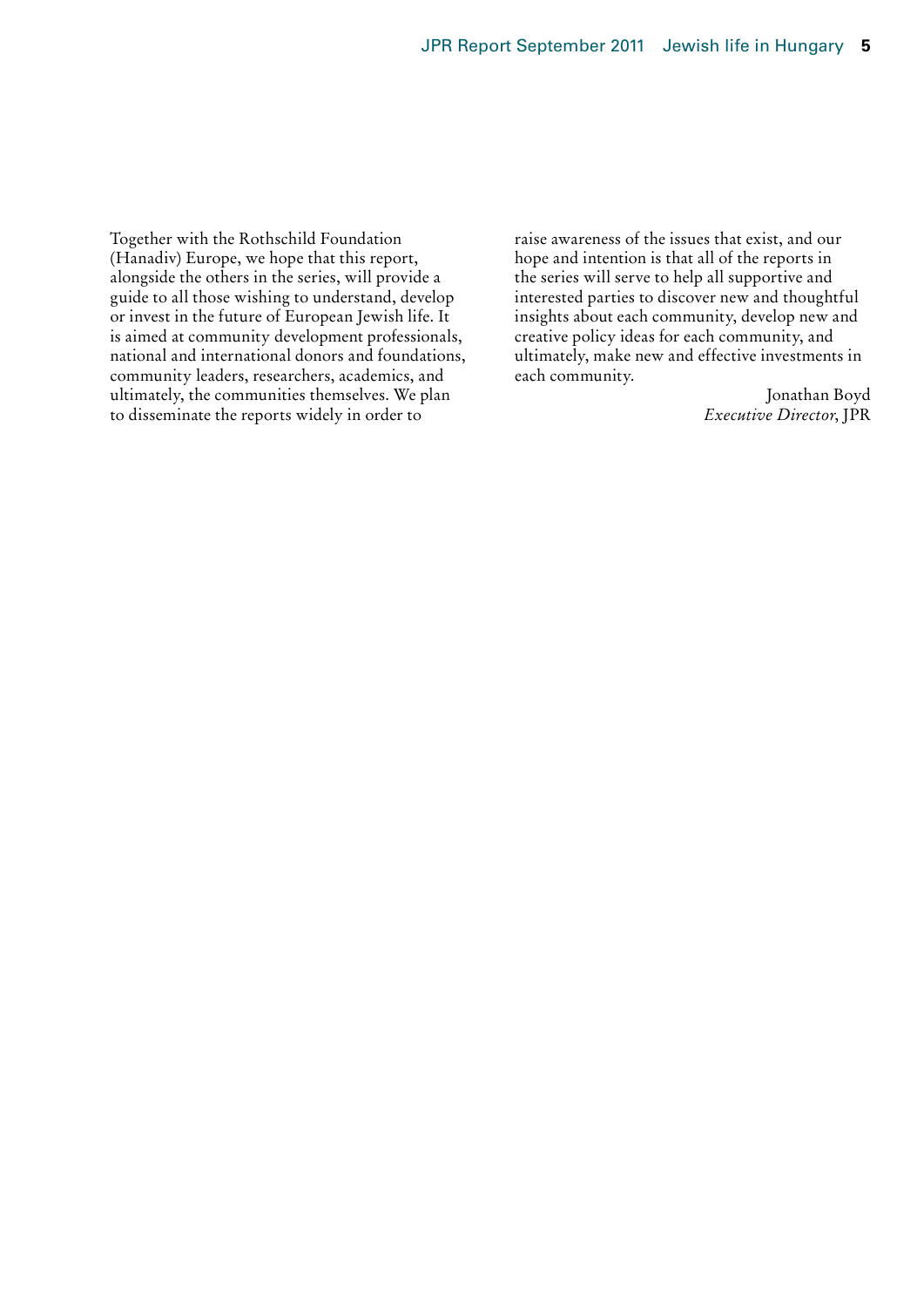JPR Report September 2011 Jewish life in Hungary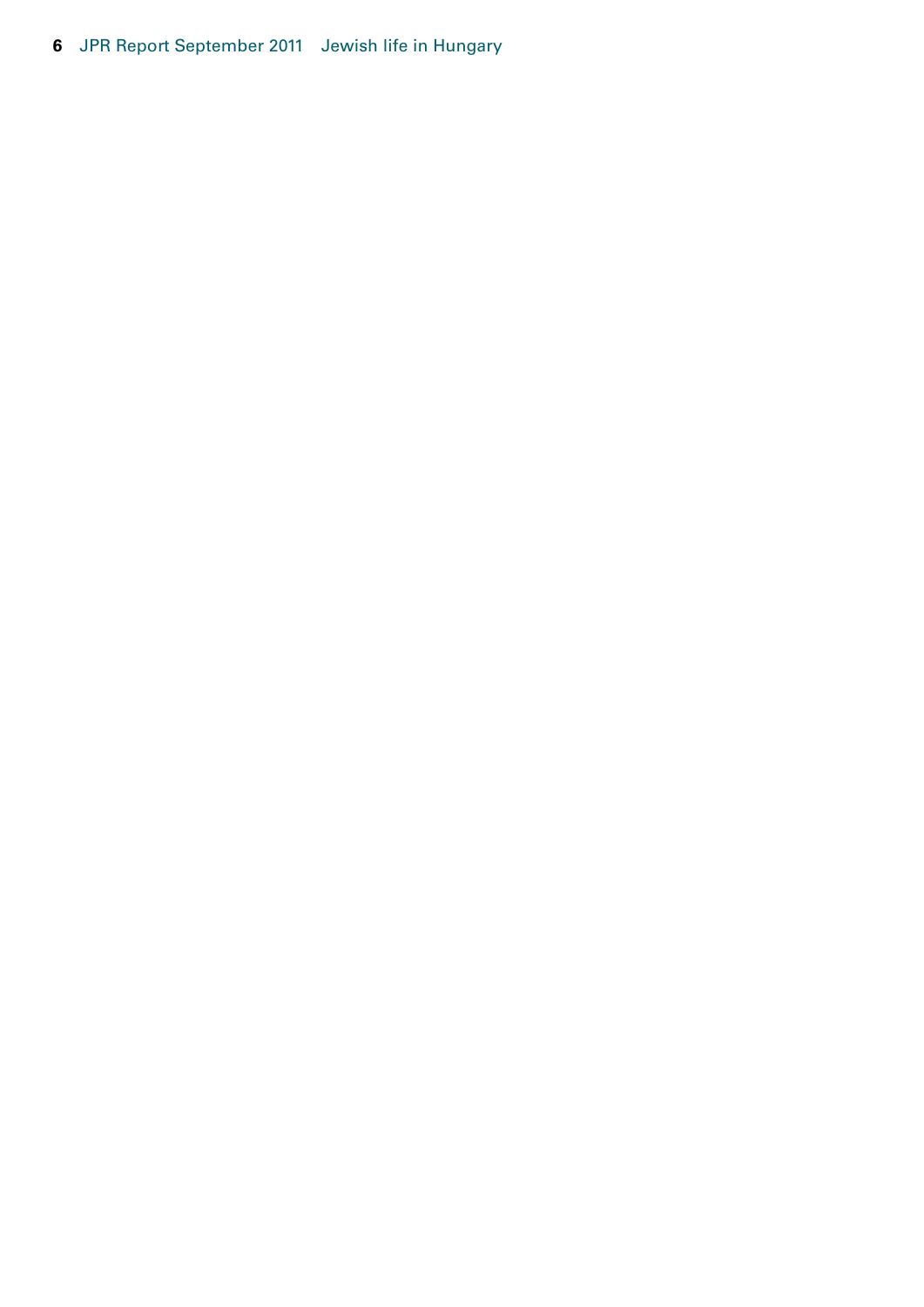# **Basic data on Hungarian** Jews and Hungarian Jewish organizations

According to demographic estimates, there are between 80,000 and 150,000 people who have at least one Jewish parent in Hungary today. Using the broader definition of people with at least one Jewish grandparent, survey data indicate that the figure rises to 160,000 adults (over 18 year-olds), and increases still further when under-18s are added. However, as Figure 1 demonstrates, these data represent a significant decline since the end of Second World War, and also point to one of the major issues in contemporary Hungarian Jewish life – the *halachic* status of the Jewish population (i.e. whether individuals are considered Jewish under the terms of Jewish law).

Figure 1: Changes in the number of Jews of matrilineal descent in Hungary (1945-2000)



In terms of social status, today's Hungarian Jewish community belongs largely to the highly educated and high-status stratum of Hungarian society: 46 per cent hold a university or college degree, which is twenty per cent higher than among the general population of Budapest. The percentage of those with university or college degrees is highest (72 per cent) among the forty to sixty age cohort. The professional choices and consumption habits of the Jewish population correspond to their high level of education: a large number can be classified as belonging to the upper middle class. Approximately 90 per cent of the country's Jews live in the capital, Budapest. Jews comprise approximately five per cent of the population of the city, which has nearly two million inhabitants.

### *The effects of Nazism and communism*

In 1941, when the last census before the Holocaust was carried out, there were 400,000 Jews "of the Israelite persuasion," as well as between 50,000 and 90,000 'baptized Jews,' living in the territory that consitutes Hungary today.1 Much of that community was murdered during the Holocaust: the losses suffered within the territory of today's Hungary are estimated at between 210,000 and 300,000 people; within the 1944 borders of Hungary, the number is estimated to have been approximately half a million. However, between 190,000 and 260,000 Hungarian Jews survived. Those living in the Hungarian provinces were almost entirely annihilated; the vast majority of the survivors – some 144,000 people – lived in Budapest. According to estimates, one-third of all survivors from Hungary were baptized Jews.

Following the war, the Jewish population continued to diminish due to emigration and intermarriage, as well as low birth rates caused by the death of spouses, ageing and the material and psychological consequences of persecution. During the two waves of emigration that took place from 1945-1948 and 1956- 1957, approximately 60,000 to 75,000 Jews left the country.

In the first period of the communist dictatorship (1949-1956), Jewish religious life became significantly restricted. Immediately after the war, 258 Jewish communities were re-established in Hungary, but by the early 1950s, only a quarter of these were still functioning. In February 1950, under pressure from the Communist Government, representatives of the Israelite National Assembly2 adopted a resolution establishing a united national organization, bringing to an end the independence

- 1 'Baptized Jews' are individuals born Jewish, who subsequently converted to Christianity. This was a particularly common practice during the inter-war years when high levels of antisemitism and anti-Jewish legislation caused many Jews to change their religious status.
- 2 At the time, the Israelite National Assembly was the highest decision-making body in the community.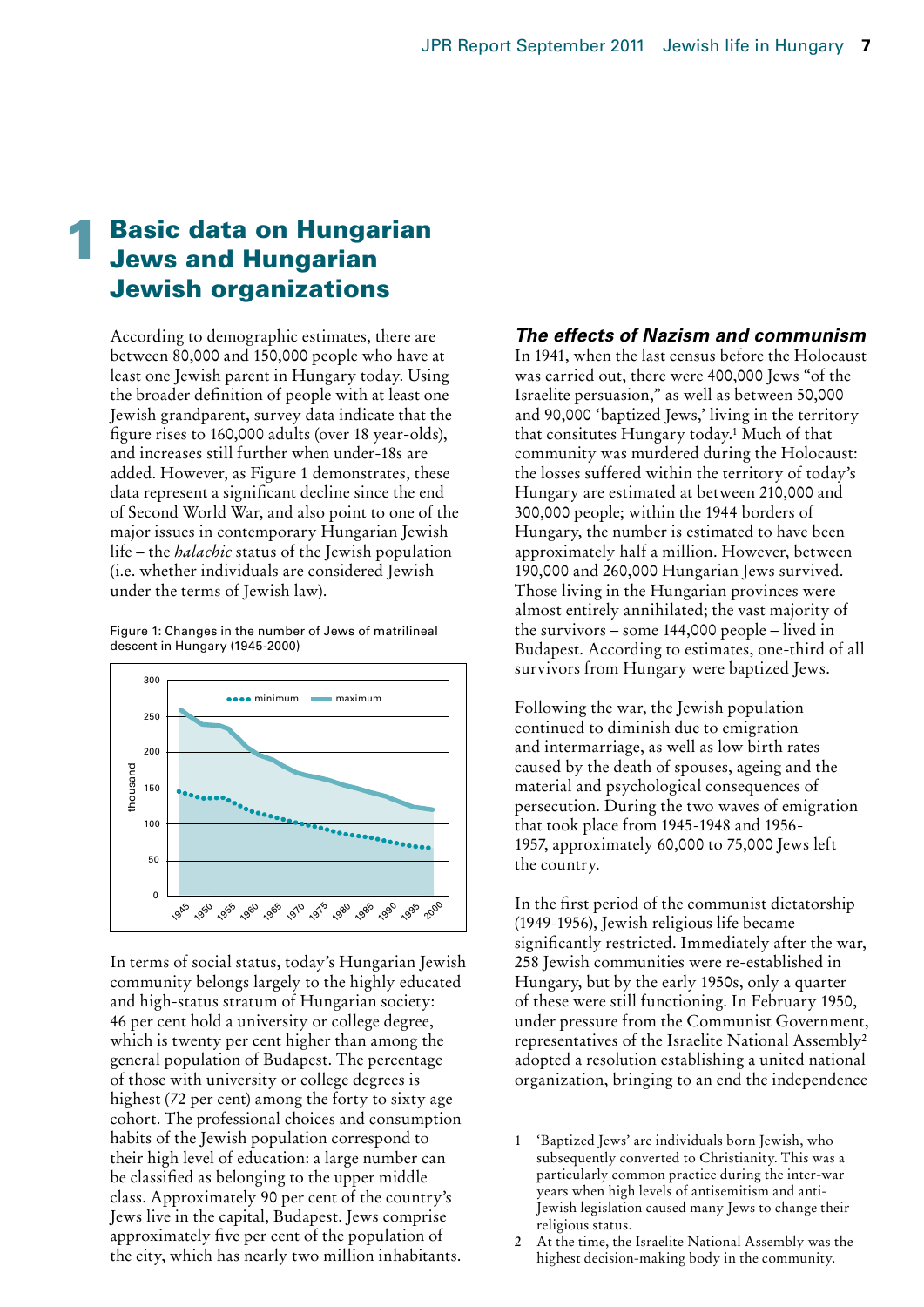of the Autonomous Orthodox Central Office.3 By 1957, appointments to leadership positions in the Jewish community and the rabbinate required formal approval by the state authorities.

During the communist regime some communal institutions – one hospital, one orphanage, and one old age home – were allowed to continue to function, and the production of kosher food was also permitted. However, the anti-religious measures taken by the dictatorship resulted in the dissolution of the Jewish educational system. Seventeen Jewish elementary schools, seven high schools and the teachers' seminary – all of which had reopened after the war – were nationalized. The authorities gave permission for one grammar school and the National Rabbinical Seminary to function, albeit under close government supervision. Even at the single grammar school (based in Budapest), the number of students diminished dramatically: in the 1959-1960 school year, seventy-five students graduated; the figures continued to decrease from 1967, and ten years later, in 1977, the school had only seven students.4 After 1948, any independent Jewish cultural institutions were also closed down. The Jewish community was permitted to publish one bimonthly, *Új Élet* (New Life), which was only allowed to discuss religious matters, and which served to promote the official party line.

In the last years of the old regime, Jewish life started to become more vibrant. The first secular Jewish institution to be established outside the community framework was the Hungarian Jewish Cultural Association (mazsike). Set up in 1988, its main objective was the preservation of Jewish Hungarian culture and the invigoration of secular Jewish life. Its membership of several thousand included many Jews who had not been open about their Jewish identity before 1989.

- 3 The Orthodox Jewish community had existed as an independent entity up to this point, but under pressure from the Communist Government, was forced to join the united national Jewish organization.
- 4 As Jews began to feel slightly more confident in light of economic reform and limited political liberalization in the country, the numbers did begin to increase again in the 1980s, although they remained a long way short of their pre-communist regime levels. By 1986, the student numbers rose to above thirty again.

However, the communist era had taken a heavy toll. In 1992, according to the estimates of communal leaders and based on the number of members paying a voluntary tithe to the Budapest Jewish Community (3,800 families), between a quarter and a fifth of all Jews belonged to a community institution at the time. As a consequence of secularization, assimilation and the anti-religious policies of the communist regime, the number of Jews who are affiliated to a religious or cultural institution today is relatively small. It is possible to develop a reasonably accurate picture of Jewish affiliation levels by examining data from two separate sources: the 2001 Census and 'denominational' tax donation figures.5 Based on these data, not more than 10% of the Jewish population is affiliated to a Jewish organization. The data also demonstrate that affiliation levels are stronger in the older generation: the average age of those who claim to be Jewish is 53 years, whereas the average age of the general population is 39.2 years.

#### *The revival of Jewish life*

Nevertheless, Jewish life was very much reinvigorated with the fall of communism, and more and more Jews began to show an interest in Jewish religion, tradition and culture. A genuine Jewish renaissance seemed to be taking place in the country. Numerous religious, cultural and Zionist organizations were set up or revived. Local Jewish communities were re-established in several provincial towns. Perhaps most significantly, MAZSIHISZ (the Federation of Hungarian Jewish Communities) was established in 1991 as the representative body of Hungarian Jewry. Whilst both the Neolog (a progressive branch of Judaism roughly equivalent to the American Conservative movement) and the Orthodox communities became members of the elected bodies of the MAZSIHISZ, each preserved its

5 In Hungary citizens may donate one per cent of their taxes to a religious community of their choice. The 2001 Census included an optional question concerning religious or ethnic affiliation, and 12,871 people responded by identifying themselves as Jewish. Of these, 9,468 were living in Budapest. Denominational tax donation figures from 2010 (see figure 2 below) further demonstrate that 6,920 people made a tax donation to a Jewish denomination. It is reasonable to assume that in both instances the Jews appearing in the statistics are those with the strongest identity, and this is also likely to manifest itself in organizational affiliation.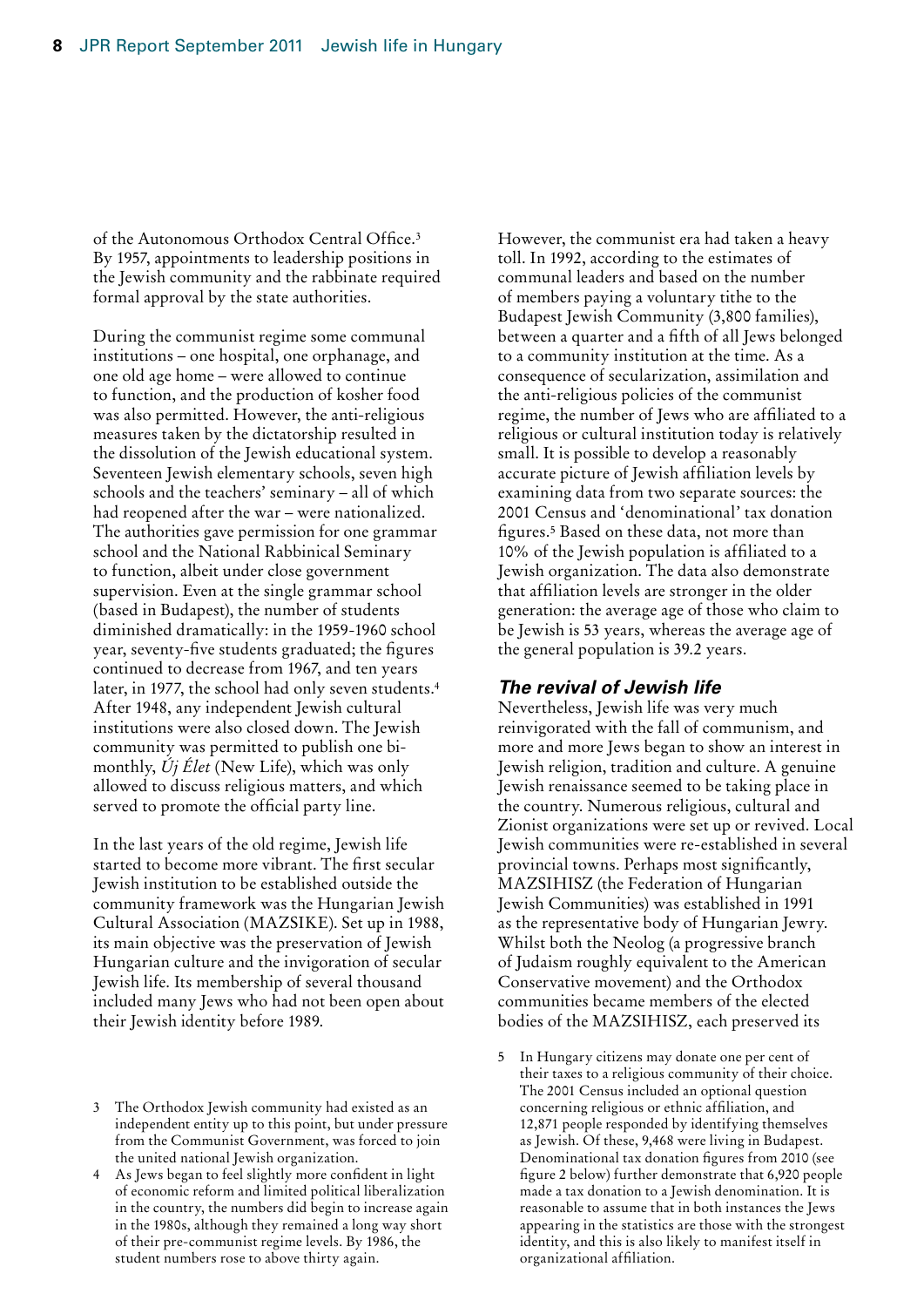

Figure 2: Number of donors per Jewish denomination

own leadership, rabbinate and administration. However, Orthodoxy only remained a branch of the MAZSIHISZ until 1994, when the Hungarian Autonomous Orthodox Israelite Community became independent again.6 MAZSIHISZ, now an exclusively Neolog body, nevertheless remained the representative body, and continued to be the key Jewish recipient of goverment subsidies, and thus the controller of most Jewish communal funds. In the early 1990s, Chabad Lubavitch also appeared on the scene in Hungary; subsequently, the first Reform communities, Sim Shalom and Bet Orim, were established. Chabad also revived the Hungarian Jewish movement formerly known as 'Status Quo Ante' – i.e. not accepting the Orthodox-Neolog schism – under the name of the Unified Hungarian Israelite Community (EMIH) in 2004.

Today, forty-two Neolog synagogue districts operate throughout the country, fourteen of which are in Budapest. In addition, there are three synagogues run by Chabad, two Reform communities, and a Modern Orthodox community, all in Budapest, and all working outside the framework of the MAZSIHISZ. However, in attempting to assess the degree of influence of each of the religious movements, as well as changes in their relative influence over time, it is important to examine data on the number of Jews choosing to donate one per cent of their income tax to their particular Jewish denomination (see Figure 2).

In addition to government subsidies, the Jewish organizations working under the auspices of the MAZSIHISZ are also supported via restitution funds. After 1990, the Hungarian Parliament passed a number of laws regulating individual and collective compensation for those who had suffered persecution. Approximately 30,000 of the Jews persecuted after 1939 – or their close relatives – received compensation. The compensation of the Jewish community as a whole was prescribed by the law regulating the status of confiscated properties formerly owned by religious communities. According to this legislation, religious communities, including the Jewish community, could reclaim confiscated properties if they wished to put them to use again. In addition, the MAZSIHISZ receives a fixed annual allowance for properties for which it did

<sup>6</sup> Orthodoxy continues to receive funding from MAZSIHISZ, but since 1994 is free to distribute these funds according to its own criteria.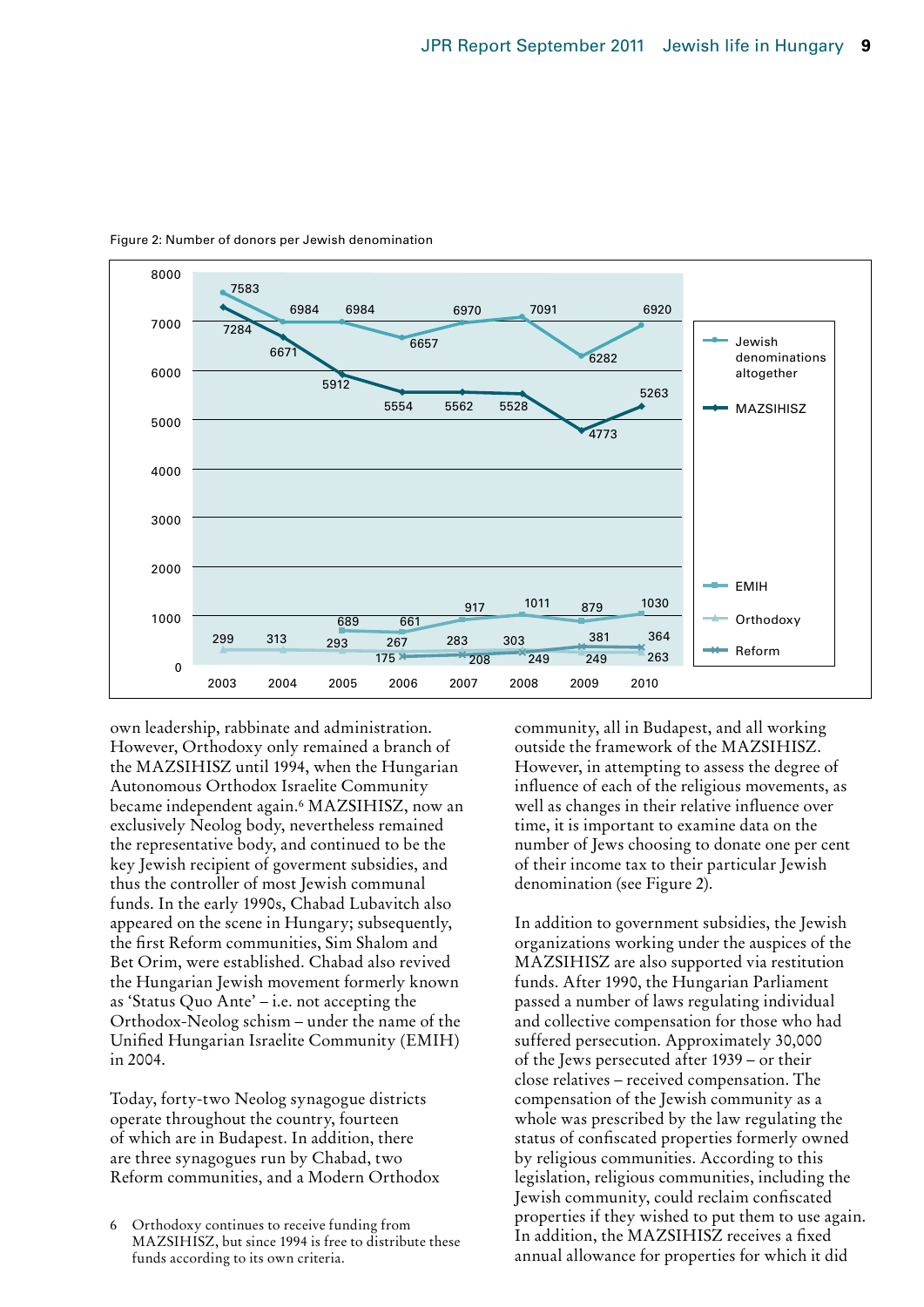not reclaim. The government has undertaken to contribute to the maintenance of the more than 1,000 abandoned Jewish cemeteries. As prescribed by the law about the collective compensation of the Jewish community, an organization called MAZSÖK (Jewish Heritage of Hungary Public Endowment) was set up. It receives from the state approximately 0.1 per cent of the wealth which was formerly owned by Jews without heirs and left behind after the Holocaust. This foundation provides annuities for all those Jews currently living in Hungary who were born before the end of the war (9 May 1945) and applied for the support (currently approximately 10,000 people) as well as subsidies for community projects. These subsidies are available to organizations outside the MAZSIHISZ, as long as their application is accepted by the board of trustees of the foundation.

Following the fall of communism in 1989, a host of new Jewish educational institutions also sprang into existence. Maintained by the MAZSIHISZ, the former Jewish grammar school was expanded and continues today under the name of Scheiber Sándor Grammar and Elementary School. 1990 saw the opening of the Orthodox American Endowment School, established by the Reichmann Foundation and offering a traditional Orthodox Jewish education. The more liberal Lauder Javne Jewish Community School and Nursery was opened in 1990; its tuition fees are considered high by Hungarian standards. Chabad Lubavitch has also established its own educational institutions: a kindergarten, a school and a *yeshiva*. Taken as a whole, these Jewish schools (of which Lauder is the largest with approximately 600 students), have about 1,000 students in total. The National Rabbinical Seminary was also expanded to include the new Jewish University, and given the name OR-ZSE (National Rabbinical Seminary-Jewish University). It trains rabbis, teachers and social workers, offers a BA in Jewish Studies, and has between 200 to 300 students in total. Other important institutions include the Hungarian Jewish Museum and Archives, which functions under the auspices of the MAZSIHISZ, and the HDKE (Holocaust Education Centre and Memorial Collection), a state-funded institution governed by a board of trustees independent of the MAZSIHISZ, that opened in 2004 and serves as a centre for Holocaust research and education.

Several Jewish youth movements came into being after the collapse of communism, partly through the re-establishment of old organizations that had existed before the communist regime, and partly through the creation of local branches of foreign – mainly Zionist – organizations. In recent years, seven such organizations have been active, all of them in Budapest: four youth movements – Bnei Akiva, Habonim-Dror, Hanoar Hatzioni, Hashomer Hatzair, and three student/young adult organizations – Kidma, Marom and UJS (Hungarian Union of Jewish Youth).

In 1989, the Hungarian Zionist Federation was similarly re-established to serve as an umbrella organization for various religious and secular Zionist organizations. Its member organizations are essentially comprised of the Zionist youth movements. The March of the Living Foundation also functions in Hungary, and organizes a large event for several thousand participants each year on the day of the March of the Living, in which both Jews and non-Jews participate.

After 1989, the number of Jewish publications also underwent a rapid increase. *Új Élet* (New Life), the bi-monthly magazine of the MAZSIHISZ, reports primarily on Jewish life, community events and religious matters. *Szombat* (Sabbath) is published by the MAZSIKE (Hungarian Jewish Cultural Association) ten times a year, and discusses Jewish life from a social, political and cultural angle, devoting a separate column to Israel. 1989 saw the re-launch of *Múlt és Jövo˝* (Past and Future), a literary and art magazine which had existed from 1911 until the Second World War. In addition to these three main periodicals, numerous smaller publications also exist, including *Egység* (Unity), the newspaper of Chabad Lubavitch, and *Erec* (Eretz), a publication of the Hungarian Zionist Federation and the Sochnut (Jewish Agency). There are several Jewish publishing houses (for example, Makkabi and Múlt és Jöv*o˝*), and other publishers have also produced many books over the course of the past decade in the fields of Jewish history, literature and religion.

1994 saw the opening of the Bálint Jewish Community Centre in a building restituted to the Jewish community. The centre primarily runs social and cultural activities, mostly funded by the American Jewish Joint Distribution Committee (JDC). It also serves as a home for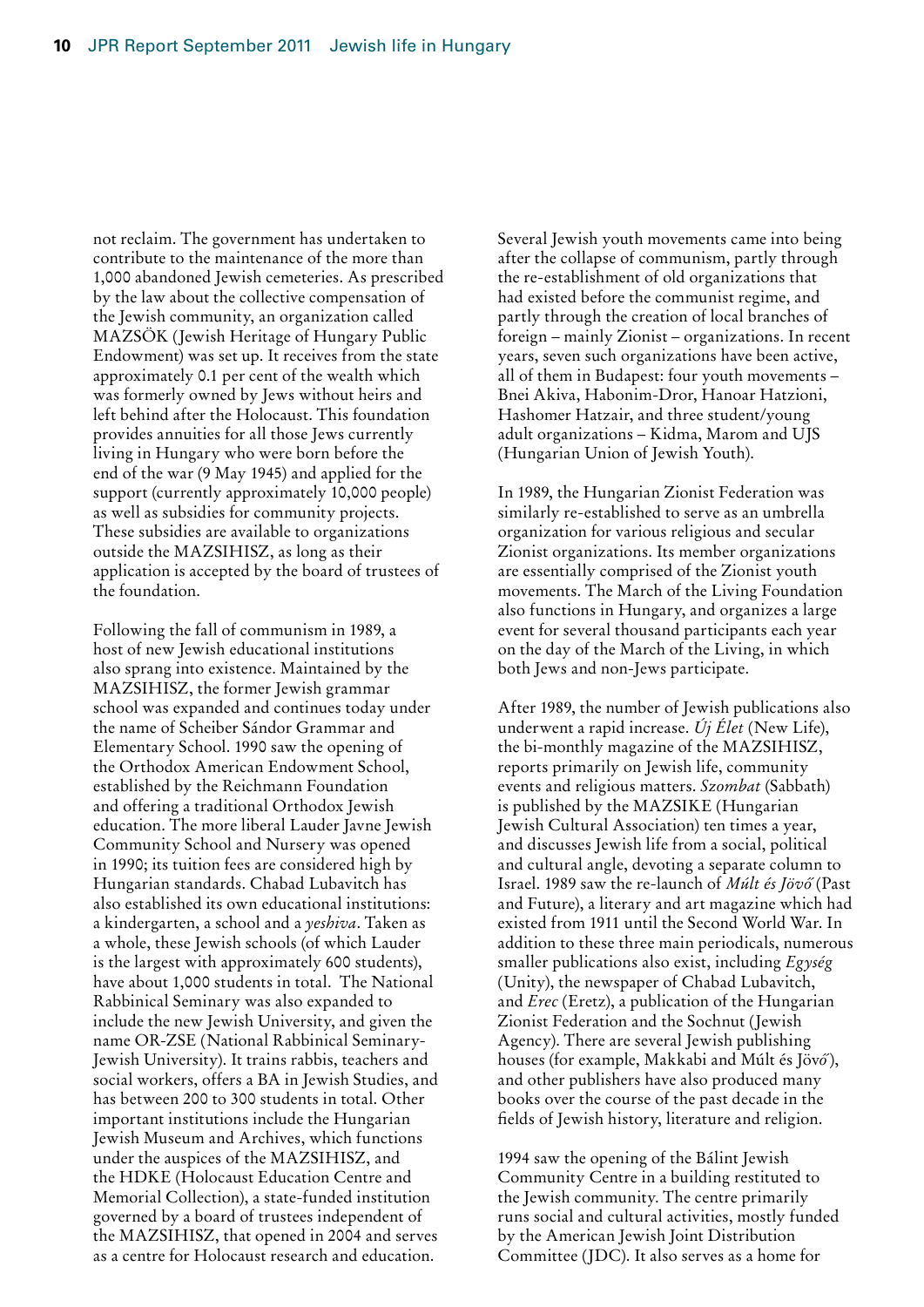a number of social organizations and youth movements, and operates as the centre for organizing the international Jewish youth camp at Szarvas.

The two most important institutions of heritage conservation, the Jewish Museum and the Jewish Archives, both operate under the auspices of MAZSIHISZ. The Jewish Museum has a permanent Judaica exhibition open to the general public, as well as temporary exhibits. The task of the Jewish Archives is to collect and preserve all documents relating to Hungarian Jewry.

New welfare initiatives also began to develop post-1989. Today, the MAZSIHISZ maintains a large number of welfare institutions, including a hospital, two elderly care homes and a soup kitchen, in addition to running seniors' clubs in several synagogues. Orthodoxy also has its own elderly care home. The bulk of social care tasks is undertaken by the JDC and the Hungarian Jewish Social Aid Foundation (MAZS), which itself was established by the JDC. These institutions focus mainly on providing care for the elderly and for Holocaust survivors, but have recently also launched child and family support projects.

In the years since the collapse of communism, the Hungarian Jewish community has not been without its points of controversy. In autumn 2005, a small group of Jewish activists proposed that the Jews of Hungary – just like thirteen other ethnic groups living in the country – ought to be granted

the status of an ethnic minority. The minority legislation, passed in 1993, states that a group defined by law as a minority is entitled to certain collective cultural and representative rights. These rights are exercised on behalf of the minority by its elected representative body. The initiative was first rejected by the MAZSIHISZ, and several Jewish public figures and intellectuals similarly opposed it, claiming that there was no precedent for the Hungarian Jewish community to define itself as a national minority. Their chief concern was that the plan would result in 'the separation of Jews from Hungarians'. In the end, the legal procedure could not be initiated anyway, because advocates of the proposal were unable to get the 1,000 signatures required to support it.

Three years later, in 2008, following long debates about Jewish representation, and in response to accusations that they were monopolizing control, the MAZSIHISZ established a new umbrella organization under the name of the Hungarian Jewish Congress. The Congress accepts as a member any Jewish organization, including those not belonging to the MAZSIHISZ. However, it is only able to serve in an advisory capacity and it is unable to pass resolutions on matters concerning the Jewish community as a whole. Furthermore, it has no say in the distribution of state subsidies and other funds coming in to the budget of MAZSIHISZ. As a result, Chabad, the Reform communities and Marom announced at the very creation of the Congress that they did not wish to participate in it.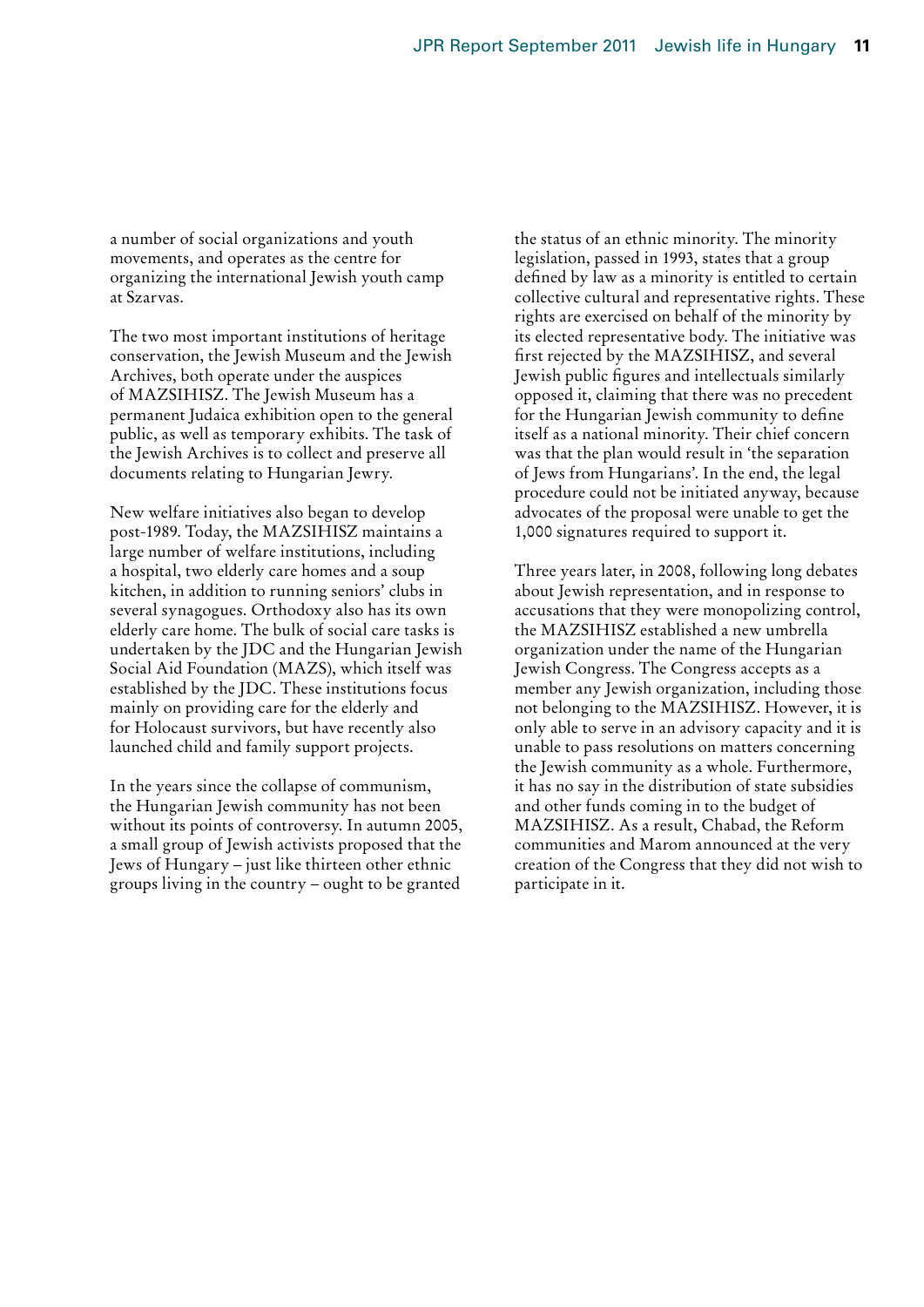# Major achievements and 2 Major achievements and<br>milestones over the past twenty years

Looking back over the past twenty years, some of the most important achievements and milestones in the development of the Hungarian Jewish community have been:

- • **The creation of a communal infrastructure:**  This consists of both the religious institutional framework and the range of welfare and cultural institutions, including old age homes, a hospital, the Jewish Museum and the Jewish Archives, all of which function under the auspices of the MAZSIHISZ. Indeed, today, the MAZSIHISZ ensures the functioning of all the basic social services.
- • **The signing of key contracts with the Hungarian state:** Two have been signed – one concerning compensation for community possessions, and the other concerning compensation for persecution. The state has also subsidized the Holocaust Memorial Centre (established in 2004), and, in 1999, the government introduced an annual Holocaust Memorial Day into schools.
- • **The creation of a broad Jewish educational infrastructure:** Jewish educational institutions have been established across the full spectrum, from nurseries, through primary schools, to the Jewish University. Today the Jewish educational framework, some of which belongs to the MAZSIHISZ and some of which is independent, has more than ten times as many students as it did in the late 1980s.
- • **The establishment of links with international Jewish organizations:** In particular, connections have been built with Israel which have allowed Hungarian Jews to become familiar with Israeli institutions, culture and everyday life. These links have contributed significantly to the development of Jewish pluralism and Jewish civil society in Hungary. For the younger generation, visits to Israel through Birthright, MASA and other exchange programmes are not uncommon. Most recently, the Israeli Cultural Institute was opened in Budapest in 2010.
- • **An upsurge of Jewish life outside the official Jewish institutional framework:** In particular, several major formal and informal educational institutions have been built, including the Lauder Javne Nursery School, Primary School, Secondary School and Vocational School, the American Endowment School and the Szarvas International Youth Camp.
- The emergence of multiple Jewish religious **alternatives:** In addition to the continued existence of Hungary's Jewish Neolog and Orthodox communities, two international religious movements have also appeared on the Jewish religious scene – Chabad and Reform.
- The development, and changing nature, of **an infrastructure for Jewish youth:** From the early 1990s, several Zionist youth movements were established in Hungary. However, from the second half of the 1990s, the activities of these youth movements began to undergo a major transformation, with the appearance of alternative organizations such as Marom and Haver, with their broader educational, cultural and social goals. Judapest, a Jewish blog that was published from 2004 to 2009 and that operated independently of any organizations, engaged a relatively large number of young Jewish people in the community and may be likened to many of the innovative young Jewish initiatives to have emerged at a similar time in other parts of the Jewish world. As is the case elsewhere, younger generations tend to express their Jewish identity less in relation to the Holocaust, and rather more through positive religious and cultural means.
- • **The development of new tools for the promotion of Jewish culture:** From the moment it was established in 1988, the MAZSIKE (Hungarian Jewish Cultural Association) set as its goal the renewal of Jewish culture. As the first independent Jewish organization, which quickly gained several thousand members after its establishment, it began publishing its journal, *Szombat*, in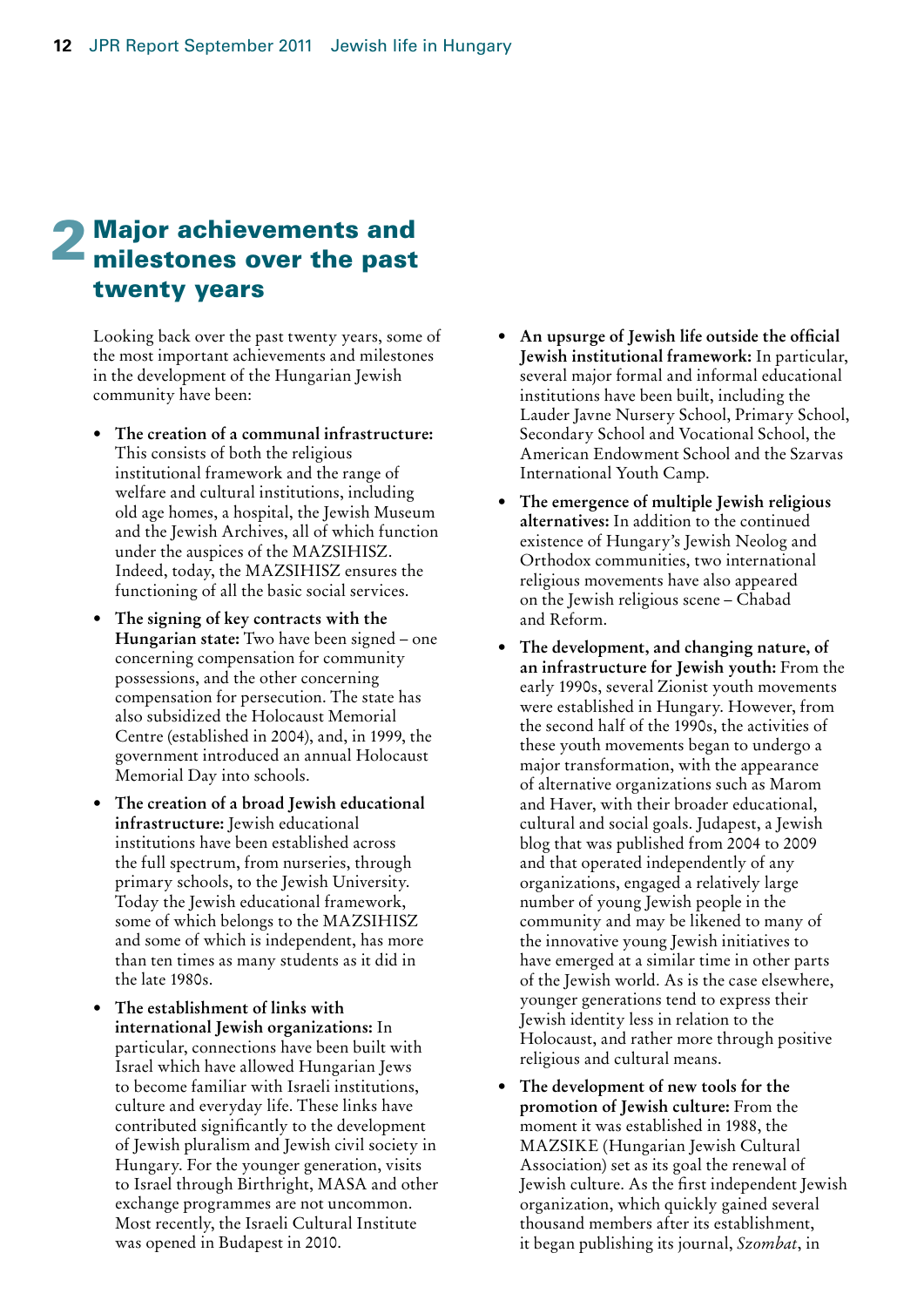1990. *Szombat* has become one of the most important independent forums of Hungarian Jewish life, and comes out ten times per annum. Several Jewish publishing houses and cultural magazines have also been established, the most important being *Múlt és Jövo˝*.

• **The creation of a centre for Jewish culture:**  Bálint Ház, the Jewish Cultural Centre of Budapest, opened in 1994, and runs its own cultural, educational and social programmes in addition to offering space for a diverse range of Jewish initiatives.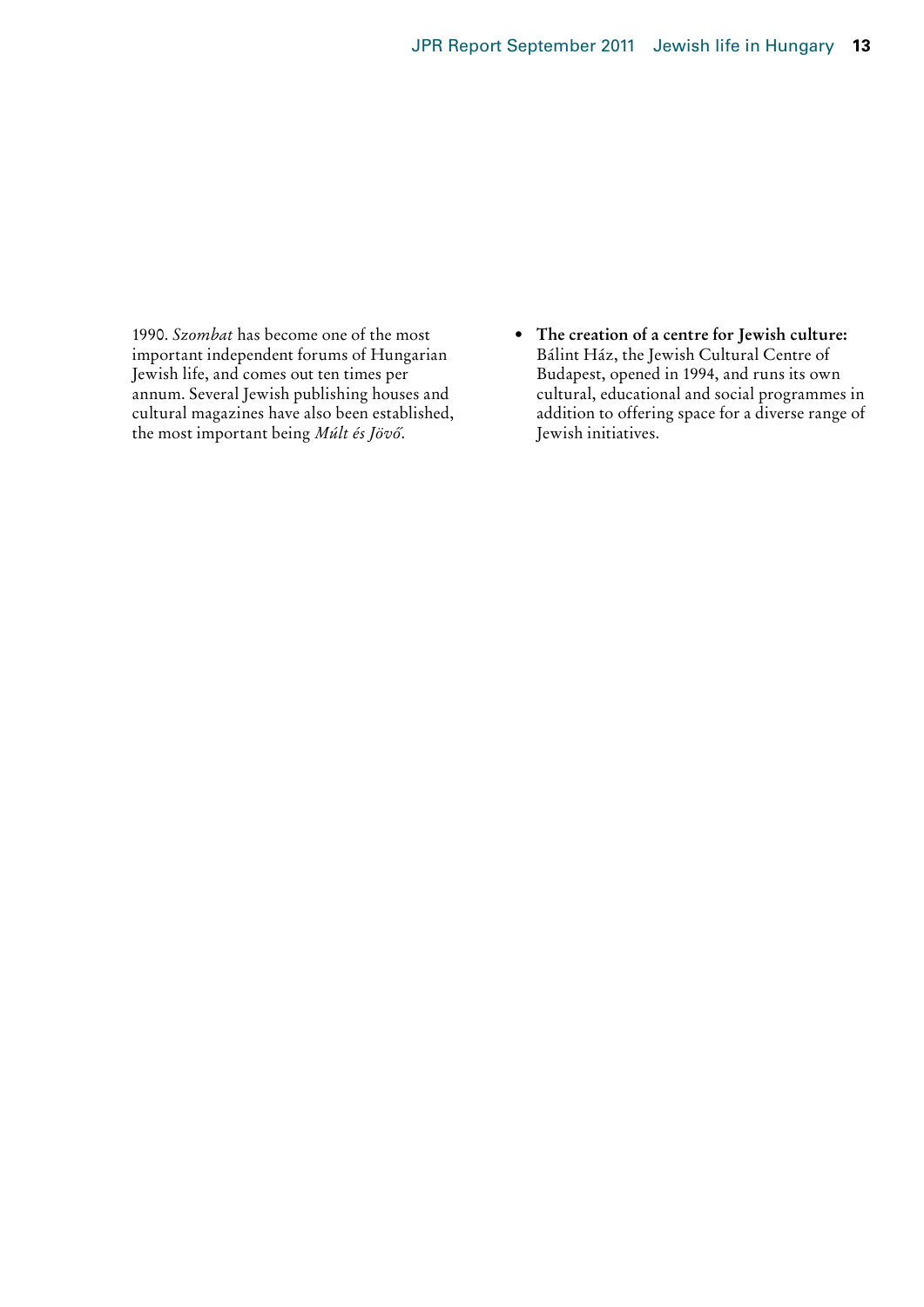# Major philanthropic 3 Major philanthropic<br>3 investments over the past twenty years

In order to achieve all of these developments, it has, of course, been necessary to find and cultivate various sources of funding. Most of the larger investment projects within the Jewish institutional framework have taken place under the auspices of the MAZSIHISZ. The cost of these projects was covered by community funds, with money coming from the state budget and from compensation. Some private individuals, for example Tony Curtis, the Hungarian-born American actor, contributed to projects such as the renovation of the great synagogue in Dohány Street, through the Emanuel Foundation.

The Hungarian Jewish Social Aid Foundation (MAZS) was established in 1991 by the Hungarian office of the American Jewish Joint Distribution Committee (JDC) to co-ordinate social benefits. A large part of the resources of the Foundation is provided by JDC and the Claims Conference, but special projects, for example its child welfare project, have also been sponsored by private American individuals. The Orthodox hospice received a major donation from the Herling family to cover its running costs.

The establishment of the Bálint Ház (JCC), which opened its doors in 1994, was made possible by the donation of the Bálint family in the United Kingdom. Most of the running costs of the JCC are covered by the JDC. The costs of the Szarvas Camp are also paid for by the JDC, as well as

by the Ronald S. Lauder Foundation. It was also the Lauder Foundation which established the Lauder Javne School on a piece of land donated by the city council of Budapest, and which covers approximately one third of the school's running costs. The Orthodox American Endowment School was founded by the Reichmann family from Canada. German foundations have contributed large sums to the restoration of the Rabbinical Seminary and its library. The founding and operation of the Israeli Cultural Institute were made possible by major donations from various private individuals; the largest donations were given by Israeli businessmen based in Hungary.

The three synagogues owned by Chabad – those in Vasvári Pál Street, Károly Boulevard and in Óbuda – have been restored, and their operational costs covered, with sizeable donations coming from non-government resources. The Óbuda synagogue functions under the name of EMIH (the Unified Hungarian Israelite Community).

Apart from these major donors, a number of philanthropic foundations and private individuals also give financial support on a smaller scale to various religious, social, educational and cultural organizations. The most active among these have been the Rothschild Foundation (Hanadiv) Europe, the Dutch Jewish Humanitarian Fund, the Pincus Foundation, the Lauder Foundation and the Memorial Foundation for Jewish Culture.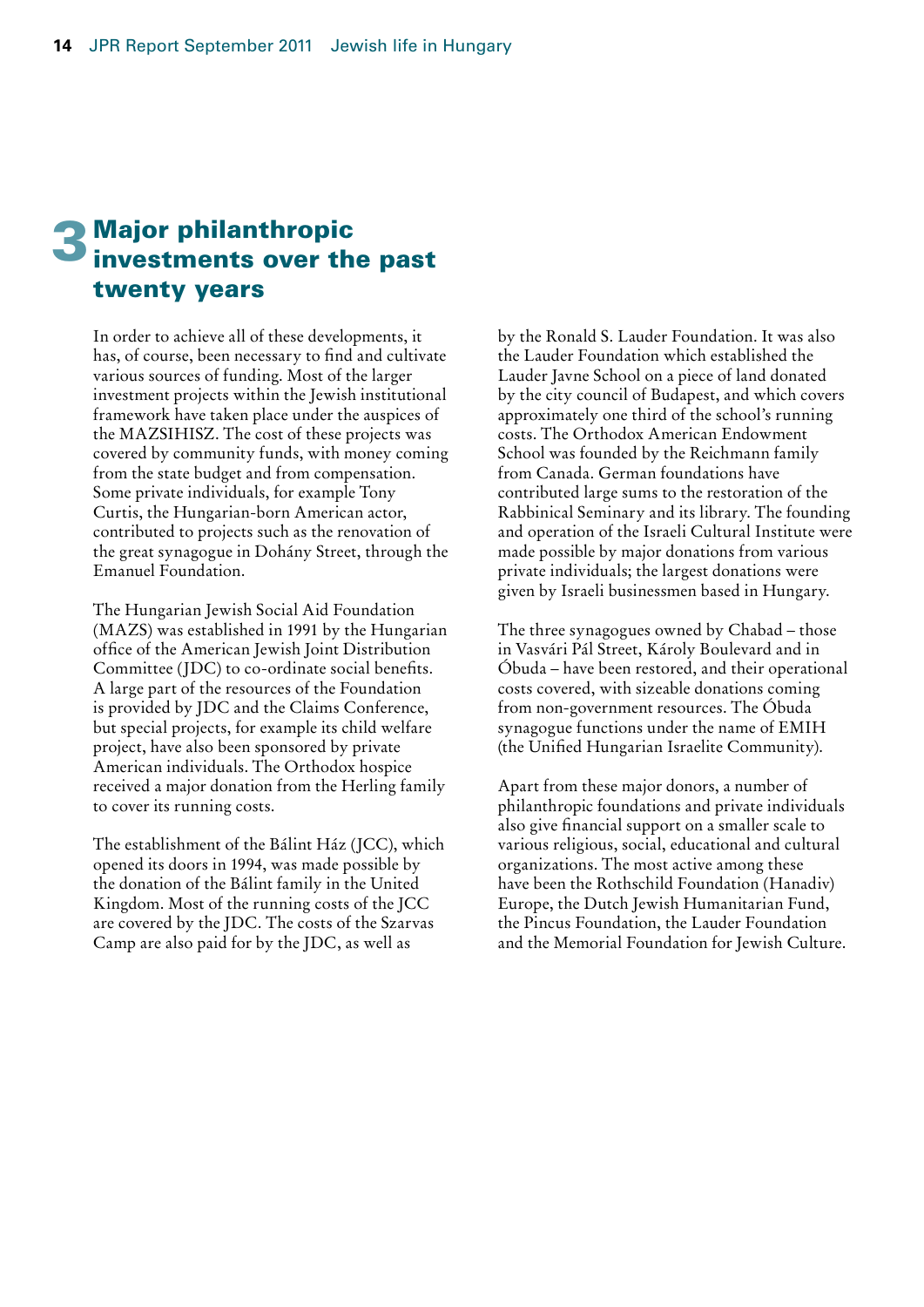# **4** Jewish community life<br>and its organizations and its organizations

#### 4.1. Religious institutions and religious life

The Jewish religious scene is comprised of the dominant Neolog movement and the tiny Orthodox community, as well as two relative newcomers – Chabad and Reform – both of which began their activities in Hungary after 1990. In all cases, since the collapse of communism, there has been a significant increase in the number of communities functioning throughout the country. Today, there are forty-two Neolog synagogues in Hungary (fourteen in Budapest, operating under the auspices of the BZSH ("Budapest Jewish Community"), and twentyeight in the provinces), and four synagogues and prayer houses owned by the Orthodox (all in Budapest). All of these synagogues operate within the MAZSIHISZ framework. In addition, there are three synagogues run by Chabad, two Reform communities and a Modern Orthodox community in Budapest, functioning outside of the MAZSIHISZ framework.

Despite the fact that there are more synagogues outside of Budapest than within the city, the provincial communities are all very small, and, according to at least one interviewee, their future looks rather bleak:

*"You can count on one hand the larger communities of the provinces: they're all in county seats such as Pécs, Szeged, Debrecen or Miskolc. A few smaller communities still exist, for example the one in Hódmezővásárhely. I don't know exactly how many members it has, but my guess is 50 to 100, or perhaps 150 Jews. There is a synagogue, there is a community, they pray once a week on Friday nights. These communities are dying out. There is, of course, always the odd fanatic who will look after the graves, keep in touch with the local council and maintain the prayer house. But a real community depends on the involvement of the local Israeli university students – and they are not necessarily in contact with the Jewish community in Szeged or in Debrecen. They go during the High Holy Days. I think it will be all over within ten or twenty years."*

Nevertheless, in the years immediately following 1990, a religious revival appeared to be taking place in Budapest, at least. Those who had been wary of the problems faced by religious Jews during the communist years, as well as those who wanted to return to a more meaningful Judaism after the collapse of communism, began to reappear in synagogues. However, several respondents argued that the MAZSIHISZ made a strategic error in the early years by failing to take on a liberal outlook, which might have helped to draw many more people in, and according to at least one of our interviewees, the initial revival trend subsided as quickly as it appeared:

*Following full religious 'liberation,' it immediately became clear that over the previous decades, the religious Jews of Hungary had practically died out, partly due to their age, and partly because of the Orthodox Jewish emigration in and after 1956, which ended by the early 1960s at the latest. This practically led to the extinction of Hungarian Orthodoxy. [Today] there are two or three families 'playing Orthodox' to the end, but their synagogues and prayer houses are, in effect, just as empty as those of the Neologs. To be more precise, theirs are not empty because they are visited by American tourists. Nominally, Orthodoxy still exists and has recovered its independent, autonomous status, but this doesn't mean that it really exists. The Neolog community does exist in a modified form, but the changes in state policy have been both positive and negative…the excuses of the past, when one could say that things were hindered by the oppressive state [can no longer be used].*

#### *The religious denominations*

However, significant efforts are being made within each of the denominations. For example, amongst the activities and facilities offered by one of the Neolog synagogues are a *Talmud Torah* for children, a newspaper, family events and adult education programmes. In addition, the synagogue has a website and presence on both Facebook and Iwiw (a similar Hungarian social networking site). A respondent familiar with this work reported: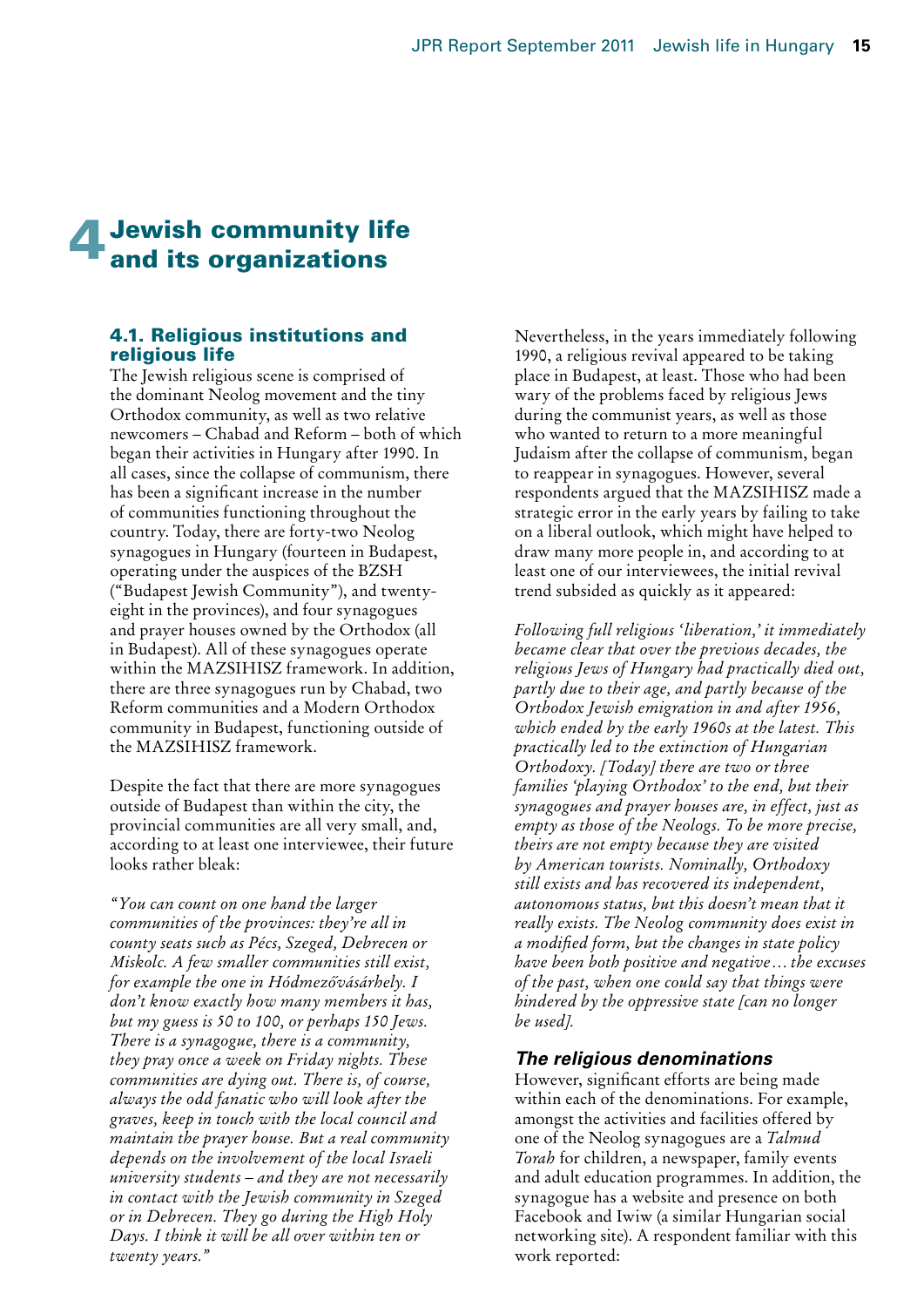*"At the very beginning, there was the regular Sunday Talmud Torah for the children, completely independent of synagogue life. Then we tried to bring this closer to the synagogue. Now we have the Talmud Torah on Friday nights; once they're here anyway, they'll come in to the synagogue. There were younger and younger kids coming, from age 3 and over. So we also brought down the level of the curriculum, or the games, or our attitude. At one point we had lots of families who didn't want to come regularly, but they did want to come once a month. Then we started to have family events, 100 to 120 people turned up at these events, especially around the festivals. Now we have children's programmes in two age groups. We also have a crèche, we don't send the kids out of the synagogue service, they never disturb anyone. If they want to take some time out, they have the kids' corner and the playroom. In another room there's proper learning for the older ones. And family events create some sort of a community.*

*"There are [other] places where young people are being paid to attend and to learn. I try to fight this as much as I can, because I don't think the way to get people to turn up on a Friday night is by offering them a bowl of cooked food. Of course, we are socially sensitive, and a lot of people who come here will be given cake and challah, but this is not a priority. We don't have daily services, only on Mondays and Thursdays…There are synagogues where they ensure the morning 'minyan' by paying six or seven out of the ten people to turn up for the service. I don't want a 'minyan' like that. I want them to come out of conviction and because they want to. We have no problems with Friday nights or Sabbath morning services; many people come, both men and women. And they also come during festivals. What's more, they are familiar with more and more festivals now and don't just turn up on Rosh Hashanah [the Jewish New Year] or, Yom Kippur [Day of Atonement] or Seder [Passover] night.*"

A leading representative of the Neolog denomination similarly reported that one of the major Neolog synagogues in Budapest runs services twice a day that attract fifty people, and approximately 100-200 people on Shabbat. However, the same respondent was nevertheless rather critical of these numbers, as the synagogue exists in a district with a population of 15,000 to 30,000 Jews. Furthermore:

*"The Hungarian Neolog is slowly beginning to lose its character. The vast majority of rabbis in Hungary today are not Neolog by conviction, although they are by salary. They are Jews who work as rabbis in the Neolog community because they are not accepted by the Orthodox as truly observant and Orthodox Jewish rabbis. Thus, due to their constant pangs of guilt, they try to turn the Neolog traditions slightly back toward the traditions of Orthodoxy. This is just the opposite of what the great Neolog rabbis of the twentieth century strove to do. And the community votes with its feet. One of the synagogues in Budapest has practically lost all of its constituency because the rabbi there is strictly observant of every religious law…According to the authentic Neolog understanding, the community as a whole should indeed observe the rules of the Shulchan Aruch*  [the code of Jewish law]*, but [Neolog leaders] turn a blind eye when individuals don't really keep these.*"

Beyond these two denominations, the religious map of Hungarian Jewry has been greatly transformed since the appearance of Chabad Lubavitch in 1989. Chabad is independent of the MAZSIHISZ and operates outside its framework. It claims to have reached out to several tens of thousands of people through its religious and cultural programming, although this number is questioned by all sources independent of Chabad. Its philosophy is unashamedly religious in nature, and it is highly sceptical of the long-term impact of more cultural versions of Judaism. A Budapestbased rabbi associated with Chabad evaluates the situation in the following way:

*"...in reality it is not really possible to provide a [Jewish] alternative on purely cultural grounds, because Jewish culture, as such, does not offer an identity-forming content that is distinct from religious traditions or values. Judaism in itself is a very complex thing. But one thing is certain: everything leads back to the religion. The nation, the people, the history, the language, modern Israel and the culture all take one back to the religion on some level. And therefore, I am convinced that a real alternative can only be provided by religion. I'm not talking about…a community in the traditional sense where every member is a hundred per cent observant. Rather, a community that represents and transmits religious values. Then everything else can be built on top of this:*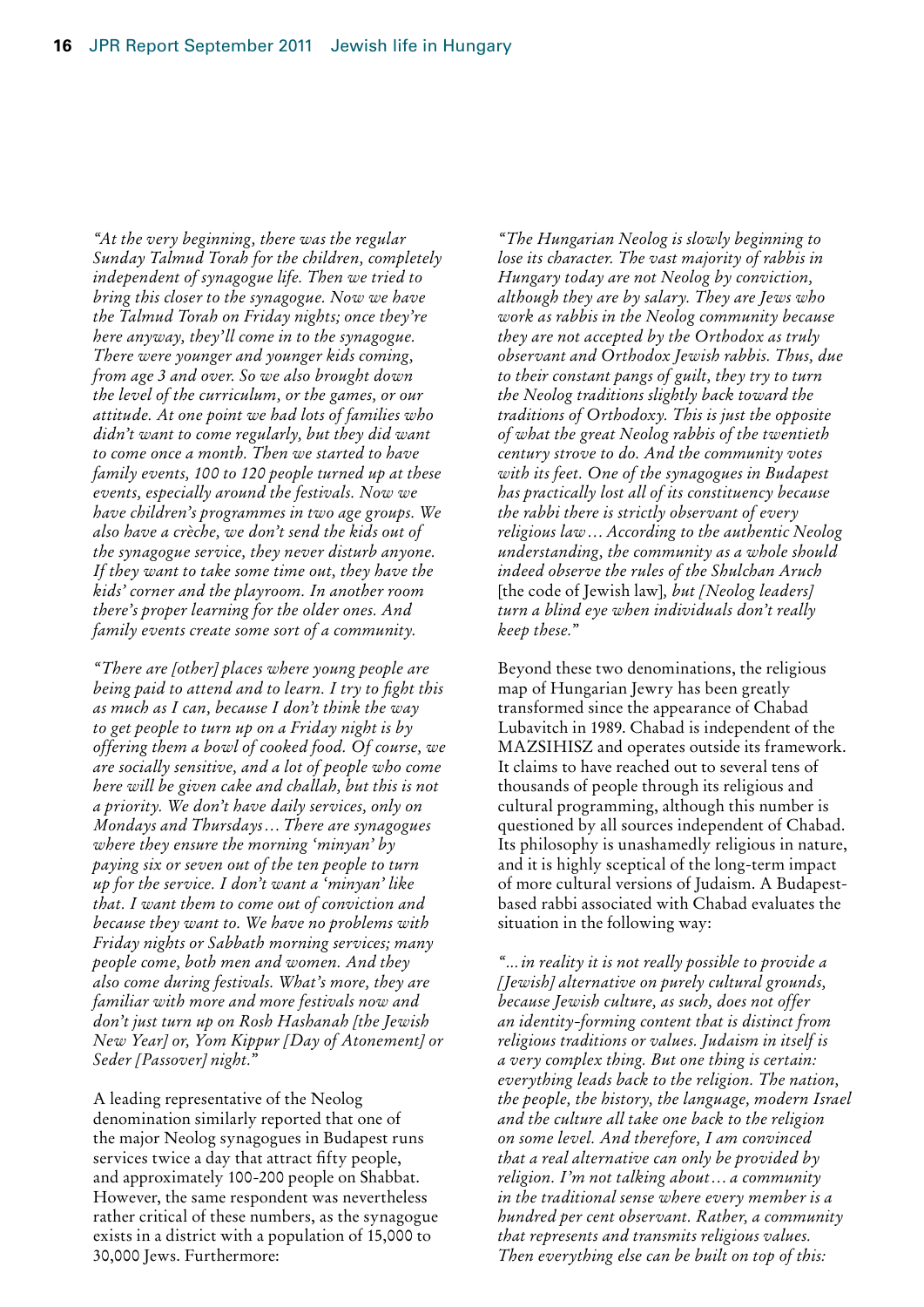*cultural life, relationship with Israel, Hebrew language and the like. Mind you, there's quite a big difference between the religious values represented by Chabad or EMIH and those of the Reform, but it's definitely this* [i.e. religion] *that provides the solid basis for a permanent community life, on top of which you can then add all the cultural elements, which are undoubtedly very important. In my opinion, from the point of view of structure, the establishment of our denomination was a major turning point. Until then, there was no other registered Jewish denomination* [outside of the Neolog MAZSIHISZ]*, though it's true that Orthodoxy was registered as a denomination but only as a part of the MAZSIHISZ. It was an important turning point because it proved to everyone that there were alternatives…[and] in recent years we have seen that things that have a legitimacy have gained strength. It is very hard to determine what can be considered a part of Jewish life and what are the things that are already something else.…For example, to what extent you can consider these 'ruin pubs'* [pubs in courtyards of old damaged houses, several of which function as meeting places for a subculture of young Jews in Budapest] *a part of Jewish life is questionable, but I do believe that they also belong to the bubble. So, there are things that are working and that are important. I think these are seeds that have been sown, so I'm optimistic in this respect."*

Chabad's primary strategy in Hungary, as in other parts of the world, is to bring religious life and social events together: its *Bar Mitzvah* club, discussed in more detail in section 4.2 below, works on this principle, as do its communal learning activities and Friday night prayer services:

*"The Friday night service is not just a prayer service. The young people don't necessarily turn up because they're deeply religious. Far more likely, they come because it's followed by a communal meal and they can meet new people, etc. This is also very important because it becomes a communal experience."*

The organization feels compelled to work in this way for a variety of reasons, not least that it is highly critical of the Jewish organizational infrastructure that presently exists:

*"The present system reflects a way of thinking that was left over from socialism. The perpetual* 

*annuity, and the fact that this money is distributed by the state, stifles the activity of the communities to some extent and the participants of civil society. Or rather, it doesn't allow initiatives that have real legitimacy and are really wanted by the community today to come to the fore and gather strength…If you ask someone for a donation for a Jewish cause, that person will think, why should I give to a Jewish cause when the state provides funding for Jewish things anyway? I dare say it might be better if there was no state funding whatsoever. Those parasites who are steering the present situation in the wrong direction and are taking advantage of the situation would disappear. At the same time, initiatives with a genuine value could come to the fore so there would be an improvement in quality, and this would then lead to a growth in quantity as well. I think that in this sense our community is outstanding, as 90 per cent of our maintenance costs is covered by donations."*

Nevertheless, in 2004, Chabad created the Unified Hungarian Israelite Community (EMIH), which it hopes to have recognized as the successor of the 'Status Quo Ante,' a movement that, to all intents and purposes, ceased to exist years ago. Its primary objective in seeking to become regarded as the contemporary representatives of this historic Hungarian Jewish denomination is to improve its chances in the competition for state resources. However, to date, both Chabad and EMIH sustain themselves through private donations and grants, without any state funding.

The emergence and extraordinary activity of Chabad have certainly forced the Hungarian Jewish community to respond. Many different perspectives exist, ranging from total acceptance, through a sense of threat, to total rejection. One particularly critical respondent said:

*"I consider the presence of Chabad a tremendous threat because it's an organization that strives for totalitarian power and lacks any openness to accommodate other voices. It has no moral restraints and is, therefore, able to manipulate a lot of people. What it really means by 'love of every Jew' is 'I want every Jew to be like me'. It has a model of Jewishness and it wishes to assimilate into this one model a Jewry which is made up of communities of a variety of colours. It has no moral scruples about making any alliances. It is excellent*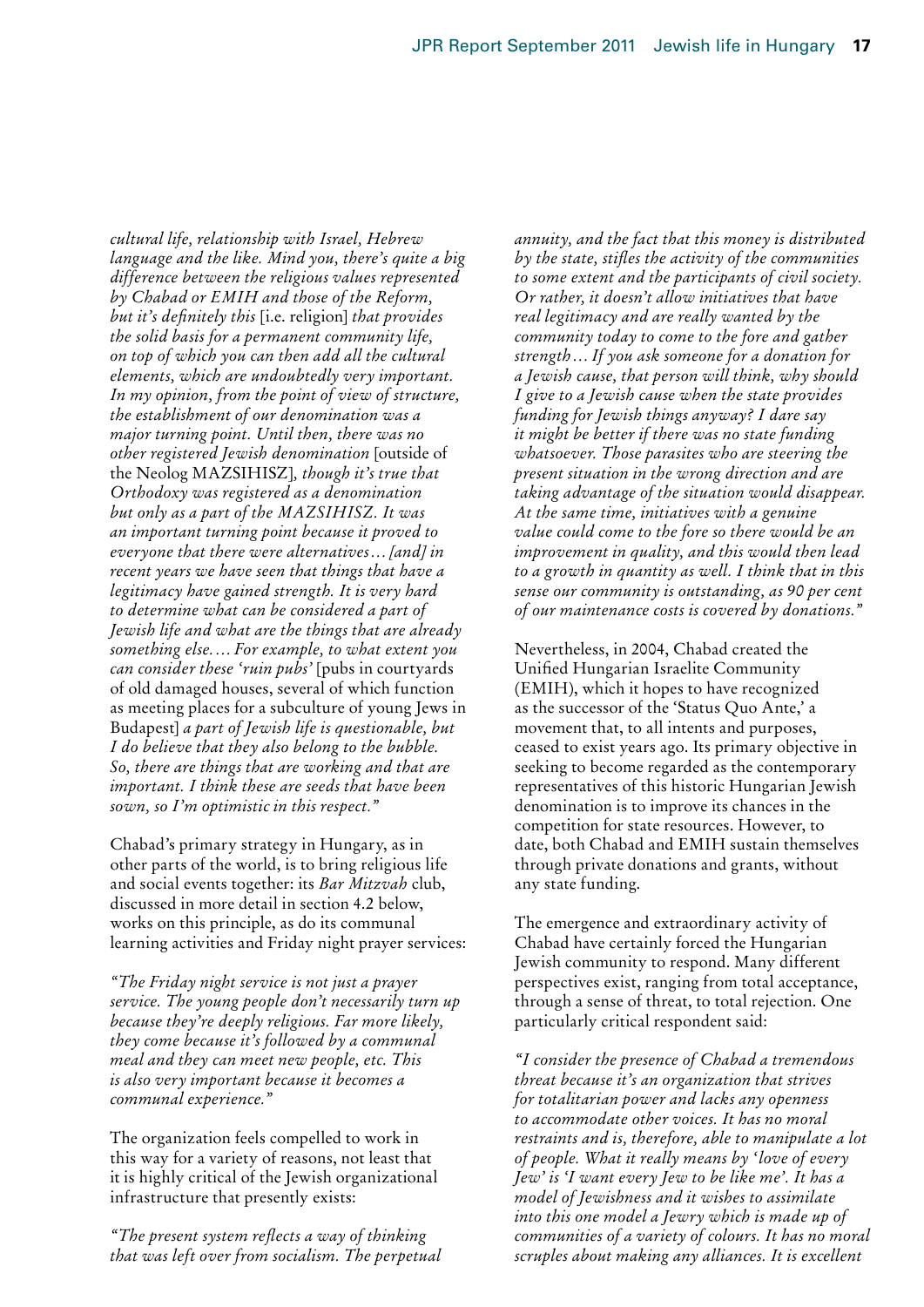*at communication and marketing. It also does a lot of great things, but all this in the interest of a total takeover in the countries of Europe."*

#### A Neolog respondent argued:

*"In my view we are undergoing a colonization process, where Chabad sees Hungarian Jewry as the aboriginals doomed for extinction…. Of course, this is meant not in a physical but a spiritual sense. Chabad thinks there is only one true way, and it is its way. I think that Hungarian Jewry has its own tradition which go back roughly two, maybe three hundred years, to the time when Jews returned to Hungary, and Ashkenazi Jewish communities began to build themselves up again here. What Chabad represents has nothing to do with us, apart from the fact that we're, of course, all members of the same religion and the same people. What it wants to build up here is an altogether different story, a different tradition…Following the first moment of amazement and joy that people felt over the fact that some very knowledgeable and extremely enthusiastic people had appeared on the scene, everyone quickly realized that, in reality, they were very far from our way of thinking. If we look at the numbers, they clearly show that they have been unable to mobilize the masses. If, say, we take a look at the tax donations of 1%, they can't achieve more than roughly 1,000. Their synagogue in Vasvári Pál Street has maybe twenty or thirty people on a daily basis. And at their synagogue in Károly Boulevard there is no 'minyan.' They have lured away some of the members of the already existing religious community in Budapest, and they have some people from abroad. Their claim to have managed to attract large masses who had had no prior connection to Judaism, unfortunately doesn't seem to be justified…I don't see that they have made a major breakthrough."*

Beyond Chabad, there are some other smaller communities functioning independently from the MAZSIHISZ. One of these is Pesti Súl, a small Hungarian Orthodox community. In reality, most of the consituents do not lead an Orthodox life, but they want to go to a synagogue that is governed by the norms of Jewish law and has no sanctions against those who are lax in their observance. Our interviewee, who has been an active member of the Súl for a long time, described the limits of such organizations:

*"It can sustain itself and preserve its independence as a community of thirty to fifty members, but is unable to offer an alternative to the masses. You can't do that without a large organization backing you up. Since people do this on a voluntary basis in their free time, with one or two temporary employees at most, such an initiative cannot compete with an organization that has an extensive fundraising network, an international support base, connections, political contacts and an immense thirst for power."*

Reform communities, such as the Szim Salom Progressive Jewish Community which is home to the first female rabbi in Hungary, or the Bet Orim Reform Jewish Community, also function independently. Members of the focus group agreed that what Reform synagogues have on offer is in line with the needs of highly secularized Hungarian Jewry, but despite their clear potential, they have been unable to capitalize on it to date. Our respondents seemed to agree that one of the issues was the fact that Szim Salom has a female rabbi, an issue that has proved to be unacceptable to many Hungarian Jews. One participant further argued that the Hungarian Reform movement lacks spiritual innovation, and strives to establish an exact replica of western Reform in Hungary, instead of trying to adapt it to Hungarian circumstances. Finally, one of our respondents pointed to the organizational problems that Reform synagogues have faced: although a relatively large number of people show some interest, there has been great fluctuation in numbers, and the movement has been unable to retain its membership. One of the interviewees, who is active in the Reform movement, explained this by stating that Reform, as it is today,

*"…is a community rather than a religious organization. And communities have their limits; community-building comes to a stop after reaching a certain size."*

Nevertheless, a Neolog respondent, was fundamentally rather more accommodating towards the Reform movement:

*"In a sense, the Progressive movements have a bright future in Hungary; they could, if they wanted to, get a lot more involved in Hungarian Jewish life. There is a very, very strong opposition*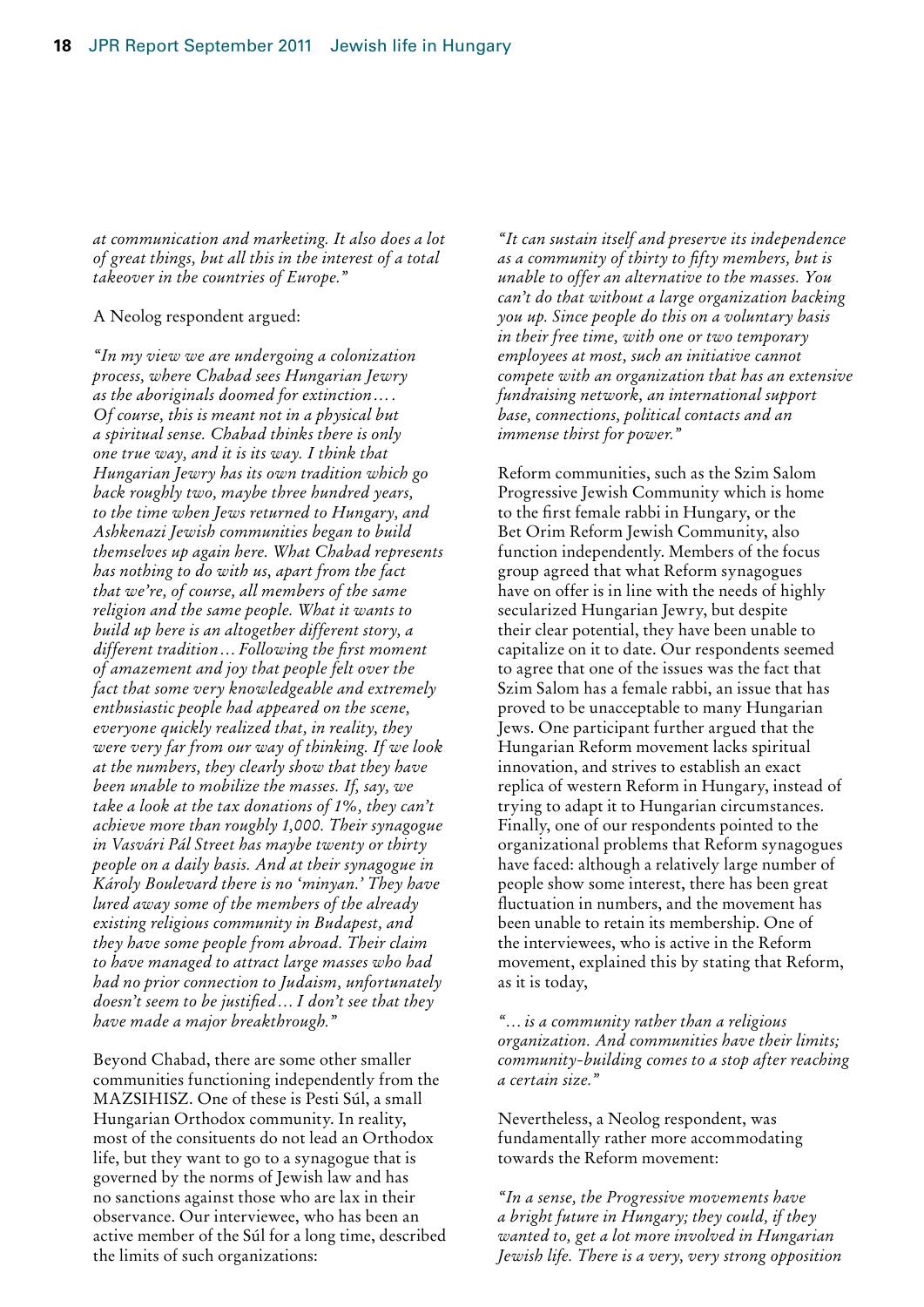*to them for certain reasons…[but] if the Reform movement is clever, it can have serious potential."*

A secular Jewish activist had similarly positive things to say about Reform in many respects:

*"The emergence of Reform is certainly important, [not least] to show the existence of alternative paths within the Jewish community. They haven't brought about a breakthrough, nor have they anywhere else in Eastern Europe, but they do an excellent job. They really are a grassroots group who make a real effort, but they can't really reach out to large numbers."*

In summary, the essentials of Jewish religious life are fully present and available in Hungary. The chief problem lies in the fact that there are not enough observant Jews, broadly understood, to take advantage of what is available. Furthermore, as may be clear from some of the comments above, the dynamics between the various Jewish denominations are rather complex and, at times, tense. Part of the competitiveness is, of course, related to the fact that the communities operating independently of the MAZSIHISZ have often levelled strong criticism at the historical convention that the MAZSIHISZ is the sole body representing Hungarian Jews to the government. However, in more general terms, the overinflated nature of the Jewish religious institutional framework – and of the institutions attached to the religious communities on an organizational level – was also raised as a central problem during the focus group discussion. Even though a Jewish institutional framework has existed since 1990, due to a rupture in the 'renaissance' that began then, this framework is now rather empty and underused. Furthermore, in many instances it has undergone unnecessary duplications: often a particular movement will create its own school, social welfare institutions and the like out of purely political motives, even though institutions already exist within the system that fulfil similar functions. This phenomenon partly has a sociological cause: there are many non-*halachic* Jews, and some organizations are being replicated because there is disagreement about who can be accepted as a Jew within their institutions. There is no co-operation or co-ordination between the institutions belonging to the different religious movements; rather, competition seems to be prevalent. There is a dire need in the system for

a suitable umbrella organization to reconcile interests and make reasonable compromises.

*"The organizations are in competition. There is a lot of jealousy…Everyone is frustrated by the fact that they are cultivating a minority culture which…doesn't really have followers. This is why, instead of creative energies propelling everything forward …there is nasty competition against each other, because they are trying to lure away that small audience from each other. It's all down to competition and this causes, in many cases, an unpleasant atmosphere within the Jewish community. What needs to change is the mentality and there needs to be some cooperation. But talking about co-operation, the organizations probably need to be told that being innovative ought not to be seen as 'we've got to do this quickly now, lest the others do it first and they get the funding.'"*

#### *The Jewish status issue*

Of course, the Jewish status issue in Hungary should be seen as part of the backdrop to these issues. From the perspective of religious involvement, one of the great challenges has been the large number of individuals who are not *halachically* Jewish (i.e. are not recognized as Jews under Jewish law), but nevertheless have a Jewish identity.7 The fact that the Neolog movement has taken an Orthodox turn does not solve the problem, as neither the Orthodox, nor Chabad will accept Neolog conversions. In the words of a representative of the Neologs:

*"The Orthodox approach would exclude a large part of the people here in Hungary who feel truly and genuinely Jewish, from the Jewish fold. To give you one example: if someone's great-grandmother underwent a Neolog conversion back in 1912, that person does not count as a Jew today. According to the Israeli and Orthodox view, this person is only a Jew in Hungary. Just imagine such a person, whose great-grandmother was already leading a Jewish life, whose grandmother was deported, whose mother was deported, and this person has lived the life of a committed and observant Jew all their life, and they are told: 'You are not Jewish!'. Well, in Hungary today this is a tremendous problem.* 

<sup>7</sup> Surveys have shown that starting with the post-war years, the rate of intermarriage has been around 50 per cent among Hungarian Jews.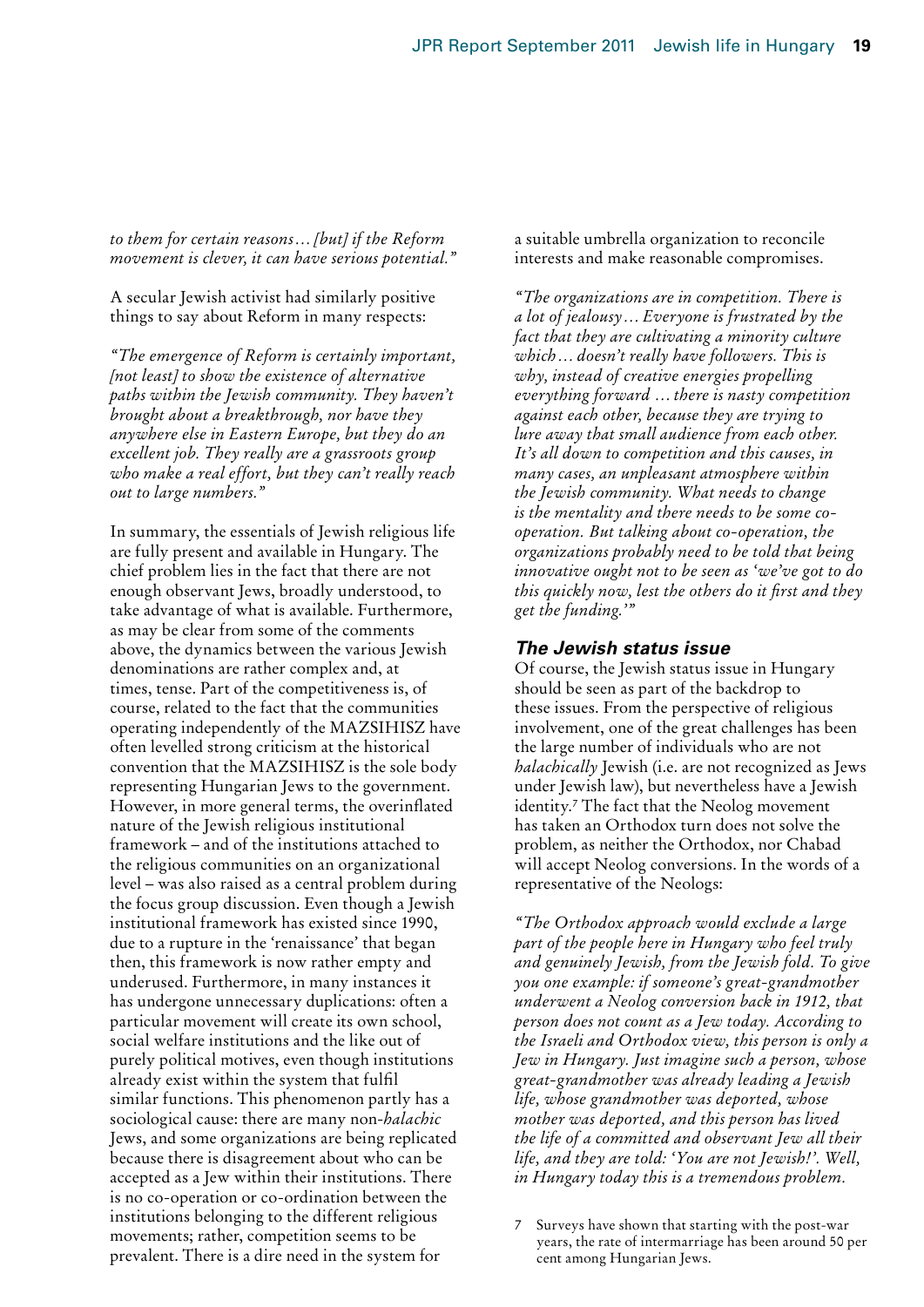*But, as I said, it's the same elsewhere in Europe. So, if they are unable to find some solution to this problem, it will lead to the destruction of the entire Jewish community. Of course, certain formalities have to be observed, but the vast majority of converts in Hungary converted under the Neolog rabbinate and consider themselves Neolog, they bring up their children to be Jewish and give them a Jewish education. Still, at some point, large masses of Hungarian Jews may be faced with the fact – and we're not talking about one or two people here but 20, 30 or 40 per cent – that they don't count as Jews. I think it is unnecessary to analyze at great length the psychological and social consequences that this may have.* 

*"In Hungary this has very drastic manifestations. At Chabad, for example, it's a recurring situation: they attract someone who starts working with them, perhaps even donates money, and keeps everything, and then after a while, when things get serious, they send this person away when they realize that from their point of view, he or she is not Jewish. And this person will, of course, say to him or herself, 'I was born Jewish, and have lived as a Jew for thirty years, so don't try to explain to me now that I'm not really Jewish and that I should convert'."*

The representative of Chabad, however, denies the charge that the movement has been handling the problem in a rigid manner. True, the only solution that they see for people who are not *halachically* Jewish is conversion – only this would make it possible for them to join the Jewish community. However, the opportunities that they provide for involvement in communal life in a broader sense – learning, participation at events, supporting the community, etc. – are open to others as well.

*"These people essentially have two options. One is to convert to Judaism. In my understanding this means that you can't convert to become a non-observant Jew. So, they convert, they decide to be religious Jews, and they observe the rules of 'halachah' from A to Z. This, I think, only applies to a smaller group. These people see themselves as part of the community in some sense. In the next twenty years I could also envisage the community including and welcoming people in a broader sense, people who are not necessarily halachically Jewish, or not Jewish at all."*

#### *The emerging generation*

In spite of all the challenges, two new developments have managed to somewhat change the face of religious life: the appearance of young rabbis (ordained post-1990) in certain Neolog communities, and the influence of the youth movements.

The new generation of rabbis appears to be interested not only in preserving the continuity of religious life, but also in long-term communitybuilding. They have noticed that in recent years, the young people who, for example, grew up in the Szarvas Camp, have started reappearing in synagogue after having disappeared for a while. These include many young people who had no religious background, but nevertheless consider it important to have a Jewish wedding, for example, and their involvement may be starting to have an impact on the generation of parents who were alienated from the religion in an earlier era. One of the young rabbis said:

*"For the majority among them, and they are already the next generation – the children have already been born – it was important to have a ritual circumcision and to have a baby-naming for the girls in the synagogue. So there is some degree of return in this sense. Because of the Holocaust and the communist regime they never had a role model before them that they could follow or seek out. When the kids who grew up in the Szarvas Camp went home, they could recite grace after meals and they knew how to sing. And then at home, grandma, grandpa and the parents suddenly realized that these are indeed familiar things…So now it doesn't happen the way it would in the normal course of life, by parents passing down that inner commitment [to their children]; rather, it's the children who bring the parents back now."*

Another development emerging from the new generation is Moishe House Budapest, an American Jewish initiative that currently runs thirty-one Moishe Houses in the United States and across the Jewish world. The Moishe House Foundation enables small groups of young people to move into shared accommodation, and each local group then organizes events for their peers, thereby creating dynamic and innovative grassroots communities. Moishe House Budapest opened in September 2009, and its residents are members of Marom (see section 4.6 below). They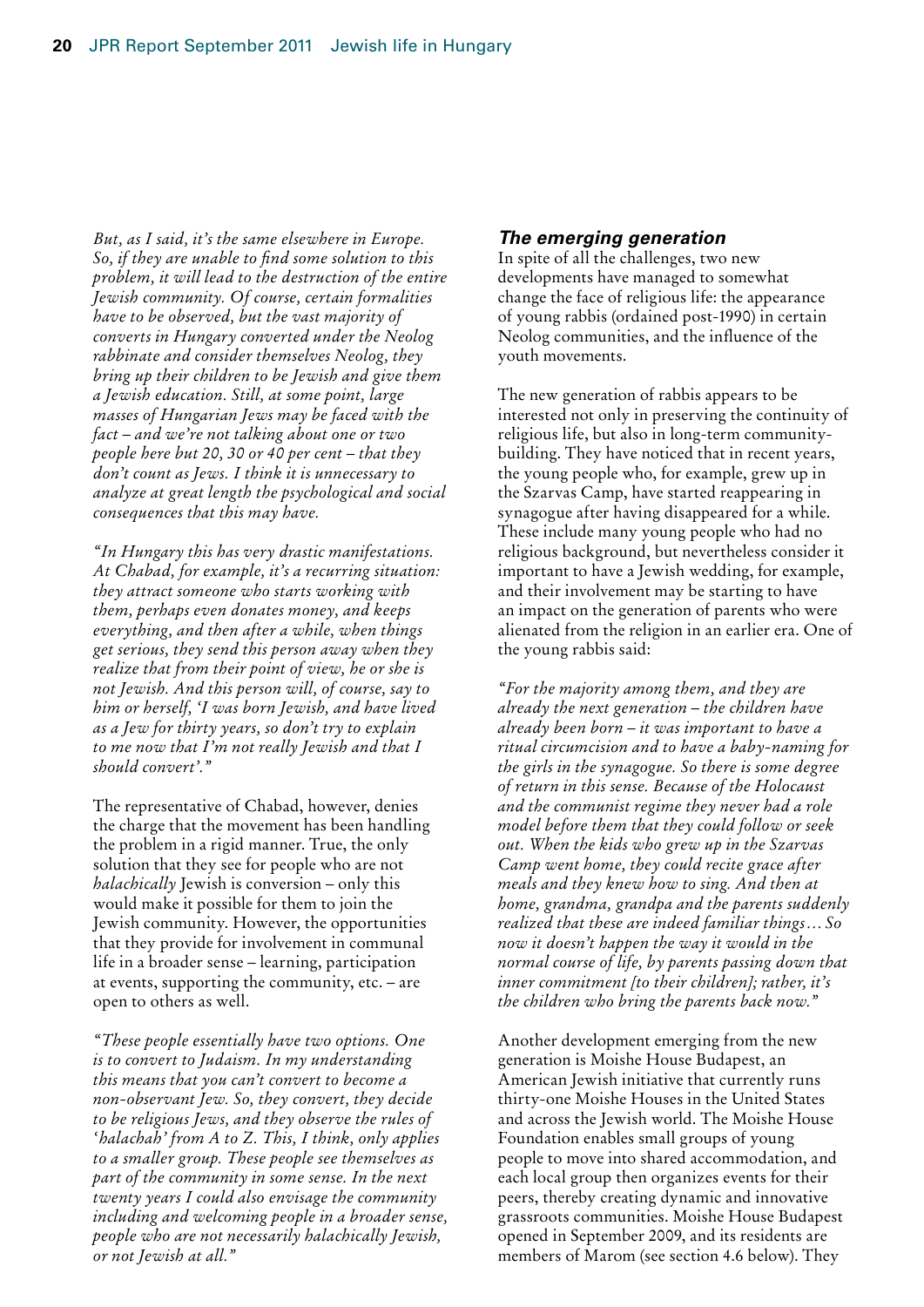celebrate festivals together, offer a cookery course, organize film screenings, and run a social action group. In this way, they are attracting young Hungarian Jews (as well as quite a few non-Jews) into Jewish cultural and religious life entirely independently of any of the communal and institutional issues discussed above.

Interestingly, the youth movements – even the most secular ones – are also playing their part in the revival of religious Jewish life. Because involvement in particular Zionist youth movements has tended to be more about general communal identification rather than a particular ideological stance, they have been important players in the development of young people's Jewish identities:

*"In 1989, in Hashomer, when we went abroad to camp, we would light candles on Friday night, which caused astonishment in the international Hashomer. The Hungarian youth organizations that were set up in 1989 were certainly one of the central pillars of religious identity."*

### 4.2 Jewish education

#### *Formal Jewish education*

One of the major developments of the past twenty years has been the establishment of Jewish day schools in Budapest. Three schools were opened twenty years ago: the Orthodox American Endowment School (Wesselényi), which follows Orthodox traditions; the Scheiber Sándor School, under Neolog management; and Lauder Javne, which defines itself as secular. Chabad also opened its own nursery and primary school in the 1990s.

There has been considerable fluctuation in the number of students attending the three large schools over the past twenty years. The most significant changes can be seen in the case of Wesselényi: when it opened, it had 500 students; today it has between forty and sixty. Altogether, approximately 1,000 children attend Jewish schools, which, compared to the overall size of the community, is quite a low figure. There may be several reasons for this: the problematic way in which the middle generation relates to its own Jewishness; the standard of general education in Jewish schools, which is considerably lower than in the best public schools; and the poor state of Jewish studies. According to one strongly critical view, Hungarian Jewry really needs a single large Jewish school with very high educational standards:

*"One has to be realistic and face the fact that there is no need for an Orthodox school in Hungary. What there may be a need for is, perhaps, a really good Jewish school. Currently, the three schools have completely different strengths, and they all have so many drawbacks that families with a certain intellectual standard and Jewish commitment have no choice but not to send their children to Jewish schools. Which means that none of the Jewish schools is acceptable to them, [so they] send their child to a good non-Jewish school instead.* 

*"Wesselényi is too Orthodox; Scheiber has practically speaking no Jewish curriculum…there is a lot of negative feeling among students…they dislike the Neolog Jewish educational policy…which they think is hypocritical, is not planned thoughtfully, and is incapable of renewing itself. Students, who have now started going to Israel, can see [in the school] that…prayer is not prayer, tradition is not tradition, that compliance with the rules is hypocrisy, and they'd rather not have any of this. Lauder has a very lax…[Jewish] identity, and a large percentage of the students are not Jewish. These schools also lack a strong commitment to the State of Israel…There is not a single general Jewish educational policy today in Hungary that is unquestionably committed, that can clearly point out its own specific Jewish elements, and those elements that could ensure the survival of the Jewish communities. None of the schools has such a policy."*

This criticism appears to be backed up by former pupils of the school. One interviewee, a graduate of the particular school in question, remarked:

*"There is a sense of emptiness despite the fact that Jewish studies is emphasized very strongly in the school's image. But in reality these are just grand words. Most of the pupils would play with paper aeroplanes during Judaism or Hebrew classes, and very few were interested in extracurricular programmes relating to Judaism. For me the trip discovering the Jewish communities of North-East Hungary was a formative experience; we documented whatever we found, we took photographs and carried out interviews. For me*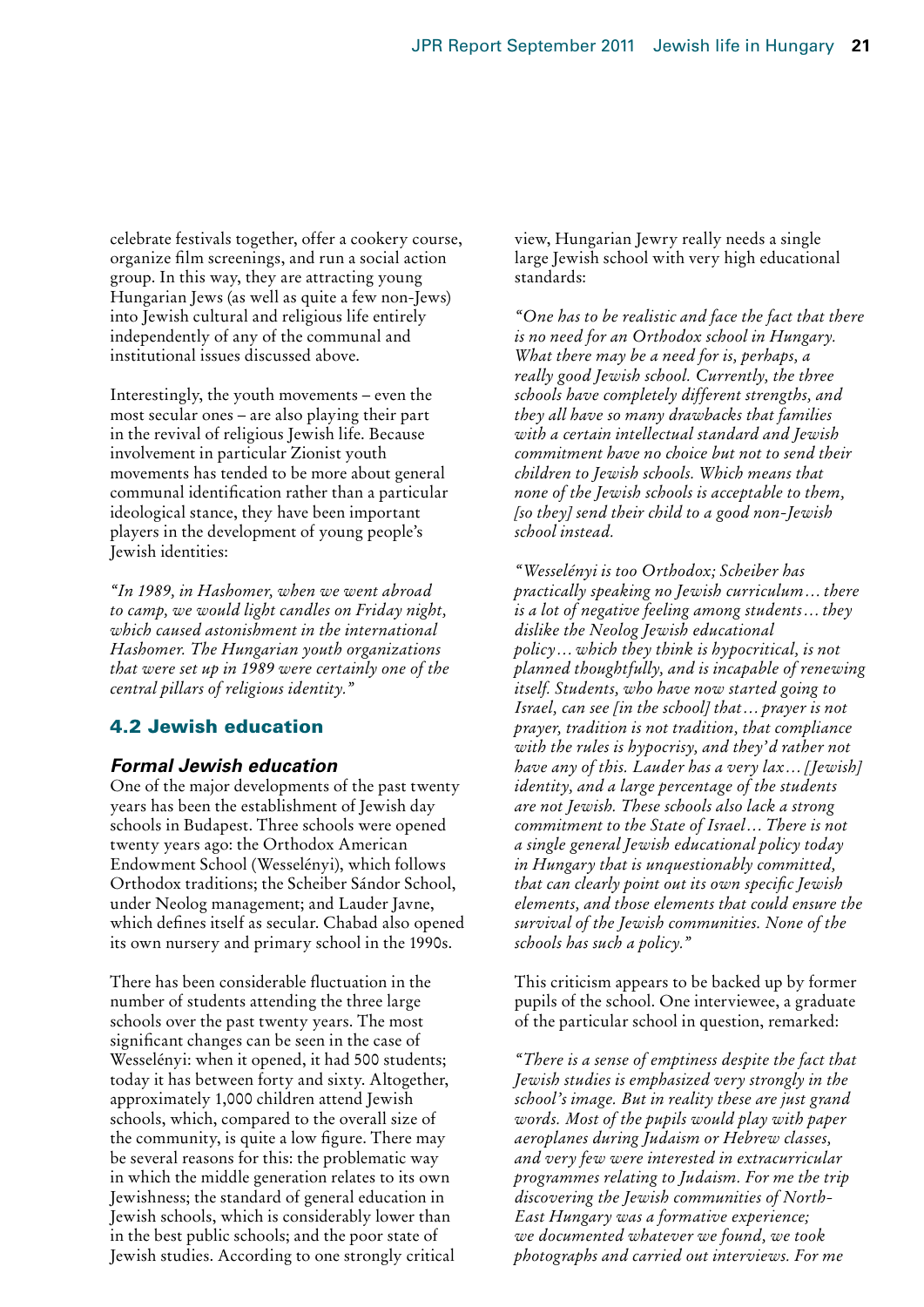*it was a huge experience, but only five or six kids were up for this from my school. The two teachers whom we were with ran this programme in their spare time. …I can see a lot more creativity in the informal initiatives…"*

In truth, our interviewees' evaluation of formal Jewish education (i.e. of the Jewish curricula offered by the three large Jewish schools) was extremely varied, which is almost certainly a result of the various differing positions and underlying needs that exist within the Hungarian Jewish community. However, perhaps the essential and unavoidable question is: what kind of Jewish identity-shaping educational strategies can be expected from the Jewish schools, when the majority of Hungarian Jews themselves are unsure about the kind of Jewish identity they want for their children? Many of those who consider the primary role of Jewish schools to be Jewish education have been unhappy with the Jewish curriculum at Wesselényi, criticizing it particularly on the grounds that it is an American import alien to Hungarian Jewish traditions. The Neolog school is criticized for having a purely formal Jewish educational programme, and the secular school receives criticism for its lack of a clear-cut Jewish curriculum at all. In many respects, the uncertainties and weaknesses of the Jewish educational programmes, as criticized by our interviewees, reflect not so much the failure of the schools, but rather the state of the Jewish community.

Further tension is caused by the fact that the Jewish school system mirrors the sociological divisions within the Jewish community: students at the traditional schools come from families with a lower social status living in worse material conditions, whereas students at the secular school tend to come from wealthier families with a higher social status. All of this is reflected in the expectations surrounding general educational standards and the transmission of Jewish traditions: at Lauder, a school with high tuition fees, the former are far stronger than the latter.

In terms of increasing and stabilizing student numbers, interviewees argued that it is important to start with nursery level and build upwards, both because it is relatively easy to attract families with nursery-age children, and in order to allow schools to cultivate their own students over time.

Certainly, this is now the method followed by the Wesselényi, Chabad, and, most successfully, Lauder, where they have recently expanded the nursery by creating a new class in response to high demand. There is, furthermore, demand for a playgroup that stay-at-home parents could attend with their toddlers on an occasional basis, particularly around the time of the Jewish festivals. At the Lauder school, it is also considered important to engage the families of its 500 to 600 students, as the middle generation is particularly hard to reach for purposes of Jewish communal involvement. Beyond families, the Lauder school is also trying to create a loose Jewish network, and attract an audience of outsiders by offering various unique programmes. One such example is the music school within the school:

*"Music is an interesting bridge. Every Wednesday our Jewish music school has a club which attracts children from the outside who don't come to Lauder but can be involved through music, as well as Jewish adults. Something really unique is being born here: multi-generational family music sessions, where entire circles of friends come in from the outside. And people also come from the Jewish organizations because there are a few among them who go to Lauder. These are important meeting points."*

During the focus group discussion two key positions emerged concerning formal education. According to the first, the schools in existence today are not capable of producing a new generation of self-conscious Jews *'who could guarantee the continued survival of Judaism in Hungary'*. Those who took this stance said that Jewish schools do not provide sufficient Jewish knowledge, and transmit tradition mechanically rather than meaningfully. They maintained that the Jewish knowledge of the young generation, to the extent it exists at all, comes from other sources. They argued that students of the Jewish schools largely disappear from Jewish public life after graduation; one interviewee even went so far as to suggest that these schools ought not to be called Jewish at all.

The other viewpoint saw things in a different light. Whilst accepting the criticism of the Jewish studies curricula, these interviewees stress the importance of the social factor: the very fact that Jewish schools have a higher proportion of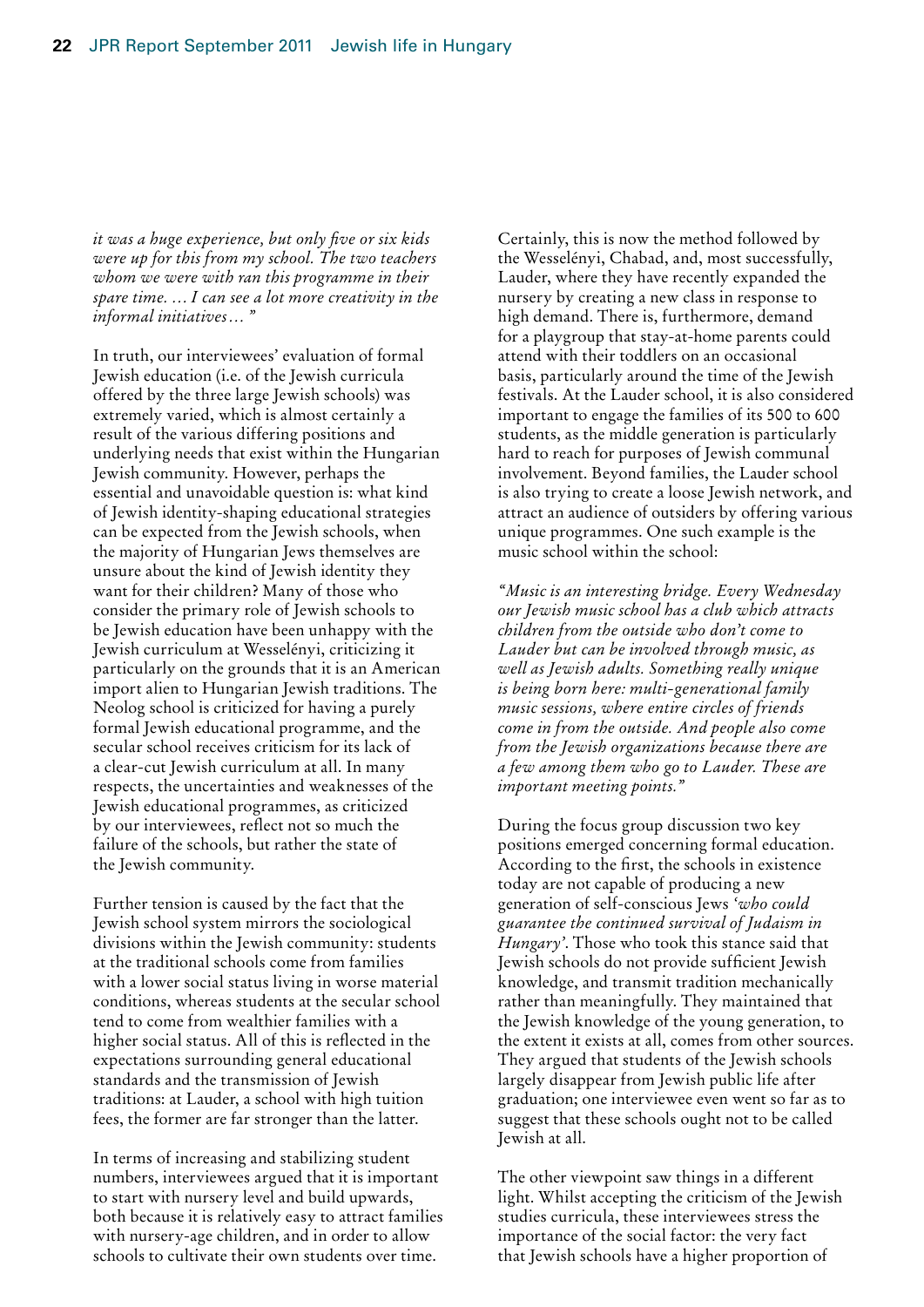Jewish students than Hungarian schools serves to facilitate connections between Jews, thereby reducing the number of mixed marriages. Furthermore, even though most students of Jewish schools do not become active members of the Jewish community, the majority of young Jews who are active in Jewish communal life are graduates of Jewish schools. Furthermore, it is mainly the students of these schools who appear in the subcultural Jewish networks that exist in Budapest.

#### *Informal Jewish education*

Informal Jewish education is multi-faceted and extensive, and constitutes a wide variety of activities including cultural initiatives, youth movements, summer camps, extracurricula programmes for schools, adult education programmes and walking tours. The organizations and initiatives described below, all of which are based in Budapest as these types of developments are restricted almost exclusively to the city, are the ones most commonly discussed by our respondents.

*Bálint Ház*, the community centre, provides a home for a variety of Jewish community initiatives, courses, youth and seniors' clubs, events and informal educational projects.

*Youth movements* active in Hungary include Bnei Akiva, Habonim Dror, Hanoar Hatzioni and Hashomer Hatzair. Mostly Zionist in their outlook, Hungary's Jewish youth movements were all set up in the early 1990s, often under the guidance of Israeli *shlichim* (emissaries). They largely focus on ten to eighteen yearolds, and after an initial period of renaissance in the early years (when they had a collective membership of almost 1,000 people), they have fallen into decline. Today, a few hundred people, at most, are involved. Most of their activists are graduates of the Jewish schools, and their leaders are active in other organizations, most notably the Szarvas camp. Most of the youth organizations are supported by the MAZSIHISZ, but the relationship between them can be quite ambivalent. As a MAZSIHISZ representative reported: *"We do everything we can for the Jewish youth organizations. In return, in a unique act of self-expression, they turn against the community establishment. Our response to this is that there is only one Jewish society and only one Jewish youth,* 

*so that's the Jewish youth we have to support. And we ought to be glad that we have such clever young people who always say what they want. Otherwise, there is no other way."*

*Student and young adult organizations* include the Kidma Zionist Jewish Student Organization, the Marom Conservative Zionist Student Organization and UJS, the Hungarian Union of Jewish Youth. They are discussed in greater detail in section 4.6.

The *Haver Foundation*, set up in 2002, aims to respond to the growing phenomena of exclusion and intolerance in Hungary by creating and offering extracurricular informal educational programmes on this subject for schools. Interestingly and rather uniquely, the organization is characterized by the range of Jewish perspectives – from observant Orthodox to secular – that exist amongst its board and operative staff. The Foundation has been sufficiently successful to pass on its operational model to the Roma community through its Foundation for Roman Informal Education (Uccu), and to work with Centropa to create a centre for educational methodology.<sup>8</sup>

The *Open University of Jewish Disciplines* is a Chabad adult education initiative. Now in its twelfth year, it offers an introduction to Jewish religion, the Hebrew language and the history of Israel. Through the course, those interested can become more actively involved in community life.

*The Bar Mitzvah Club* is a new Chabad initiative for twelve to thirteen year-old Jewish boys and girls who do not go to Jewish schools. They learn about Judaism, prepare for their *Bar Mitzvah*, and at the end of the year, visit Israel for their *Bar Mitzvah* ceremony at the *Kotel* (Western Wall).

*The Zachor Foundation* runs 'Historic walks in the Jewish district' designed particularly for secondary school pupils, and typically led by trained students. It also does considerable work interviewing Holocaust survivors, archiving and

8 Centropa is a Vienna and Budapest-based non-profit NGO that uses advanced technologies to preserve Jewish memory in Central and Eastern Europe, the former Soviet Union, the Balkans and the Baltics, and then uses those same technologies to disseminate its findings in creative and innovative ways.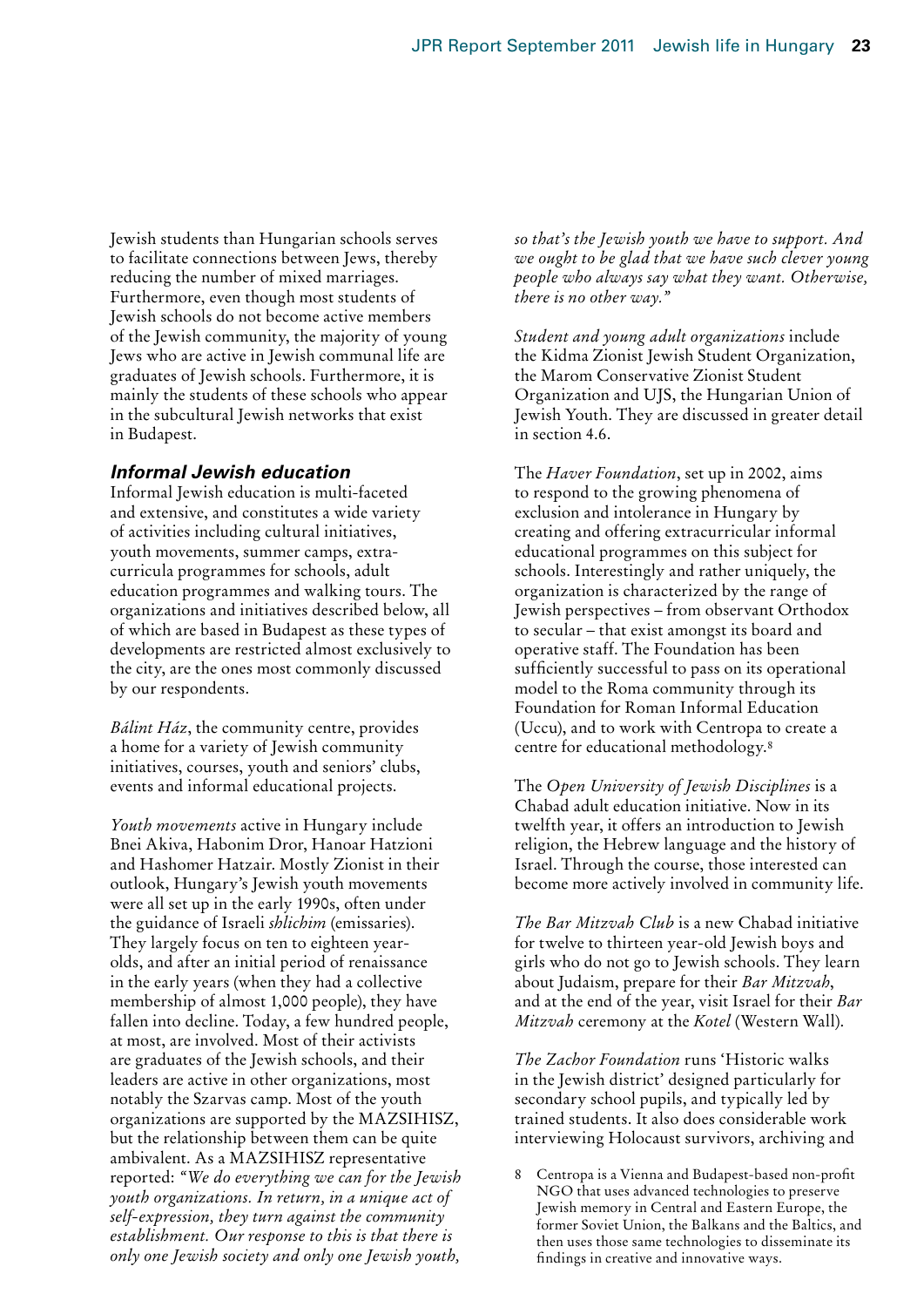documenting Holocaust-related sources, preparing Holocaust educational materials for teachers and students of the subject, and running Holocaust education training.<sup>9</sup>

*The Szarvas youth camp* accepts Jewish children for two-week stays every summer. This is often a formative experience for young people – both for the participants and the *madrichim* (youth leaders) who run it – and it plays a very important role in the shaping of their Jewish identities.

Szarvas, in particular, was highlighted as a key influential force in Hungarian Jewish life. The summer camp has been run by the JDC, the Ronald S. Lauder Foundation and Bálint Ház for twenty years with the participation of children and teenagers aged from ten to seventeen. It offers a *madrichim* (youth leaders) training course for those coming to the end of their secondary school studies, in which many participate. These young people then keep returning to Szarvas year after year to work as educators. The bulk of young people who are active in Jewish public life today are former Szarvas campers, and for many of them, Szarvas was their first real point of contact with Judaism. As one of the camp organizers said:

*"For me it's a great source of inspiration; I think that today in Central-Eastern Europe, including Hungary, this camp is one of the most progressive things because it projects a positive Jewish identity, with a well-thought-out structure. And it's not just the campers; those eighteen- or nineteen-yearold 'madrichim', the youth leaders, they become real educators without even realizing. They are unaware of the major transformation that they* 

9 Further vistas were opened up in informal education with the accessibility of interviews recorded with Holocaust survivors by the Los Angeles-based Shoah Institute. All of the 52,000 interviews are available in Budapest at the library of the Central European University. A project has started in which educational material is being created to accompany these interviews: Hungarian educators prepare educational material based on Hungarian-language interviews, adapted to the Hungarian circumstances. Furthermore, in September 2010 the *Holocaust Memorial Centre* launched an international course for Holocaust educators and experts, which will last one year and will take place over three consecutive years. Fifteen participants will receive training each year, and they will then continue to use their newly gained knowledge in their own field.

*have undergone. Our methods are unbelievably informal and experiential. It's a fantastic experience to see a group of twenty-odd-year-olds coming together from all over the region. We hold a seminar in November where we pick the theme for the following year. Young people come to this from Serbia, Bulgaria, Romania, etc. After a good half day of brainstorming, we narrow down the possibilities. Therefore, it is genuine pedagogical methodology that trickles down to the campers."*

A former camper, and activist of one of the important Jewish civil initiatives today, similarly said:

*"At the Szarvas camp we all had a very important Jewish experience, whether in terms of learning or in terms of community. I do believe that it has a major formative role. Many among the thirty voluntary educators at Haver today, and also several board members, are closely connected to Szarvas. It was mostly at Szarvas, though obviously not exclusively, that 80 per cent of our educators learnt what informal education, Jewish culture and Jewish history meant."*

#### However, not everyone agrees. A critical voice representing traditional Judaism, noted:

*"If the question is whether they have succeeded in imbuing the young participants at Szarvas with the kind of commitment that says "Szarvas is ours! It is our task to keep it alive and to maintain it!" then my answer is no. Have they managed to bring up a generation – even among the 'madrichim' – who are committed to learning and Judaism, Jewish tradition, at least familiarity with it?…My answer is still no. Nevertheless, I think that in terms of making Judaism an essentially positive experience, and shifting the centre of identity from the Holocaust to Israel, to Szarvas, to other Jews and shared experiences, and in terms of developing some strong attachment to the Jewish community in kids – in that sense they have been successful."*

During the focus group discussion, participants pointed out that it was not so much the graduates of Jewish schools who were attracted to these and other informal educational initiatives, but rather young people who had recently developed an interest in Judaism, were in search of their identity and were looking to find a place where they could learn as much as possible about Judaism in an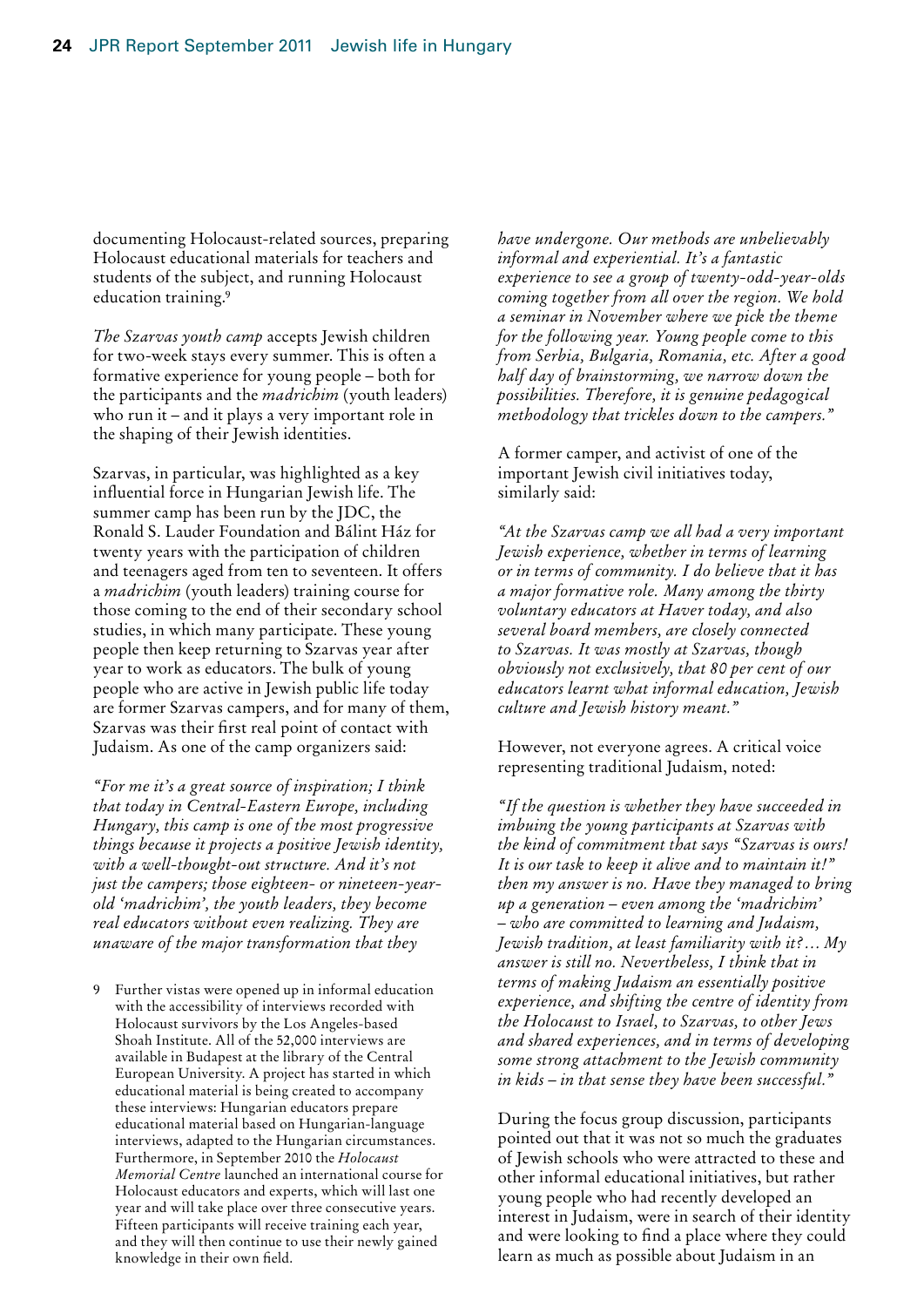informal environment. Our respondents argued that the centres of informal education that were able to teach participants 'to learn Jewishly' had the best chance of making an impact.

According to participants of the focus group, the greatest obstacle to the growth of informal education was the absence of an effective infrastructure. Other respondents, in addition to some of the representatives of these organizations and initiatives themselves, pointed out to us that most of the grants on which the activities of these organizations were based did not cover infrastructural or material costs. This may not present a problem for the larger organizations, but it greatly hinders the functioning of smaller ones, often forcing them to hide these expenses in their grant applications. The positive side of pure project-financing is that it encourages closer cooperation between organizations; the downside is that creative and innovative small organizations are often at a disadvantage. A further issue highlighted in our data is that it is often difficult to continue successful projects: grantmakers usually show a preference for new projects to the detriment of existing projects.

#### 4.3 Jewish culture

The MAZSIHISZ is engaged in Jewish cultural activity: it organizes and promotes the 'Jewish summer festival,'10 its own initiative offering primarily high-quality music events, maintains the Jewish Museum and its temporary exhibits, and supports various initiatives and organizations that apply to the Jewish community for funding for cultural events.<sup>11</sup> However, it is mainly organizations which work independently of the MAZSIHISZ that consider the arena of Jewish culture their own.

The largest of these is the Hungarian Jewish Cultural Association (MAZSIKE). Founded in 1988, the MAZSIKE was one of the most important early insitutions of the Jewish renaissance. In the early years, it had several

- 10 No survey has yet been conducted to find out to what extent the audience of the festival can be considered 'Jewishly attached,' but it is likely that it engages much broader circles.
- 11 The sums that the community contributes to such projects are small, and applicants often criticize the obscurity of the criteria and of the decision-making process.

thousand members; today the registered membership is only a fraction of this number. Its website functions as an information base, giving equal space to a variety of Jewish-themed programmes and studies, as well as news relating to everyday Jewish cultural life, current social and communal events and public information. It regularly organizes series of Jewish events in the provincial towns, as well as walks in the Jewish quarter or cemeteries of Budapest. These events try to attract Jews and non-Jews, although in general terms, our respondents suggested that interest in Jewish culture remains largely restricted to Jews alone.

*"I can sense a very rigid wall within Hungarian culture surrounding Jewish culture. The mentality that you can see, say, in Western Europe, or even more so in the United States, that Jewish culture is interesting and exciting to others as well, is totally absent in Hungary. Here there are very firm boundaries; you can sense some kind of resentment and a culture of martyrdom: it's Jews who go to Jewish events. Obviously, Jews go to other events, too, but the average culturally active Hungarian person will not necessarily want to attend a Jewish literary or other similar event."*

One of the most important organs of Jewish culture, *Szombat* – a magazine about Jewish culture and politics whose first issue came out in 1989 – was also created by the MAZSIKE. At present, the magazine is printed ten times a year, and it has a circulation of approximately 1,000 a month. Most costs are met by grants from foreign sources. It also has a website, updated daily with news and press reviews, and twice a week with fresh articles. Recently, the magazine expanded its profile and stopped focusing exclusively on Jewish topics. According to its own data, the printed magazine is read mostly by people with one or more university degrees, an older generation belonging to the middle class or the lower middle class. With the launch of the web version, they have possibly gained more young readers but there are no statistics to confirm this.

Although the magazine has been one of the most important Jewish publications since it was set up, its editors are pessimistic both about recent developments and future prospects.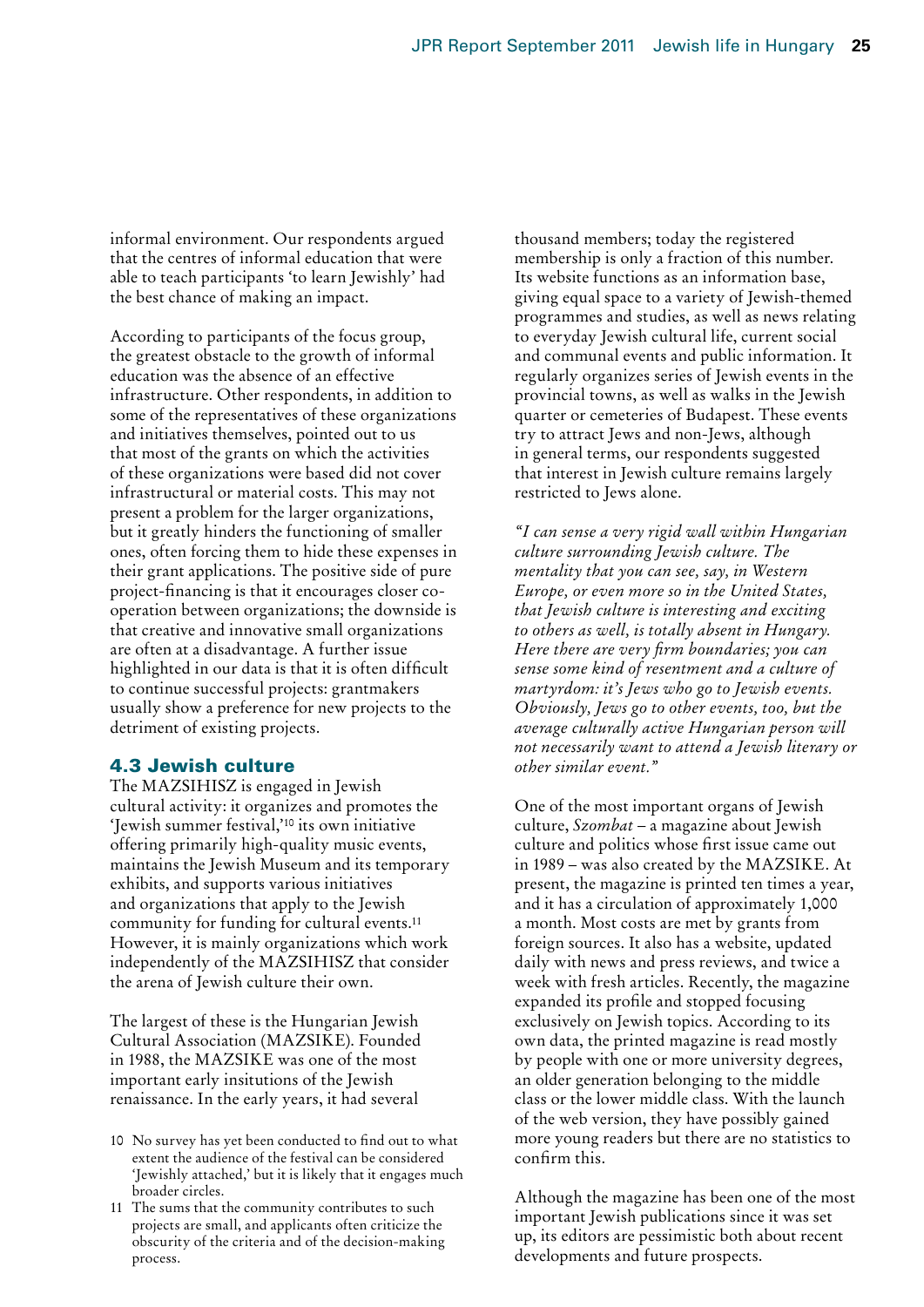*"There was an upward move from 1989-1990, when Jewish culture was still a curiosity, just like any other initiative that had been taboo during the dictatorship. Back then there was a large audience, and organizers and Jewish cultural workers were very hopeful. Many people came to the events and you could sell a relatively high number of copies or subscriptions compared to today. They also printed more, which brought down the costs. Things were [also] less organized, which meant that voluntary work played a more central role. After a while, however, there had to be some kind of formalization for the magazine to be published regularly and on time…[and this was] achieved by 1993-94. We had a relatively constant salaried staff and authors' fees that were low but always paid. And then, from the mid-nineties onwards, a decline set in in Jewish cultural life that has lasted to this day. It is caused partly by antisemitism and partly by Jewishness having become politicized: in public life as a whole, Jewishness has become a central political theme, which, I think, has had a highly negative impact on the entire Jewish renaissance. From 1993-94 there was less and less interest, and the problems of everyday survival came more and more to the fore."*

Nevertheless, *Szombat* is making a very important contribution that goes beyond its magazine and website. Its style is somewhat provocative about Jewish issues; it encourages self-reflection, and is known for going against the mainstream and trying to break certain taboos. It also organizes several events, about four to six per year: discussion forums, literary evenings and conferences. The lectures given at its conferences have been compiled into books and published. Its events focus on certain themes or various art forms: it launched a series on Jewish poets; ran a series of film screenings and a conference entitled *Jewish lives in Hungarian film*; and its series *Jewish lives on the Hungarian stage* provided an overview of Jews in the history of theatre. It was also involved in a conference on fine art which focused on, among other things, Jewish motifs in Hungarian art. Furthermore, *Szombat* recently started a free literary seminar around the magazine, entitled *Is there a modern Jewish literature?* Based at Bálint Ház and funded by the Pincus Foundation, one respondent described is as follows:

*"The audience is very varied: older people with university diplomas, teachers. There are also older people coming from a completely different background; the middle generation has also shown up, and they do not necessarily have a university education. We also have PhD students and some university students.* 

*"This literature course was advertised in Jewish places, with a Jewish theme, and there has been incredible interest in the programme. At one point we had sixty applicants and the whole spectrum of professions was represented, from bus driver to retired psychologist. In a word, people are simply interested in this. There are also some young people, but it's mainly the elderly who come. And what's important in all this is that there is a receptive audience who will attend these events if the subject is right."*

In spite of all this activity, perhaps its greatest challenge concerns the general development of a Hungarian Jewish culture:

*"There are very few works being written on Jewish themes. We know of very few artists who consciously build on themes from Jewish culture or whose works reflect them. For Jewish culture to become trendier, it ought to become more visible, and for this we need to be able to create projects and bring them to the public. The challenge is the same as fifteen years ago: to create a community out of the Hungarian Jewish audience. This means that they shouldn't be passive recipients but active and conscious consumers and supporters of culture, which is very atypical here."*

Nevertheless, other efforts are being made to develop Jewish cultural life in Hungary. Various organizations put on cultural events from time to time, in response to the needs of their own members. The Lauder School's 'Music Club' (described above) is one such example, as is the Book Club it runs twice a month. These types of initiatives often work because they happen within an existing organizational infrastructure and can be easily promoted to individuals who are already invested in that. According to our respondents, it is much more difficult to promote Jewish cultural activities without such an infrastructure, as any such attempts involve having to battle against the negative attitudes that people often have towards the idea of joining a Jewish organization: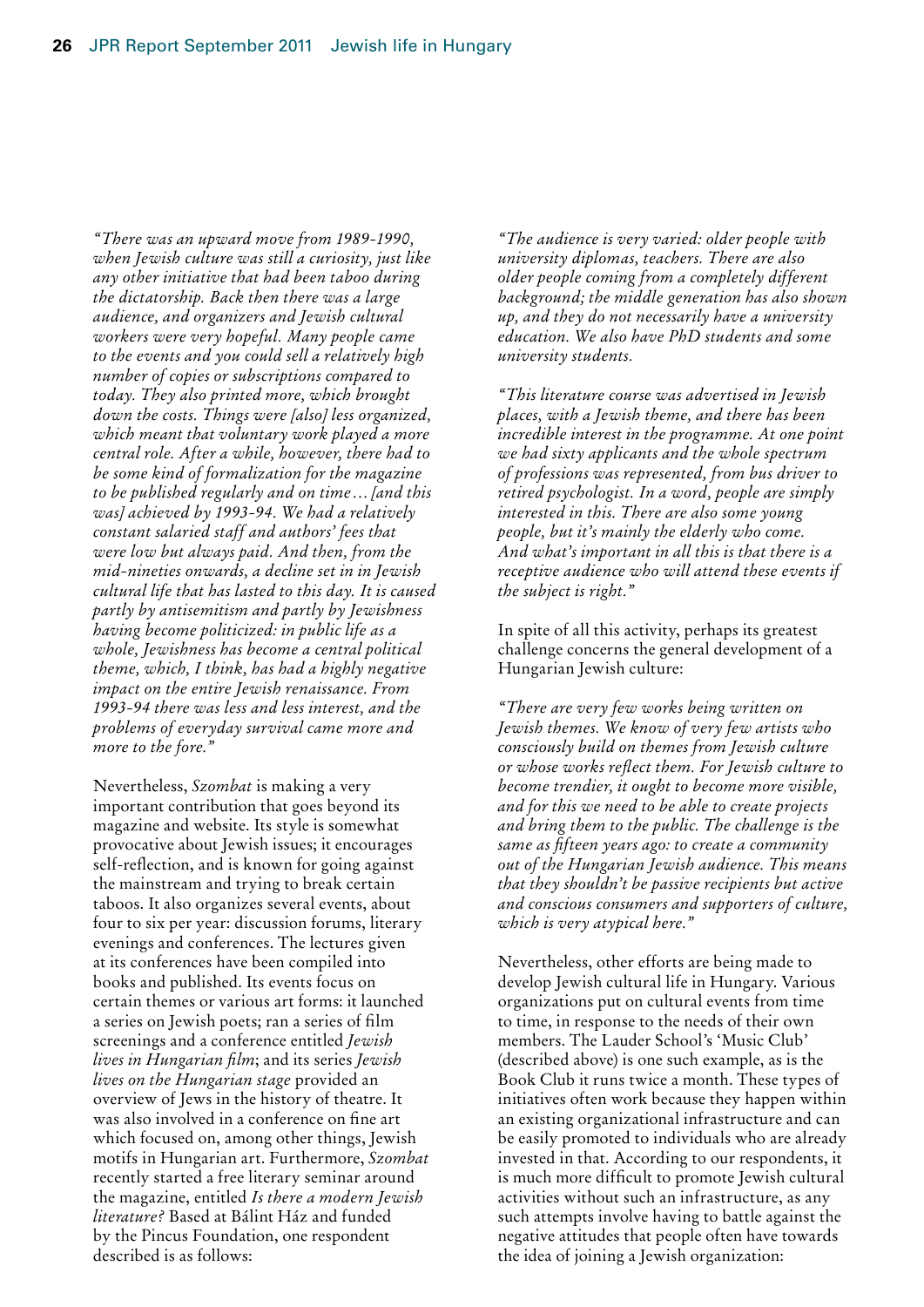*"There are a lot of people who don't want to join organizations that have a religious component, but there is no other way really to join them. Since the Jewish community is a community of those belonging to the Jewish faith, you can't really join these organization on a purely cultural basis. Cultural organizations are also somehow too Jewish, too isolated for these people. But at the same time I can see in my various activities that these people do have some communal and cultural needs after all. When something new appears on the scene, they will perhaps be interested in joining, even if only for a short while…So there is a relatively large group that can still be engaged and that ought to be engaged. I'm not sure I can say exactly how. But I am sure that our traditional institutions cannot really engage them."*

One of the most interesting new cultural developments that does appear to be engaging the younger generation and represents something of a new direction in Jewish cultural life is organized by the Jewish youth movement *Marom*. The Marom Club Society is a non-profit cultural organization that was set up at the initiative of young people. Its objectives include the discovery and reinterpretation of Jewish culture and traditions, and it works to make these relevant to young people in the spirit of tolerance, openness, equality, multiculturalism and the fight against prejudice. It runs *Sirály* (pronounced *shirai*), an important fringe cultural centre in Budapest, and organizes concerts, talks, film screenings, panel discussions and workshops.

One of its most popular events is the Bánkitó Festival. Taking place over several days on the bank of a small lake sixty kilometres from Budapest, this festival defines itself as a 'minority' event rather than a Jewish one, waving the banner of a form of multiculturalism where Judaism is one option among many. Some of our interviewees found such 'festival Judaism' completely alien and could not detect any actual Jewish content in it, but it is clear that it engages at least some young Jews and the openness and inclusive attitude of such events can help to build valuable bridges with the host society. It is no coincidence that this type of initiative is launched by the younger generation, whose Jewish identity revolves not so much around the Holocaust, but rather a more positive self-definition based on concepts of multiculturalism.

*Limmud*, a cultural and educational initiative with its roots in the British Jewish community, has also now reached Hungary, and is important, not least, in that it offers a programme that is actively open to all shades of Judaism. Limmud holds one weekend event every year, during which people can learn about a wide range of Jewish topics. It is fully self-sustaining, and in defining itself, it places great emphasis on community building as well as cultural content.

*"The secret of the success of Limmud – one of the focus groups participants said – is that it has managed to give people something to make them feel that here whoever is interested in Judaism can do anything connected to it. Because no one is excluded. So Jewish self-realization can take any shape or form…Limmud really is very pluralistic. Anyone can come if they want…Everyone is very tolerant of others, and it all operates in a fairly transparent way."*

In the general discussion that took place about Jewish culture in our focus group, there was a strong sense that Jewish 'popular' cultural initiatives were more likely to be successful than 'high' cultural activities. Success is further related to the use of spaces and networks that are loosely Jewish rather than part of the formalized communal infrastructure, that allow for spontaneity, and that use new media in creative ways. In stark contrast to some of the comments above, some focus group participants believe that Hungarian society is actually keenly interested in Jewish culture, and that an abundance of non-Jewish financial resources are available for Jewish cultural events. Several people suggested that Budapest should have a major Jewish cultural festival similar to those in Krakow and Prague, and that such a festival could potentially be even more colourful and authentic than these since four to five per cent of the city's population is Jewish.

#### 4.4 Academic Jewish studies

Although there are several universities in Hungary that teach and research subjects relating to Jewish religion and history, the one place within the Jewish educational framework offering university-level Jewish education is the National Rabbinical Seminary-Jewish University (ORZSE). With its 133-year history and operating under the auspices of the MAZSIHISZ, this institution has 200 to 250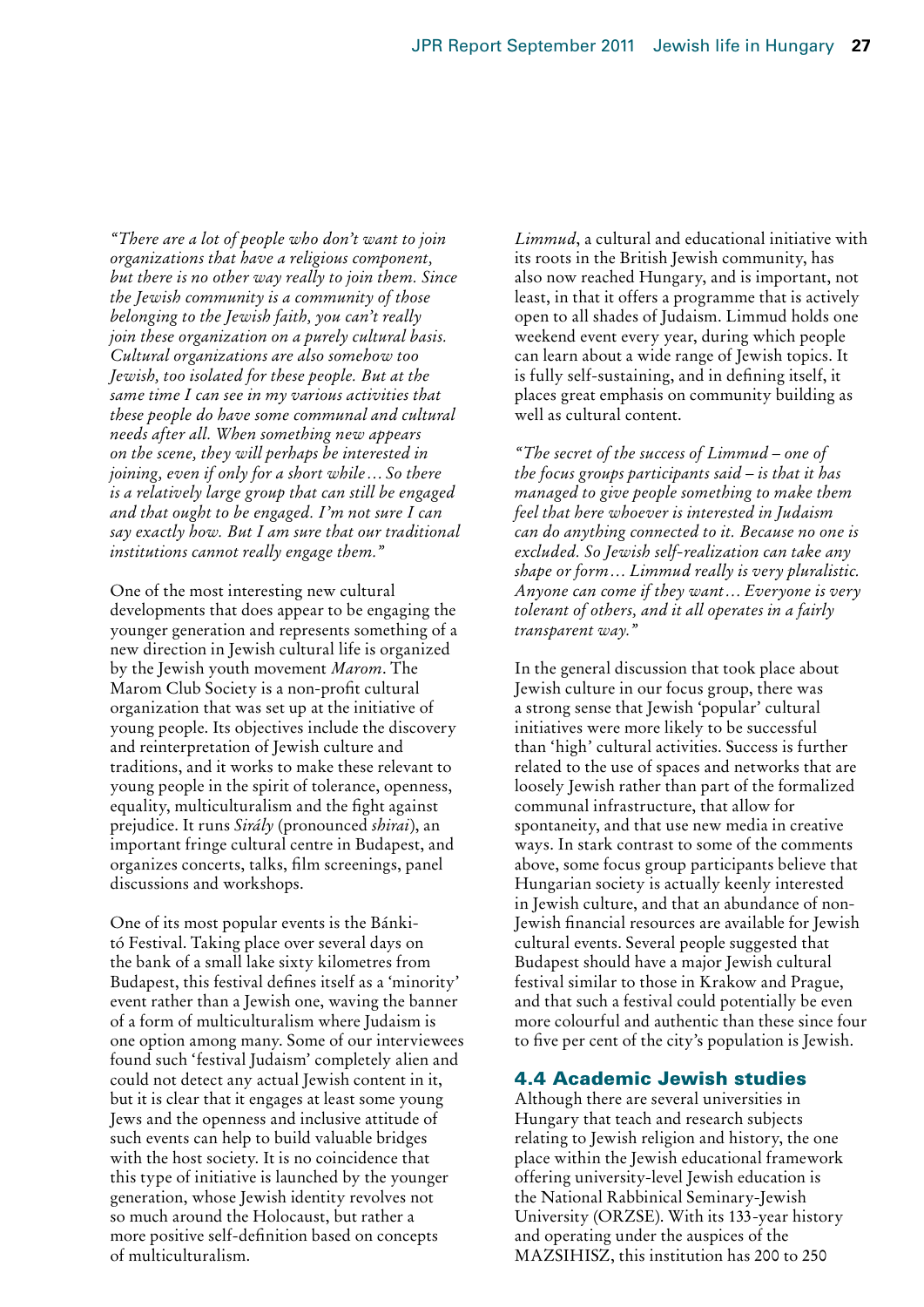students enrolled in its various departments: rabbinical seminary; training of deputy rabbis, cantors, deputy cantors and social and cultural workers; liturgy and Jewish studies. Since Hungarian universities meet their maintenance costs from state subsidies which depend on student rolls, it is in the interest of institutions to maximize the number of enrolled students, which may, in turn, have an adverse effect on the quality of education. In this sense, ORZSE has faced the same difficulties as most Hungarian universities, with the added challenge that it is mainly chosen by committed Jewish students. It is generally true that most of its students have, in some form or other, been involved in formal Jewish education or Jewish youth movements in the past:

*"We can say that the educational and cultural activities of the past twenty years have had some impact, after all. They have aroused some Jewish sensitivity in these people. These students seem to really want to attend a Jewish institution. Beyond getting their degrees, they also have some kind of interest in Judaism."*

However, the standard of education and research at ORZSE was severely criticized by most of our interviewees, including those involved in the university:

*"As an institution, it has been trying to maintain at least a fragment of its old standards, but its level of education sank ages ago to that of secondary schools. Despite the fact that they have some professors considered prominent by the public, and who are well-known far beyond Jewish circles…, the fact [is] that the great generation of professors has died out. The circumstances of life in general have changed so much that their academic achievements would be very hard to replicate today. We live in a very different era, in general as well as from a Hungarian Jewish perspective. Our primary task is, essentially, to educate students who will know more than we do. The problem is (and I see this as the Seminary's greatest problem) that there are insufficient foreign language skills."*

Apparently, it is extremely difficult to recommend up-to-date literature for the students as they can only read English, at best. Thus, whatever is not translated into English or Hungarian cannot be used in the courses.

*"Whatever hasn't been translated into English doesn't exist. This applies to Hebrew as well…Here we are completely reliant on the fact that out of a hundred students, maybe one or two will speak Hebrew, one or two will really speak two or three languages…But I must say that I have not met a single student who has learnt Hebrew in Hungary, at a Hungarian school, including ORZSE. Before 1945, it was natural that whoever wanted to train as a rabbi spoke a dozen languages: Yiddish, Hebrew, Aramaic, the language of one of the ethnic minorities, Hungarian; they learnt Greek and Latin in the upper forms of the Seminary's grammar school; lectures were in German, plus they learnt English, French, Italian and Arabic. What we have here is a breach of the traditions. I always say that Hungarian Jews have dumbed down to the level of their environment. They have the same command of languages, the same skills as those in their wider surroundings, and this is not exactly commendable…As long as there is no motivation, no urge to be better than one's surroundings, to achieve three times as much as anyone else in one's environment, this will sooner or later become evident both in foreign language skills and in professional skills. In one sense one should give credit to Hungary for this: they have allowed Hungarian Jews to become like the host society, but I'm not convinced that this is a good thing."*

The gaps in language skills could successfully be filled by programmes in which students spend a few months in Israel, not together in groups but on their own, pursuing activities which would help them to acquire a real, practical command of the language.

Those who look at the activities of the Rabbinical Seminary from the outside were even more critical; some went so far as to suggest that it would have been better to have closed the institution down after 1989:

*"I don't think there's work of any worth going on there. There are instances when one feels genuinely sorry that an institution has not been able to survive as a glorious element of our past. I don't think we have to preserve every Jewish institution at any cost; there are some that are ready to be closed down. I can't quite see why it is worthwhile for top academics to be dealing with Jewish studies in Hungary today. I have a rather gloomy*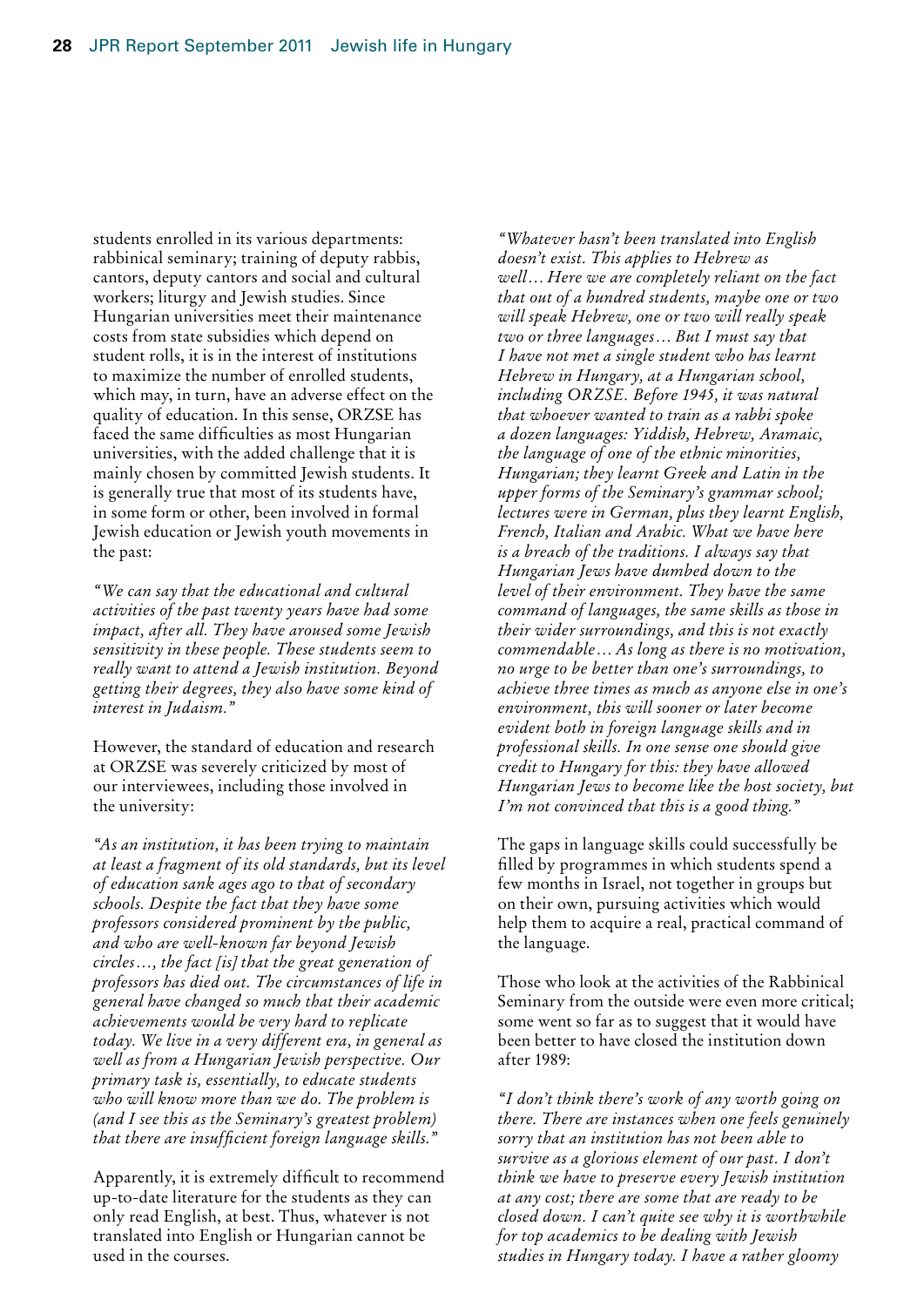*picture of the future of Jewish studies in Hungary. Whoever is interested in this sort of thing will go abroad; there are some excellent courses."*

The same interviewee, who teaches in one of the Jewish studies programmes in the country, expressed serious doubts concerning all similar programmes and proposed a way out of the present situation:

*"In Hungary today, I cannot really imagine a scholar of international standing emerging from the programmes here. If someone had \$1m or \$1.5m to spend on something like this, we could pick ten highly talented young people, who have talents in different fields, and even before they set foot in any of the Jewish educational institutions in Hungary, they should be sent away, with very generous scholarships that they could actually live on, to Jewish institutions in Israel, USA, South America or England, to educate them there and then bring them back, secure jobs for them, and then there would be Jewish Studies in Hungary. In the current economic situation, the chances for this are less than zero; therefore, we will probably have to hold on to the rabbinical seminary as it justifies the existence of the MAZSIHISZ. The Hebrew department [at the Eötvös Loránd University – the largest university in the country] is a valid concept; you may or may not like it. But I can't tell where it is going. Perhaps research in Hungarian Jewish history, or research in Hungarian Jewish literature; fields that are so particular, so marginal on an international scale, may be able to survive here."*

All of the focus group participants agreed that the standard of Jewish higher education at the Rabbinical Seminary and Jewish University was extremely low. At the very least, they felt it important that ORZSE should adopt transparent accreditation requirements. They further expressed considerable concern that the institution has practically no international connections, which is probably because it belongs to the MAZSIHISZ, comes under its direct governance and has no real autonomy.

#### 4.5 Preservation of Jewish heritage

There are a number of Jewish heritage issues in Hungary: the maintenance of Jewish cemeteries throughout the country; the conservation of synagogues and houses of prayer; the safeguarding of objects and written documents; and the preservation of the Jewish quarter in Budapest. The two largest insitutions responsible for this work both function under the auspices of the MAZSIHISZ: the Jewish Museum and the Jewish Archives.

There are between 1,500 and 3,000 Jewish cemeteries in Hungary, mostly located in places where the local Jewish community was annihilated, so the issue of their preservation has become the responsibility of the MAZSIHISZ. The maintenance of these cemeteries (mainly cutting the grass), which is, of course, a Jewish religious obligation, incurs great costs and has little, if any, tangible impact on the life of the Hungarian Jewish community. Many of the descendants of the people buried in these cemeteries live abroad, but the costs are largely incurred by the Hungarian Jewish community; state funding is limited and unlikely to be extended. A community leader made the following comment:

*"In the MAZSIHISZ one of the areas that needs the greatest attention is the problem of the abandoned Jewish cemeteries. This is a tremendous burden, too. It costs an incredible amount of money. If you want to talk about what sort of things a fund ought to support, then this is a very good example. Of course I understand that it's best to invest in the future…but the truth is, no one can ignore the fact that here lie our ancestors – by the way, often of people who now live in London or America. We do what we can, receiving some minimal state funding. Because it's very hard to explain to people that the cemeteries need to be maintained."*

According to the expert specializing in problems of Jewish heritage, there are other possibilities:

*"In my view, part of this is not a financial question but one of organization. To be more precise, it's a question of who is prepared to take charge. The reason I think this would be a feasible thing is because on my (organized) walks at the cemeteries (we have had these walks for about two years, four or five times a year in every cemetery) there are at least thirty, but more likely fifty or sixty people who are all shocked to see the state of disrepair. They are astonished and they feel personally responsible, non-Jews included, at least those in*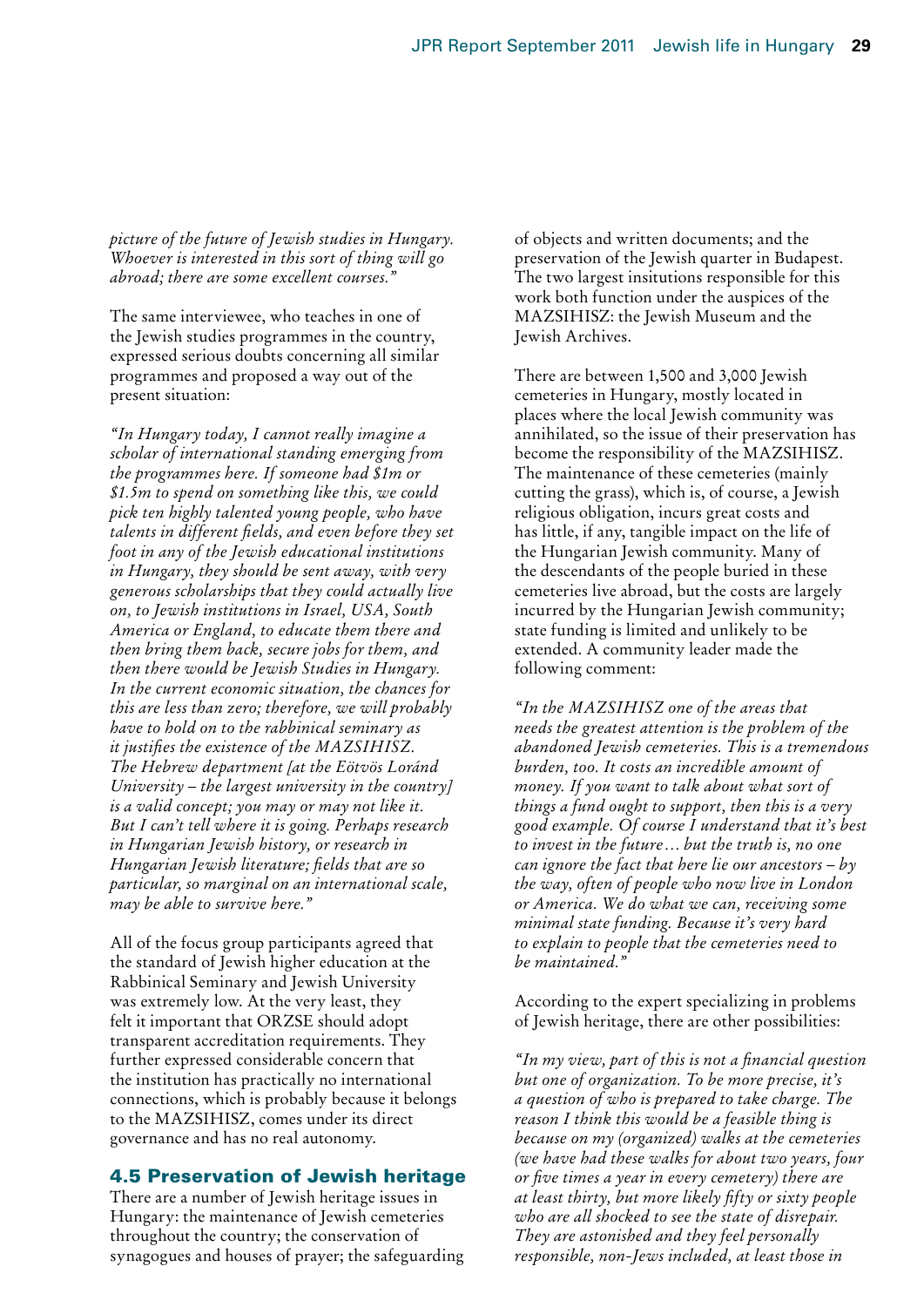#### *Budapest. So there is an interest in this, and people pay attention to this."*

However, there is another opinion among Hungarian Jews, according to which more of the resources should be spent on education, even if it is to the detriment of the cemeteries.

*"Participation at the Szarvas camp should be free. The money now spent on renovating cemeteries should be spent on this instead. Not that cemeteries should not be renovated; but the living are more important than the dead. The dead can wait another five years. The living cannot."*

There are initiatives in which a school, civil organization, or even an informal group takes on the task of restoring or tidying up a cemetery, or making an inventory of the tombstones, or documenting the inscriptions. This can be an excellent tool of informal education as it can help shape the identity of young people and schoolchildren.

*"It was a symbolic experience for me when a few years ago I saw the Jewish cemetery in Tokaj, by coincidence, when on a canoe trip. It's on a small island…We paddled across, and I could see young Jewish people camping there and renovating the cemetery on a totally voluntary basis: Jewish youth from Western Europe. Of course, I know that there are also [similar] initiatives in Hungary. But as far as I know, these are also grassroots things, meaning that there is basically no funding; they are organized on a purely voluntary basis, and the MAZSIHISZ gives hardly any money to these projects."*

Many former synagogues and other historic buildings that used to belong to and were used by the Jewish community are no longer in its possession. Differences of opinion exist concerning how today's community ought to relate to these buildings:

*"There are initiatives to save a synagogue here and there. But it's mostly the cemeteries that are endangered. Because if a synagogue was in a good condition and was perserved and wasn't later destroyed during the communist dictatorship…wherever this was the case these buildings are looked upon as something valuable. Synagogues are turned into cultural centres, concert*  *halls or similar. There are several ways to interpret this; you can approve from a cultural point of view. If someone finds the Jewish relevance of a building important, then once the Torah scroll has been removed it's not a synagogue any more. Let them do what they want with it! But obviously there are buildings in the provinces, objects of aesthetic value, synagogues, tombstones, special tombstones, that indeed should be preserved. Especially the cemeteries, which have a ritual significance, and which have to be preserved until the end of time."*

In terms of the conservation of material objects, there are different considerations at play. In certain instances, there are documents that could be used as evidence in compensation claims. In others, the primary concern is the inherent value of a particular object, especially as some items of Judaica have an increasingly high market value. There is also a more general worldwide interest in archives, and the Jewish Archives in Budapest are no exception.

There have been some major developments at the Archives in recent years, and the chaotic conditions of earlier times have come to an end. In recent years, the Archives have begun to open up to the public; they have created a space for visitors, and experts are now available to assist not only academic researchers but also lay people in finding their way around. The director of the Archives told us:

*"I only believe in an archive that is public; in my opinion, whatever other people cannot see, that only I can, does not exist. That's why we have to get to the point where everything should be completely public and very dynamic. This, by the way, is a new approach in the world of museums and public collections. We have to bring an end to the inaccessibility of the archives. I love to boast about our documents, to show everyone what gems we have, because this is the right thing to do. And this is the reason why we have been digitizing a lot of things and making as much material public as possible, so that this place won't be hidden any more."*

As part of the above endeavour, the Jewish Archives have been making digitized material accessible under the framework of the Judaica Europeana digitization project co-ordinated by the European Association of Jewish Culture. Part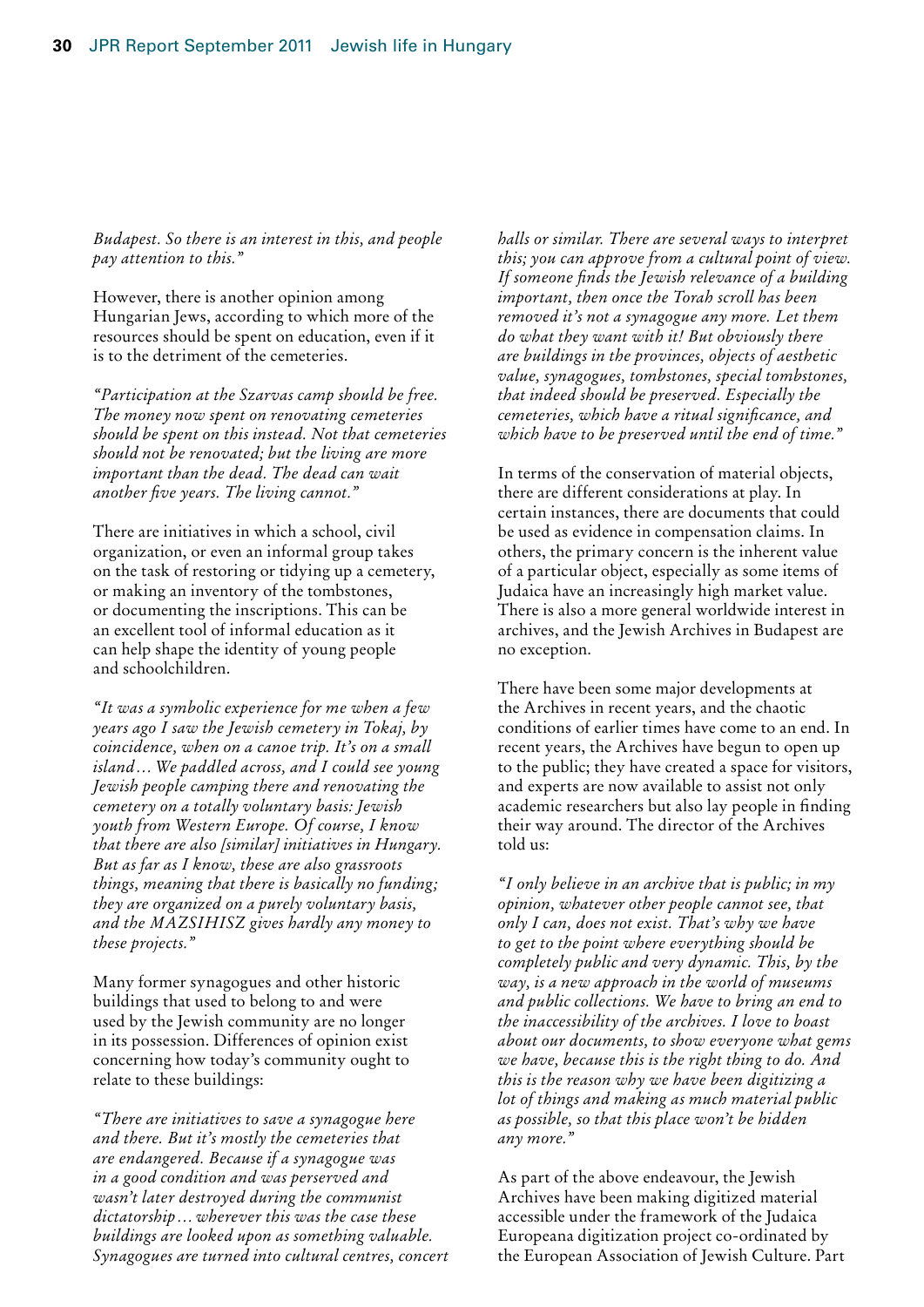of the purpose of the project is dissemination, and they have started to develop educational programmes based on the archival material. The Archives have also launched a website called Flódni, presenting every Jewish subject of possible interest: history, culture, the Jews of Budapest, community and the festivals.

*"Flódni – everything Jewish. Very complex, and with many layers which, together, make a delicious cake. What we're trying to show here is that Jews had a major role in making Budapest the city it is today. This, of course, has been erased from our memories, or rather, from the memory of society, since the 1960s. But we mustn't allow it to be erased so much, even twenty years after the collapse of communism…So in some very subtle way, it ought to be brought back."*

One of the important tasks for the Jewish Archives is to collect the documents of the annihilated communities. Some maintain that the archival heritage of the Jewish communities does not belong to the Jews of Hungary alone but is a shared heritage, but it is not protected in any way by the Hungarian National Office of Cultural Heritage or by the conservation authorities. Indeed, the fate of the material objects and documents is solely dependent on the individual communities that own them. Yet, to date, this initiative has not been organized; there is a lack of experts available, and no funding has been secured for the project. Nevertheless, according to at least one respondent from MAZSIHISZ, considerable progress has been made:

*"In the past twenty years we have managed to stop the further deterioration of Jewish material heritage outside Budapest. I think there is one place only, Sátoraljaújhely, where we haven't really been successful. In all other cases, whatever Jewish monuments there were of any value, we have not allowed these to deteriorate or be destroyed. In Budapest, too, I think we have mostly managed to achieve this objective."*

Nevertheless, the same respondent was far more concerned about the preservation of the old Jewish quarter of Budapest:

*"The fate of the Jewish quarter is a completely different story – a story full of failures. Only by 2007-2008 had we come to the point where we* 

#### *were able to take a determined stand and call a halt to the destruction of the Jewish quarter. Beforehand, the MAZSIHISZ had been indifferent to this matter, to say the least."*

The story of the preservation of the Jewish quarter in Budapest is long and involved, but in essence, this downtown district became a target of property speculations which threatened the destruction of its homogeneous, historic apartment blocks. Many of the buildings in the area are of important architectural value – beautiful art nouveau buildings, for example – but many others, whilst being of little, if any, particular architectural interest, nevertheless form a part of the historic quarter. Considerable effort has been invested in ensuring that the Jewish district is preserved in its entirety as an organically constructed unit, work which, to date, has resulted in making the quarter entirely unique in the whole of Europe.

The mission of protecting the Jewish quarter of Budapest was taken on by a civil initiative called Óvás! Society (the name is a pun on the Hungarian word *óvás*: protection, on the one hand and veto on the other). Working independently of the Jewish institutional framework, the Society was set up in the early 2000s because, by that time, it had become obvious that, for short-term political and economic reasons, the local governments of Budapest and its districts were not going to stop the building complex of the Pest Jewish quarter from falling prey to profitable property development plans. Óvás! has worked consistently to prevent the demolition of the buildings in the district, partly by civil action and partly by applying international pressure. At the same time, it has worked out alternatives for restoration and modernization with the assistance of an impressive group of experts. The organization is run largely by volunteers working on a part-time basis, and it organizes demonstrations to protect individual buildings, and conducts negotiations to try to change legislation and obtain guarantees for the conservation of historic monuments. Despite its very limited resources and the fact that it exists under constant threat of closure, it has, to date, succeeded in securing temporary protection for the entire quarter. Óvás! has, nevertheless, become embroiled in open conflict with the MAZSIHISZ on more than one occasion, when it became clear that statements made by the MAZSIHISZ,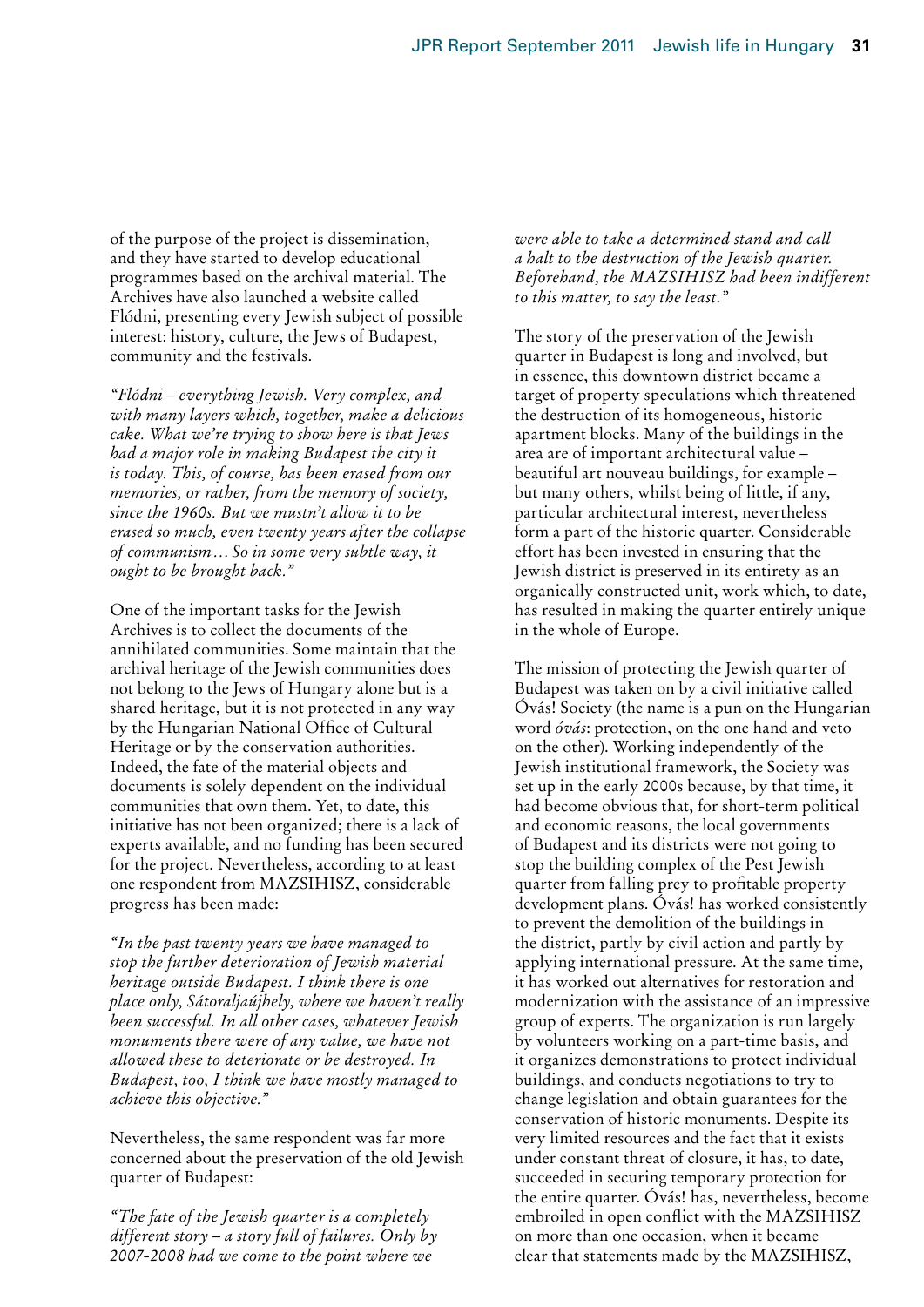or the actions of its individual officials, were partly responsible for what was happening in the quarter. The Society has also come in for some criticism itself: some maintain that the majority of inhabitants of the so-called Jewish quarter of Pest is not Jewish anymore and has therefore lost its Jewish character anyway, and others claim the approach adopted by Óvás! does not take into account the interests of the residents.

Fundamentally, as was discussed at some length in the focus group, one of the primary issues surrounding Jewish heritage work is the extent to which conservation of the past should be prioritized, as opposed to investment in the present and future. Many argued that this is not a zero sum game – as was mentioned above in connection to cemetery preservation, heritage work could be used to a much greater extent in contemporary community-building and identityshaping. Indeed, thinking in this way may help to draw in support from Jews living outside of Hungary too. There was also strong recognition of the fact that there was a need to be consciously selective in activities of heritage conservation, and that the areas that lend themselves most closely to community building activity ought to be given preference. This may, of course, come at a price, and particular parts of Hungarian Jewish heritage may need to be sacrificed in the interest of saving others. In essence, as one respondent argued:

*"Our material heritage is crucial – our synagogues, etc. However…, all this is important only if it can serve Jewish life, and not at any cost. This irrational clinging to how "it was for our ancestors, our fathers and grandfathers who built it etc, etc…", is not good. If a situation arises where [a building] has to be demolished, it doesn't have to break our hearts. We should be focusing on those buildings that serve the present and the future."*

#### 4.6 Young adult (eighteen to thirty year-olds) engagement

The most well-known organizations focusing on young people over the age of eighteen are UJS, the Hungarian Union of Jewish Youth; Kidma, a Zionist Jewish Student Organization; and Marom, the Conservative Zionist Student Organization.

UJS originally evolved spontaneously, and is the Hungarian member of the World Union of Jewish Students (WUJS). It reaches out to university

students up to the age of thirty, and tries to reach people with Jewish roots mainly in informal ways and through personal social networks. It does not think in terms of conventional membership, but rather simply organizes events open to both Jews and non-Jews. The organization mostly exists in isolation from the Jewish youth movements, and recently its activity has declined significantly.

Kidma is an organization for university students and graduates in their twenties, whose members are probably mostly Jewish, although they do not ask questions of those who wish to join. The roots of the organization go back to Hashomer Hatzair: its core members are former Hashomer Hatzair youth leaders and their circle of friends. Their events used to be frequented not only by young people aged twenty-five to thirty but also others, for example, their parents' generation. In recent years they too have lost some of their prominence: part of the problem may be that most of the members are in the process of building their careers and settling down.

The story of both UJS and Kidma parallels the story of Hungarian Jewish life more generally: after enjoying an initial renaissance in the early 1990s, they have rather gone into decline in more recent years. Generally speaking, it seems that the declining influence of these organizations has been closely related to the transformation of young Jewish society. Whereas in the early 1990s it was essentially through these organizations that young Jews could make a formal connection to Jewish life, in the following decade this role was taken over by Jewish schools and programmes offered by the Sochnut, such as Taglit and MASA.

As a result, some are very pessimistic about the future. One of our interviewees, a rabbi, said the following:

*"A few years ago we decided to do a survey among graduates of the three Jewish schools. We sent out a questionnaire asking them how they were, what they were up to, what ties they had to the Jewish community, since they had already been involved in the past. They didn't reply – which shows that we have pretty much lost these people."*

However, a fairly broad and loosely-connected young Jewish crowd has emerged, which frequents the downtown 'ruin pubs' and other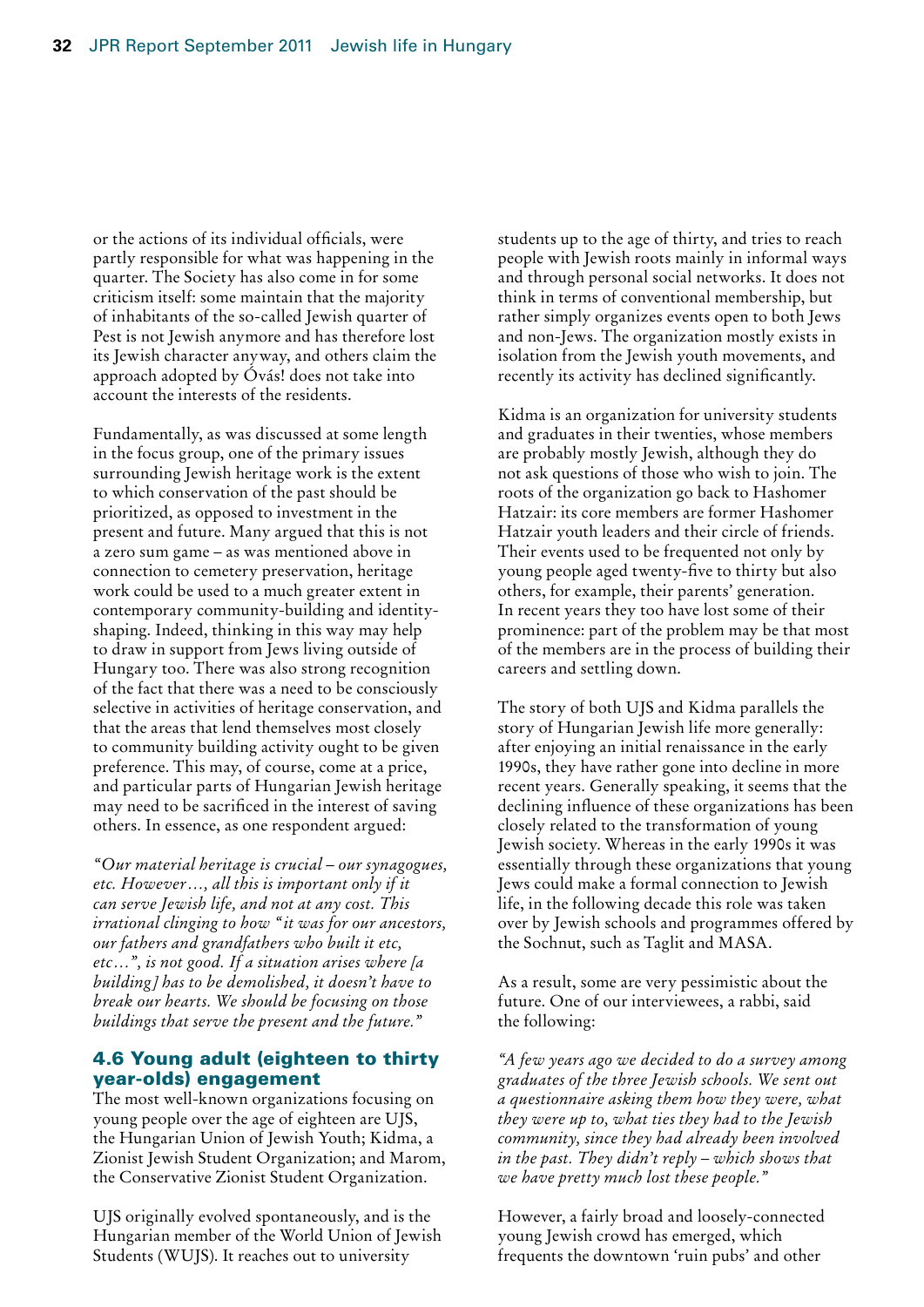places of fringe entertainment. This network of a few thousand people has arisen completely spontaneously and independently from the organized Jewish community, although it will, from time to time, attend certain Jewish cultural events and appear at street festivals even though it does not join in the activities of Jewish organizations in any systematic fashion. Marom, an organization which specifically aims to engage this crowd by offering a great variety of events that do not necessarily focus on Jewish themes, is doing some interesting work in this regard. Marom grew out of regular student meetings, and became a conventional Jewish student organization with a camp and one or two large parties every year. It mainly targets the generation of university students, but its circle of supporters has been expanding and now includes people aged eighteen to thirty-eight. It is an open organization in every sense of the word. Looking to increase the circle of those involved in Jewish culture, it created *Sirály*, a coffee shop and an alternative cultural centre in the heart of Budapest with a broad selection of programmes that changes continuously to accommodate changing demands. In its listings a great deal of space is given to events that respond specifically to the needs of this youth subculture.

Whilst some regard this work as innovative, cutting edge and more than noteworthy, it is not without its critics. In particular, some of our respondents maintained that the Jewish content of Marom is completely peripheral in its most popular events and activities, and the Jewishness of the organization (and other similar initiatives) is of importance only to a small number of core activists, and tends to be highlighted mostly for external funders. One of our interviewees, who is highly committed to Jewish tradition, made the following comment:

*"The past five years have seen the emergence of another very interesting trend: that of the totally uncommitted festival Jews. It's a bit like the Jewish festival of Krakow, which lacks only one thing: Jews. The pub-renaissance taking place in the Jewish quarter in the sixth and seventh districts is something similar. It creates a totally individualized Jewish community and does not nurture any Jewish communal sensibilities in the classical sense. On the contrary: it rejects such sensibilities; a postmodern, strangely multicultural* 

*and strangely uncommitted community has been emerging that may be familiar with the basics of Jewish traditions, but rejects them. For example, there emerges a very strange postmodern identity that essentially supports intermarriage, and whose key vocabulary includes words such as cool, trendy and progressive. Certainly not knowledge, depth or commitment; rather, these words are seen as negative and off-putting. I find this phenomenon seriously detrimental…. I'm not saying that it's not good to have such places, but I certainly wouldn't want every Jew to become like that. There seems to be a massive base and demand for this; I don't happen to be one of those who need it. Although I do participate in the festival at Bánk, and would like to see the Israeli Cultural Institute co-operating with these organizations. It's just that my ideas of identity, my visions of Jewishness are very different from theirs…Of course it's a good thing that they are able to engage people who need to be engaged. I agree that it is totally legitimate; just because I don't like it doesn't mean it's not needed."*

The most recent arrival on the young adult scene is Moishe House Budapest (discussed above in section 4.1), which has generated a considerable amount of activity, but is too recent a development to be able to assess here. Beyond this initiative and the work of the aforementioned organizations, a number of young adults also elect to volunteer for certain Jewish charities and foundations. Indeed, several of the organizations we spoke to in the course of this research rely heavily on the contribution of such volunteers, including the *Haver Foundation*, the *Zachor Foundation*, the *Jewish Archives*, the *Holocaust Memorial Centre* and *Bálint Ház*. The volunteers involved in these also include students in the Jewish day schools. An employee of the Haver Foundation told us:

*"At Haver we work together as partners. I learn from them just as they may learn from me. The question is, what can we do together to solve a problem or a critical situation? This egalitarian approach is really important; it means that even though we may have different responsibilities or roles, we are equally significant from the point of view of the organization. Volunteers get the experience of having contributed to something; they themselves have been able to give something. They act not according to expectations or within strict boundaries, and thus what they stand for will*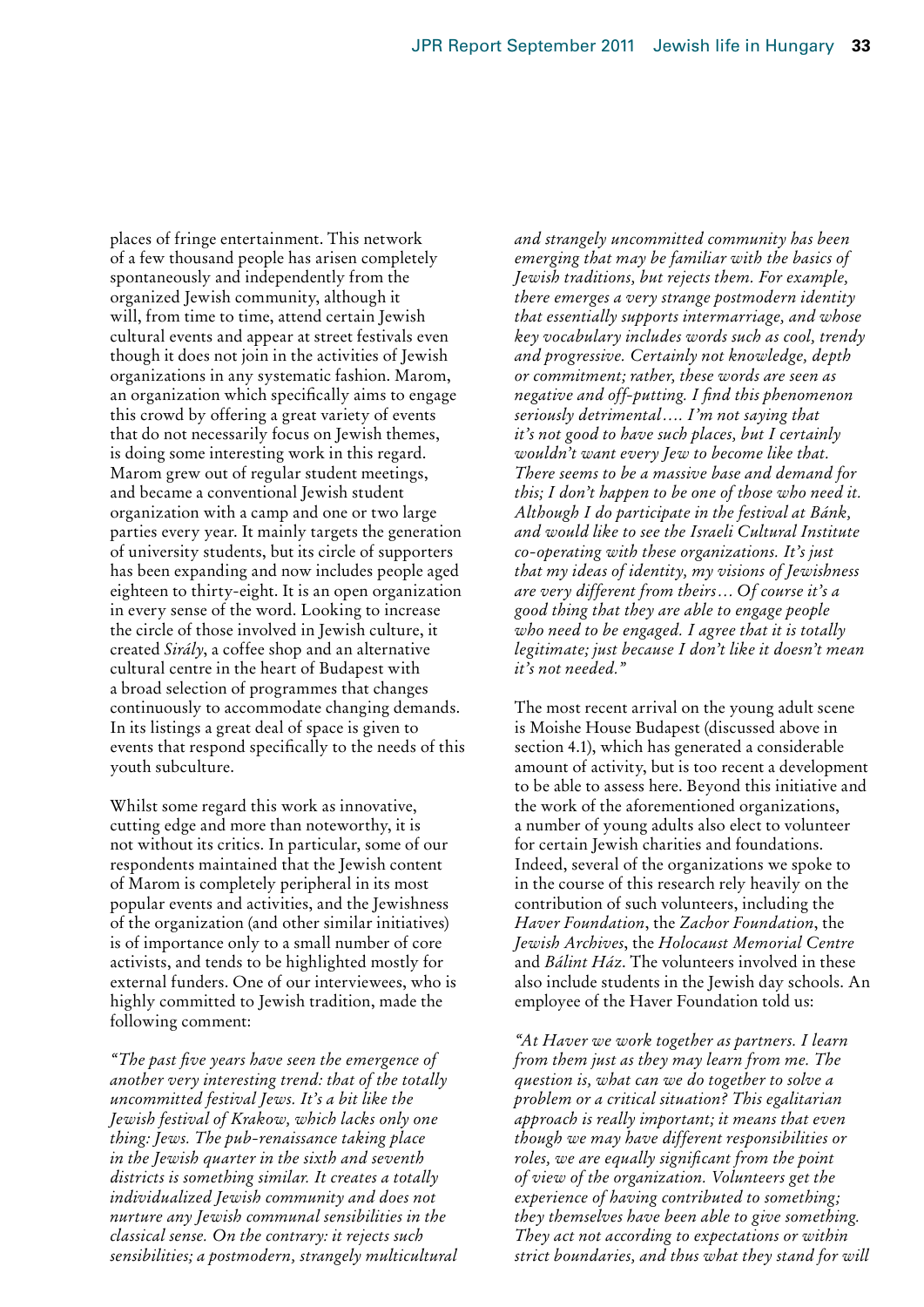*also become attractive to others. We think together about what challenges we face and what responses we want to give. It is partly about finding a way and finding an identity; here they get a chance to talk to their peers about these things. Something else that's important is belonging to a group, a sense of community."*

Young volunteers (particularly former participants in Birthright) are also involved in the joint Sochnut/JDC initiative, *Meeting of Generations*, in which they work with elderly Holocaust survivors, over the course of a year, to prepare for a joint trip to Israel.

*"The young people who get involved are on an intense search for identity, but can't seem to find this path within any of the conventional organizations. So they try here and there. And they seem to find their community right here in this programme, right now. I think it is a positive development when we launch a programme with twenty young people and then they start to build connections on their own, organize events, bring the community together or start to learn Hebrew. They do it all by themselves, no one is putting any pressure on them. I am aware that this is just a tiny micro-initiative, but still, it means that people who are of a similar age but have very different interests can co-operate in certain things…These young people meet the older participants once a month, and the older people tell them about their experiences during the Holocaust, or before the Holocaust, and under communism…*

*"And the young people tell the older ones about Israel and about the way young Jews today relate to Judaism. So a dialogue begins between the generations. Then, at the end of the programme, the two groups go to Israel together, and it's basically the young people showing Israel to the old ones. It's a very complex programme with a number of educational implications; it's a very powerful experience and a powerful therapy for both the young and the old participants. For the young in the sense that almost all of them came to this group having found out that they were Jewish in a very traumatic experience. They are the third generation, searching for their identity. At the same time, it's also therapeutic for the older participants as it gradually becomes clear, in the course of the programme, that they can't* 

*really deal with their identity, either. And then how they pass this on to their children is yet another problem. The middle generation is left out of all this, not coincidentally; and the fact that the older generation has a problem relating to their own children when it comes to questions of identity, and vice versa, is not a coincidence, either. The second generation is a hugely problematic generation."*

Our interviewees unanimously agreed that there are also a number of small initiatives in this field that do excellent work. In all cases, great emphasis is placed on personal connections, loose organizational structures, freedom for individual initiative and creative methodologies. However, it has proved difficult to expand these initiatives precisely because of their networklike organizational structures and the central role of interpersonal connections. The big question for the future is to what extent such initiatives can multiply, how they will be able to sustain themselves outside the official Jewish institutional framework and whether they will be capable of working together to maximize their overall impact.

During the focus group discussion, we raised the question of why the mobilization of the young generation was not more successful. Some members of the group pointed to the political changes since 1989. They argued that young people who had been socialized in the new system were, they believed, a lot more individualistic and less open to communal commitments than those who had first become involved in Jewish public life right after 1990. Others saw things differently, and pointed the finger of blame at Jewish organizations that have been unable to offer a communal experience that appeals to young people:

*"If [an organization] is unable to offer a community experience, no matter how meaningful its events are…no one will go there.'"*

Szarvas again came up as an important counterexample, but even in this instance, others maintained that its success was relative:

*"This success, what exactly does it mean? As soon as the camp tries to educate people about Judaism in a more structured way, it always fails. So in my view this is also just party-Judaism."*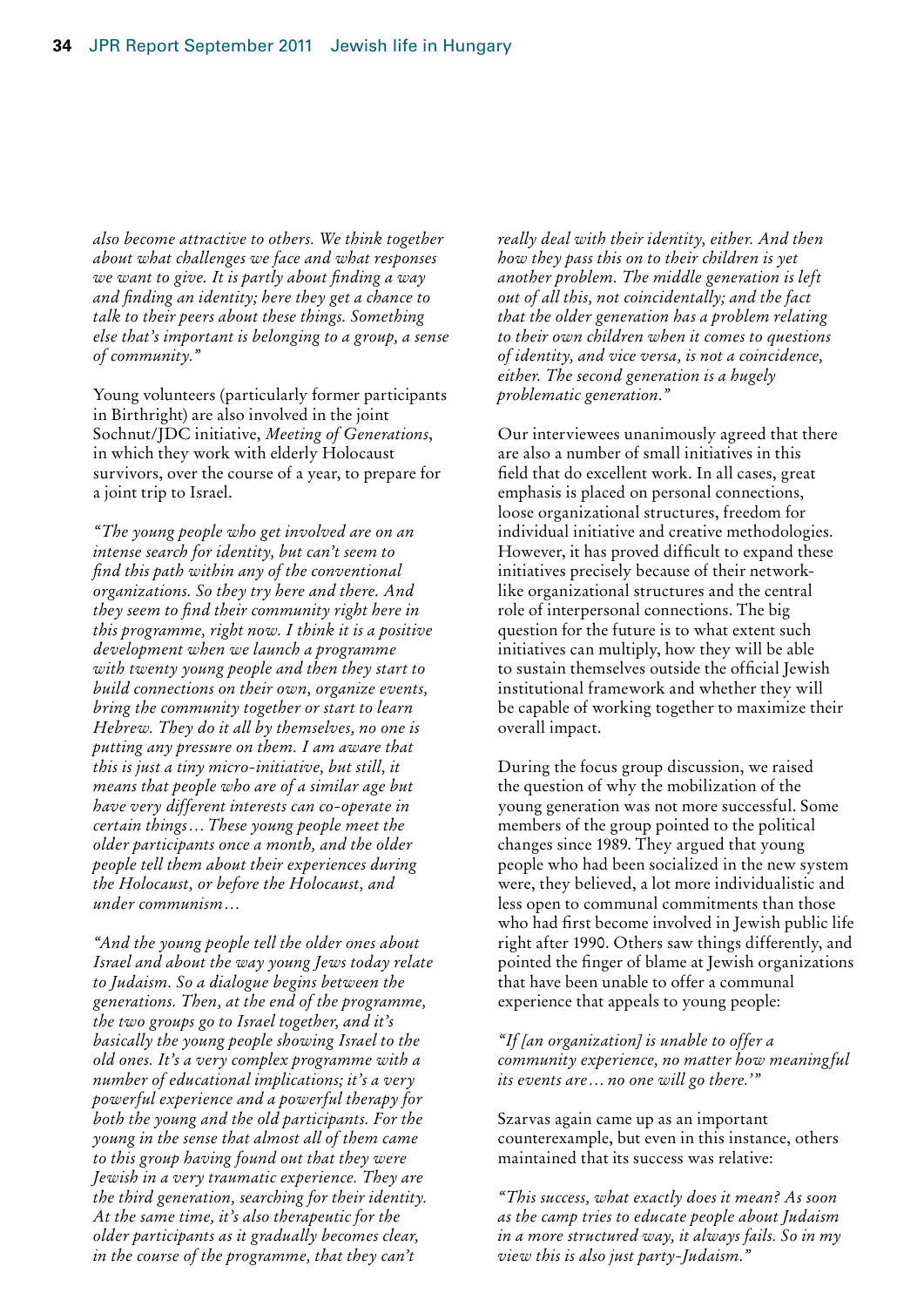#### 4.7 Leadership development

The training of future Jewish leaders is carried out in a variety of ways. The rabbis working in the Jewish community are largely graduates of the Rabbinical Seminary. The young generation of Jewish leaders, especially those active in organizations outside the community framework, have often received their training from some of the newer and more creative organizations. The best organized and most comprehensive form of informal leadership training is the *madrichim* training programme at Szarvas.

*"Szarvas is the only one that I can think of where there has been some continuity. Today the camp is led by a 28-year-old guy, the programme director is the same age as him, the whole team is young, and they are constantly changing. Some stay, some are replaced."*

However, one of the problems facing Szarvas, is that the camp is unable to accommodate everyone who is eager to become a *madrich* or *madricha*  there:

*"Although many of them are motivated, there are just not enough opportunities. They can try and go to another organization but that will also be hard. Perhaps Limmud can provide a similar experience."*

Bálint Ház also runs two-year leadership training courses, mostly attended by its own volunteers. It is a general Jewish community youth leadership programme; nevertheless, the vast majority of young people apply because they want to become *madrichim* at Szarvas. There are other, small organizations, such as Hashomer or Habonim, who run their own training schemes for futuregeneration leaders.

In truth, leadership training has been one of the most problematic areas of Hungarian Jewish community life. Very few people participate in the above-mentioned organizations, and even those who do tend to disappear later from Jewish public life. When young people grow out of the youth movements, there seem to be no natural paths of continued involvement in the Jewish community, except for those who participate in religious life. Hence, in the youth movements, there is a continual danger of the entire organization collapsing when a generation becomes too old and leaves. The next generation has to build up everything from scratch again, and the new leaders, whilst often enthusiastic, lack skills and experience.

*"Often there is a lot of enthusiasm, and then all of a sudden they stop and that's it. These people take out for themselves, rightly, I think, whatever they need for their own identity-building, and then most of them move on to a career as lay professionals. What's happening is understandable in the sense that this is not about them having received something and then passing it on. Rather, there is no continuity, so the entire story, including these past twenty years, has been about the forty and sixty years that came before, because the continuity has broken. Whoever wants to do something about their Jewishness, first they build it up for themselves and then there's a good chance that they will be able to pass it on to their children. So, the goal is not for one to be building this up in oneself, receiving something from the outside, and then giving it all back to the community. Rather, a person receives something from which they can build themselves up. And they can then pass it on to their children, who will perhaps be able to make something of this continuity, or not."*

In principle, future Jewish leaders could be selected from among the students of Jewish schools, but in reality this is seldom the case. The reason for this is, partly, that the schools pay no attention whatsoever to the problem; indeed, they rarely even acknowledge it:

*"Young people show absolutely no interest in the future of the Jewish community. They do not want to take on political roles in the public sphere, or to think about where we are going, what our task is, what the responsibility of the Jewish community is on a societal or communal level. For example, the question of what could be done in the next five years to make ourselves a lot more self-sustaining than we are now. It's obviously much harder now, in an existing structure, than it was for us twenty years ago, when there was no structure. The other day I was looking for photos from the early nineties, and I kept seeing the same people, including myself, in all the pictures, even though eighteen years have passed, but it's as if we had been swallowed by this time warp. It's astonishing."*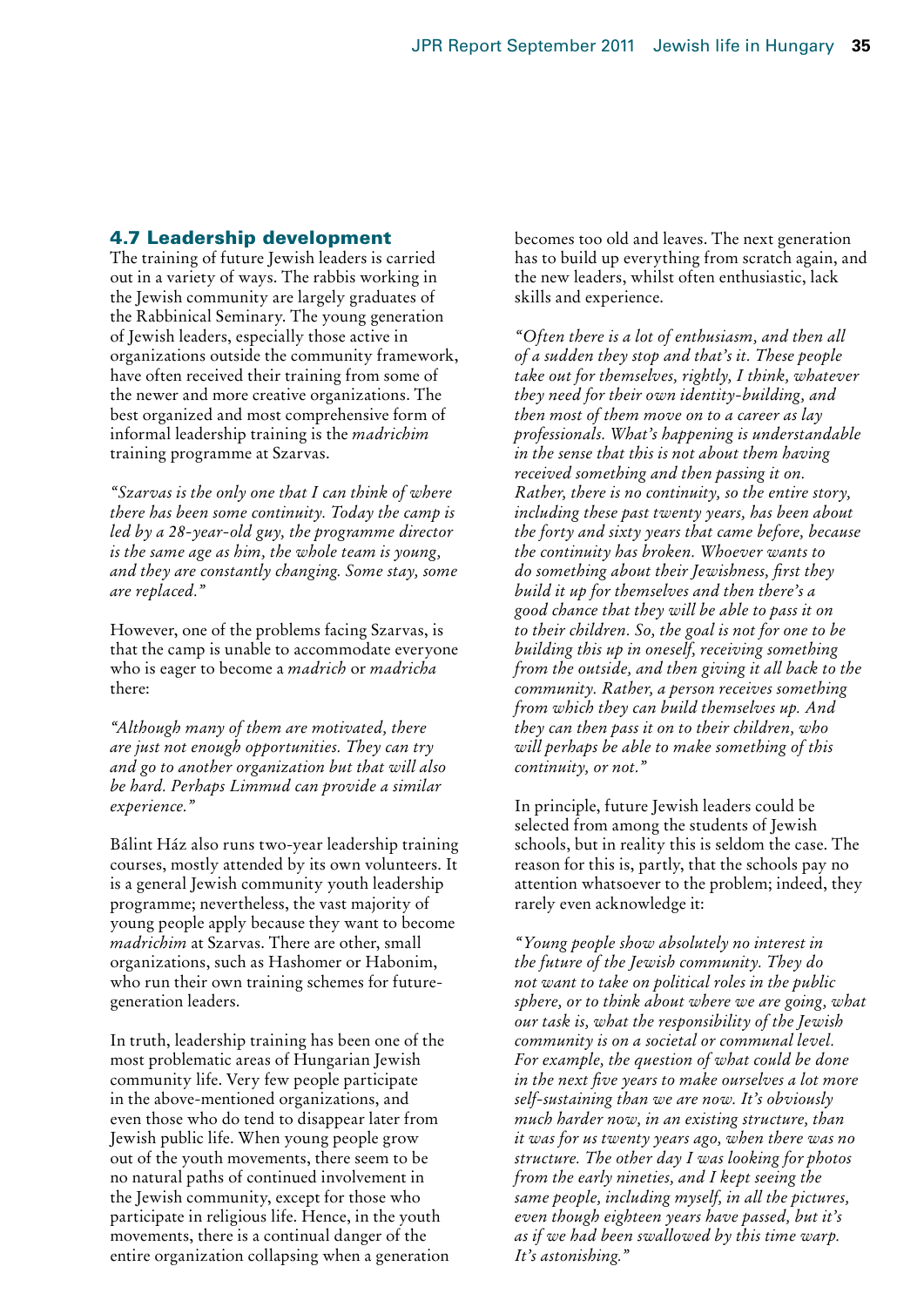The community management is of the opinion that the selection of leaders ought to take place within the framework of the Jewish community:

*"I think that sooner or later there will be some young people who won't believe in fighting any more but in co-operation, and will be able to achieve their goals while remaining a part of the Jewish community and trying to make a career within the system so that later they can become leaders. This would be the normal course of things. In my view, if the current structure were destroyed, the result would be not the emergence of a new and better structure but the complete abolition of the institutional framework of Hungarian Jewry; and they wouldn't be able to build that up again."*

In contrast, one of the leaders active in the civil movements says that under the present circumstances, the selection and training of leaders can only be effective if it takes place outside the institutional framework and the formal organizations:

*"There is a unique post-communist reflex in Hungary, some kind of corner-cutting, 'let's talk about it'-type attitude, in which acknowledgment is not based on the quality of the work one does. Thanks to this, leadership training has practically been aborted. Currently there are three paths: one is to become a leader within the MAZSIHISZ, which is basically realized through the synagogue, and is an appointment for life. Such a person could, in principle, be the right choice, but all in all, they will probably not be the right person. Another path is the leadership training of the missionary organizations; this means their own globalized franchise of leadership training, based on a foreign model, with guaranteed promotion. Or that of the youth movements, where they train people to ensure the continuity of existing activities. The third is the autodidactic path – and this is where I would place myself – the path of people who have their own ideas of how a community should be run. I can see this in Marom, and to some extent in Haver. There are few organizations today in Hungary that are strong enough to do this. Perhaps Szarvas, something may be happening there; after all, they have a lot of young people making waves there."*

Members of the focus group agreed that the pool from which future Jewish leaders can be selected is very small. Many people who would otherwise be suitable for community leadership roles distance themselves from the Jewish organizations, and thus never come into a position where they could become leaders. The emergence of suitable leaders is often hindered by the autocratic selection system of the organizations. One of the important tasks for the future may be for Jewish schools to take on a more central role in the education of Jewish leaders and in the development of leadership skills. A criterion for this is the creation and introduction of carefully planned Jewish educational programmes appropriate for the schools' profiles and constituency.

#### 4.8 Innovation and social entrepreneurship

The entire concept of innovation and social entrepreneurship in the Hungarian Jewish community is rather different from the phenomenon in American Jewish life, because, whilst a Jewish communal infrastructure has been present in the country for more than 150 years, the entire community had cause to rethink itself in the aftermath of the collapse of communism. Nevertheless, there is something of a creative spirit amongst young Hungarian Jews that mirrors innovative developments in other parts of the Jewish world, that can be seen in the emergence of Marom, Moishe House Budapest and Limmud. It is within these subcultural initiatives, that our interviewees saw evidence of genuine innovation:

*"As for the last ten years of Jewish life, I think it has been at a low ebb and has come to a halt. All of that rich civil sphere that appeared after 1990: societies, clubs, federations, they have all lost their dynamism, and they are at a low ebb. They organize events, camps and clubs. But that sense of mission has essentially been lost. Some new and interesting intitiatives have emerged, for example, Marom, or the Sirály centre and their events, which are exciting, contemporary, have a constant online presence and organize festivals. This is exactly the kind of programming that fits well into today's mainstream and is in fashion today: it fits into this western mainstream of human rights, minority-protecting, 'black is beautiful', 'small is beautiful', everything that's small and oppressed is beautiful. All this is interesting and very modern, but quite apolitical. Or rather, it is politicized in*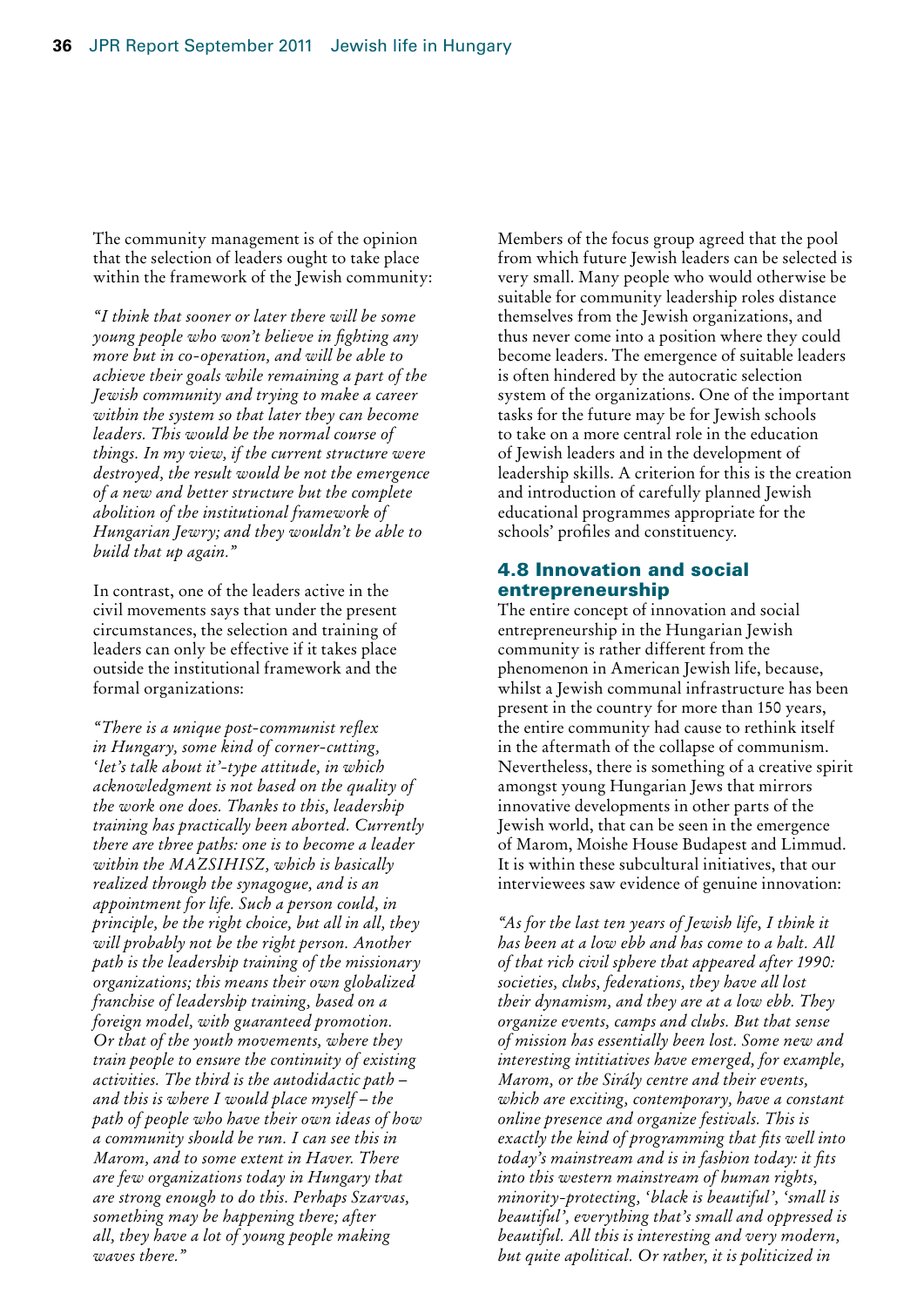*that trendy sense as expected by the mainstream left in the west today. It means movements advocating pro-minority, anti-racist and anti-exlusionist ideologies – and this is where I can see a renewal."*

Several respondents mentioned the internet as the scene of innovative activities, especially Judapest, a blog that ran for a few years but is now defunct, yet aroused interest in both Jewish and non-Jewish circles.

*"There was a blog called Judapest which ran for a few years. Actions were less prominent there but it gave space to opinions, approaches and ideas that had not been given any publicity before. They may have appeared in close circles or small communities, or within very narrow confines. But what it really did was to open up publicity on a societal level. There were a lot of ideas, approaches, criticism, and so on, there was a debate, which had not been typical before. And in this sense this was a change."*

In addition, the organization of the Hungarian Limmud conference was also noted in this regard:

*"Limmud has been running for a few years now. It basically started as a project of the JDC…It's one of the few instances where community-building has actually been successful. Within three or four years, a circle of leaders has emerged who said, fine, we don't want a partner organization, but you can support us if you like what we do. But if you don't like what we do, we will still carry on doing it! And if the first conference only brings in fifteen people instead of 350, then it will be fifteen people only. But those fifteen people will want to do what Limmud is really all about. [Limmud is] genuinely based on a complete pluralism of values, really, whatever qualifies as Jewish is welcome to come. It's a very exciting question whether it will still exist in two years' time, when the current board members have used up all their energies and have resigned. The principles of Limmud are strict principles that were developed over thirty years, with hard work, around the world. So, it is clearly set out what participants and organizers have to keep in mind. It's very exciting. If it manages to strike roots, that will be a revolutionary achievement in Hungary. The idea that I'm a participant who gives a talk, but at the same time I'm paying to be there, because I've gathered the community together and I want to hear what the other person has to say; this, in itself, is completely* 

*unknown on the level of contemporary Hungarian society. It would be great if younger people also got involved in organizing the event, those between twenty-five and thirty-five, but this generation is very hard to engage. The present board members are actively seeking their successors. To be a Limmud board member costs one a lot of money, and the only thing one gets in return is the success of the organization, and it takes up a lot of work and a lot of time. It's community work in the real sense, and of course it's hard, since it takes away time from one's family, children, friends, work, parents and relationship, so it's a serious burden on one's shoulders, and on an annual level there's very little positive feedback. However, each and every Limmud conference so far has been able to strengthen the commitment of the board members; it gives them a boost that will help them get through the year ahead."*

However, perhaps because much of the community's infrastructure is itself so new, there is a considerable amount of creativity going on within more mainstream environments. Bálint Ház is a good example:

*"Our main task is to provide a meeting point for all kinds of Jewish individuals, organizations and groups to connect. This means that we want Bálint Ház to be an incubator…To give space to various initiatives, and we will help them and offer them a partnership on every level. Partly by saying feel free to use our rooms, and partly by coming up with ideas together…Our other task…if we really want to reach out to Jews who haven't come to the community yet, is to offer lots of different opportunities and to open many different doors…So, if someone comes here for the first time because they want to use the playroom, that's great. If they come because they want to work out in our fitness facilities, that's also great. The main thing is that they come, because once they're here we do believe that we can keep them here. The hardest part is bringing people in. The third thing is our multi-generationality, meaning that we are a community centre. It's not a youth centre, and not a club for the elderly, but a community centre, and communities are made up of different generations; and we try, as much as possible, to make the generations meet. It's not an easy task. From what I can see, they don't really meet, and in general, the different generations seem to meet less and less. And finally, our fourth aim is to be a shop window;*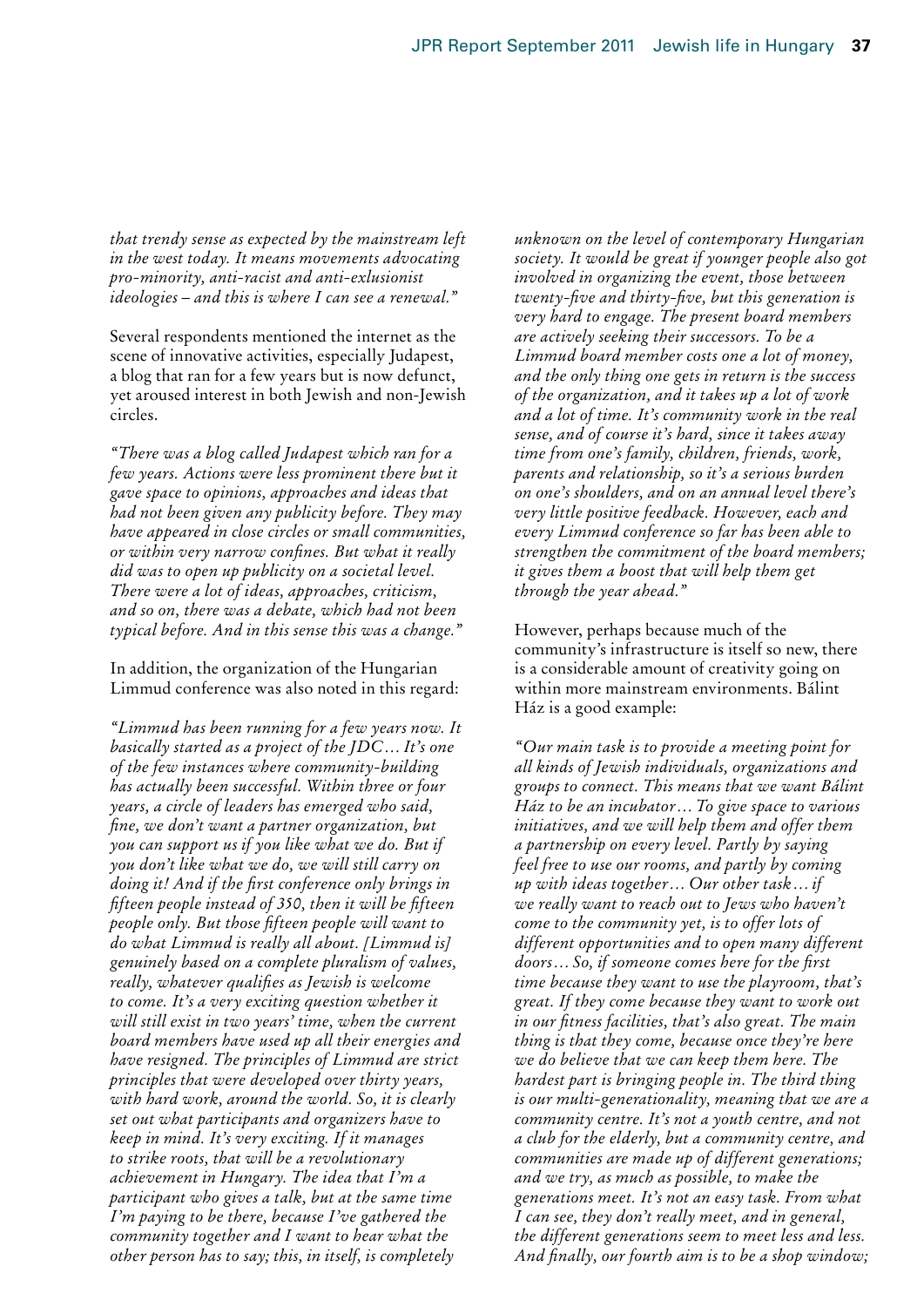*this means that we are a Jewish community centre, certainly for the Jewish community, but not only. We want anyone to be able to come. Obviously, it's more difficult to walk into a synagogue than to walk into a community centre. Let all of the non-Jews come in and let them see what it means to be Jewish, let them experience it, live it, learn about it. Let them come to Ringató (a mothersand-toddlers event), let them meet Jewish mothers, so that all this becomes normal to them. These are the essentials. On top of all this, we try to organize events, especially for adults, targeting the age group which is the hardest to engage: those between twenty-five and fifty-five, twenty-five and sixty. We have developed various innovative programmes that will perhaps help us get through to those who are otherwise so hard to reach."*

Chabad too, is breaking new ground. Its Chanukah candle-lighting in Nyugati Square in central Budapest, or its Chabad tent at the big rock festival which takes place every summer in the city, both make an important contribution to the raising of awareness about Jewish life and presence within Hungarian society.

*"When we first did the Chanukah candle-lighting in 1998 in Nyugati Square, there was a lot of concern and criticism. Similarly, when we first set up our tent at the Diáksziget festival. Today it's become natural. Other Jewish street events have also appeared, and there's this Judafest, which is not a religious Jewish event but it's still a Jewish event. Then there's the Jewish Summer Festival. The word 'Jewish' can be seen on giant posters in the streets. It is a central, and conscious, element of our strategy to bring this Jewish identity into the public awareness. It's important both from the point of view of the Jewish community and from the perspective of public awareness within Hungarian society."*

Another interesting area of innovation has focused on Jewish-themed events in provincial towns. These are particularly significant because so much of the Jewish community and Jewish activity is based in Budapest, but in recent years, literary events, roundtable discussions, exhibitions and concerts have become more common in the provinces. By participating in these events, the audience, some of whom inevitably come from Budapest, help to contribute to the strengthening or even survival of the local Jewish community.

*"These events greatly help the formation of the identity of the local community. Tokaj is an excellent example: it started with [a group from Budapest] going there for weekends, years ago, and they kept going until fifteen people announced that they were going to establish the Jewish community of Tokaj. It was set up, it is now a member of the MAZSIHISZ, and everyone knows that this is a Jewish community whose members mostly live in Budapest but now they don't just go once a year but at least once a month. And they have a 'minyan' [prayer group] there, they pray, and all this, of course, moves things forward."*

In general, as members of the focus group argued, innovation is largely the result of individuals choosing to invest their energies in personal projects within the Jewish community. If a determined person has clear objectives, and is ready to make sacrifices and put a lot of work into a project, as in the case of the highly successful Judapest blog, they may be able to turn it into an institution and acquire some funding, as was also the case with the Haver Foundation. However, most innovative projects do not reach a point where they can start to function as an independent institution, as the initiators often run out of energy before this point. Generally speaking, personal commitment, clear objectives, spontaneity and, where possible, the use of new media all help to make innovative initiatives succeed.

#### 4.9 Funding and philanthropy

A survey conducted in 2004 showed that within the income structure of Hungarian Jewish voluntary organizations as a whole, 42% of the total income comes from donations, and 19% from domestic resources. This is more or less in line with the income streams of both Hungarian non-Jewish voluntary organizations and Jewish voluntary organizations in other western countries.12 In the synagogues, for example, many people do donate money, and during the High Holy Days, the larger charities make appeals. Whilst experience has shown that many dislike contributing to large charitable funds, campaigns of this sort can be successful if people are given

12 It is important to note, however, that these figures are not typical of the Jewish communal institutions of the MAZSIHISZ, or of those organizations within the part of the Jewish community that has close ties to the government or the official communal structure.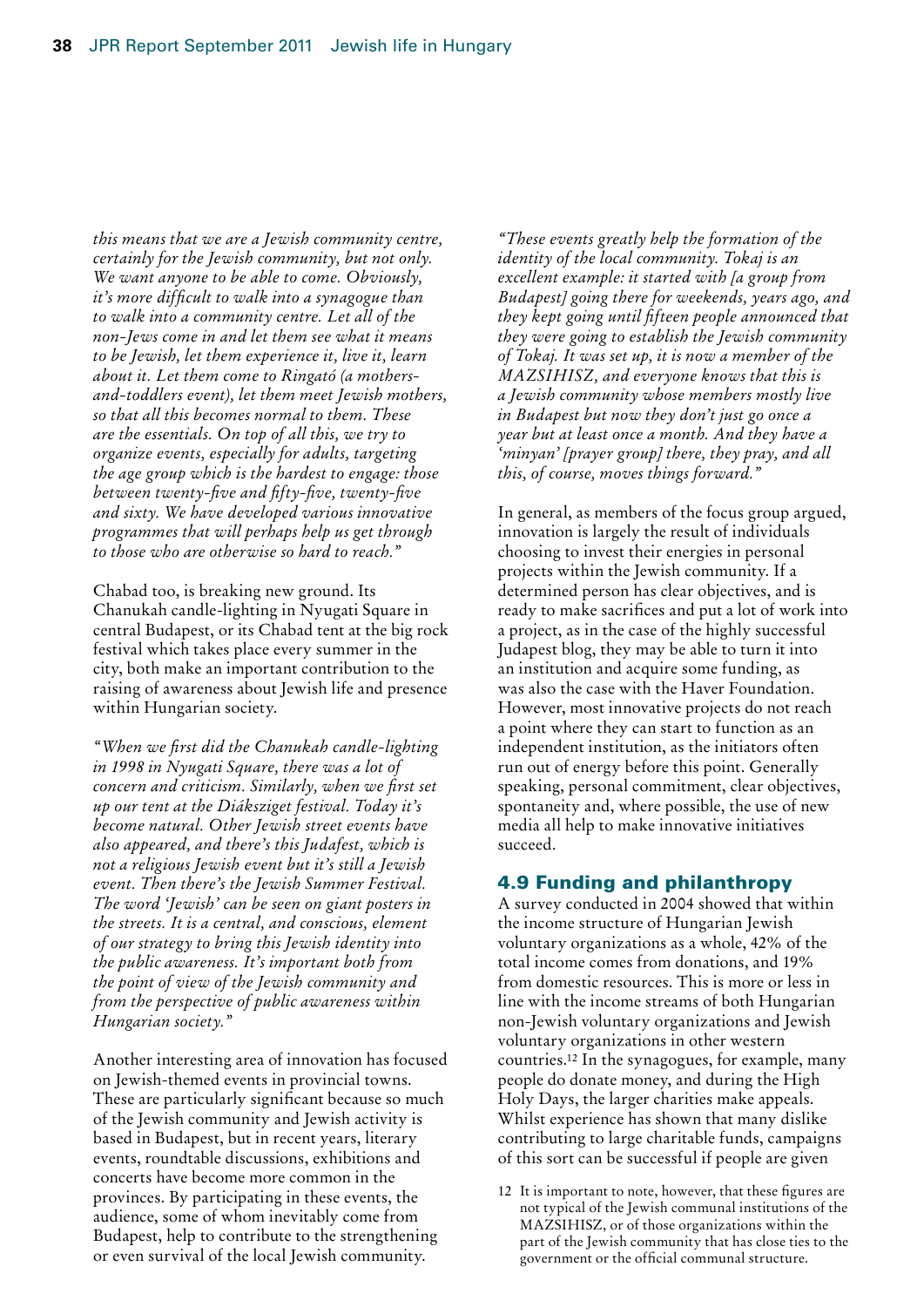precise information about where their money is going and what it will be used for. Having recognized this, synagogues have established separate foundations where the district office is accountable for the donations coming into the fund. These sums can be clearly separated from funding coming from central, government resources. In the following case, the rabbi of a Budapest synagogue guarantees that donations will be used for appropriate, concrete, clearlydefined and traceable causes, and the result is that more people are willing to donate. He told us:

*"The Synagogue Foundation has close to 100 people paying in donations each month. The amounts vary from 500 to 1,000 forints (approximately €1.85 to €3.70). Hungarian Jews are not particularly charitable, but we have noticed that sending a thank you letter to donors makes a big difference, and so do transparency and feedback. If someone comes in here, they can see that the walls are freshly painted, the interior is well lit, and they will notice that the prayer books have been newly bound."*

However, beyond this type of activity, there are not many who give donations. Indeed, in general, our respondents detected a weak culture of charitable giving in Hungary. They argued that, in many respects, the development of such a culture has been hindered by existing structures: government funding goes directly to the MAZSIHISZ, and the annuities received in compensation for the looted possessions of the previous generation are also handled by the MAZSIHISZ. As a result, any funds or support received from the MAZSIHISZ tend to be regarded as entitlements. Furthermore, there appears to be quite a widespread lack of trust in Jewish institutions, and in the MAZSIHISZ in particular, which, in turn, is projected onto other Jewish organizations, and disincentivizes giving. External incentives are hard to come by too: Hungarian tax laws do not benefit donors to the same extent that western tax systems do.

Nevertheless, our respondents felt that potential donors could be mobilized, albeit with the same provisos one would make in any other context: project objectives need to be clear and well-defined, and donors need to have sufficient confidence in the project organisers to make an investment. Interestingly, some of the smaller, more flexible organizations appear to have had

greater success in this regard; the leader of a small and relatively successful Jewish voluntary organization described the situation in the following words:

*"A lot of people say that there is no culture of giving in Hungary. But my view is that there is no culture of asking. Again, we're talking about a relationship, or rather, how this relationship can be maintained. It has certain preconditions: reliability, transparency, integrity. Also, it depends on how transparent the organizational structure, leadership and control are. Whether the decisionmaking processes, budgets and priorities are made public. These basic fundamentals are missing. So I think it is in this direction that steps ought to be taken. There are some very positive initiatives, for example the Hungarian Mitzvah initiative, which is a donation portal set up by a group of private people. We badly need examples. If one model appears, perhaps it will also inspire others."*

This may be beginning to happen. The evidence indicates that the organizations that are successful in fundraising from private donors have increased their income from these sources in recent years. Nevertheless, even these organizations have probably not made the most of the available opportunities, probably as a result of their own lack of funds and/or professional fundraisers. Although large sums have been donated by businessmen for the establishment of both the Israeli Cultural Institute and Chabad's new, great synagogue, respondents argued that entrepreneurial circles, and in particular those with a non-Jewish background, are generally difficult to approach.

*"There must be one or two larger companies who support certain causes, although obviously these need to be spectacular causes. And this Jewish thing, it's not so trendy right now. The other day I asked a PR expert friend of mine what he thought about this, since it is what he does. He said a non-Jewish organization will not…well…take on a Jewish project. And the strange fact is that unfortunately Jewish sponsors are even less likely to support Jewish causes in Hungary. If they do donate, they'd rather donate to anything but Jewish causes, as that would be so embarrassing."*

The Jewish schools have launched some initiatives to try to change this culture. Every year at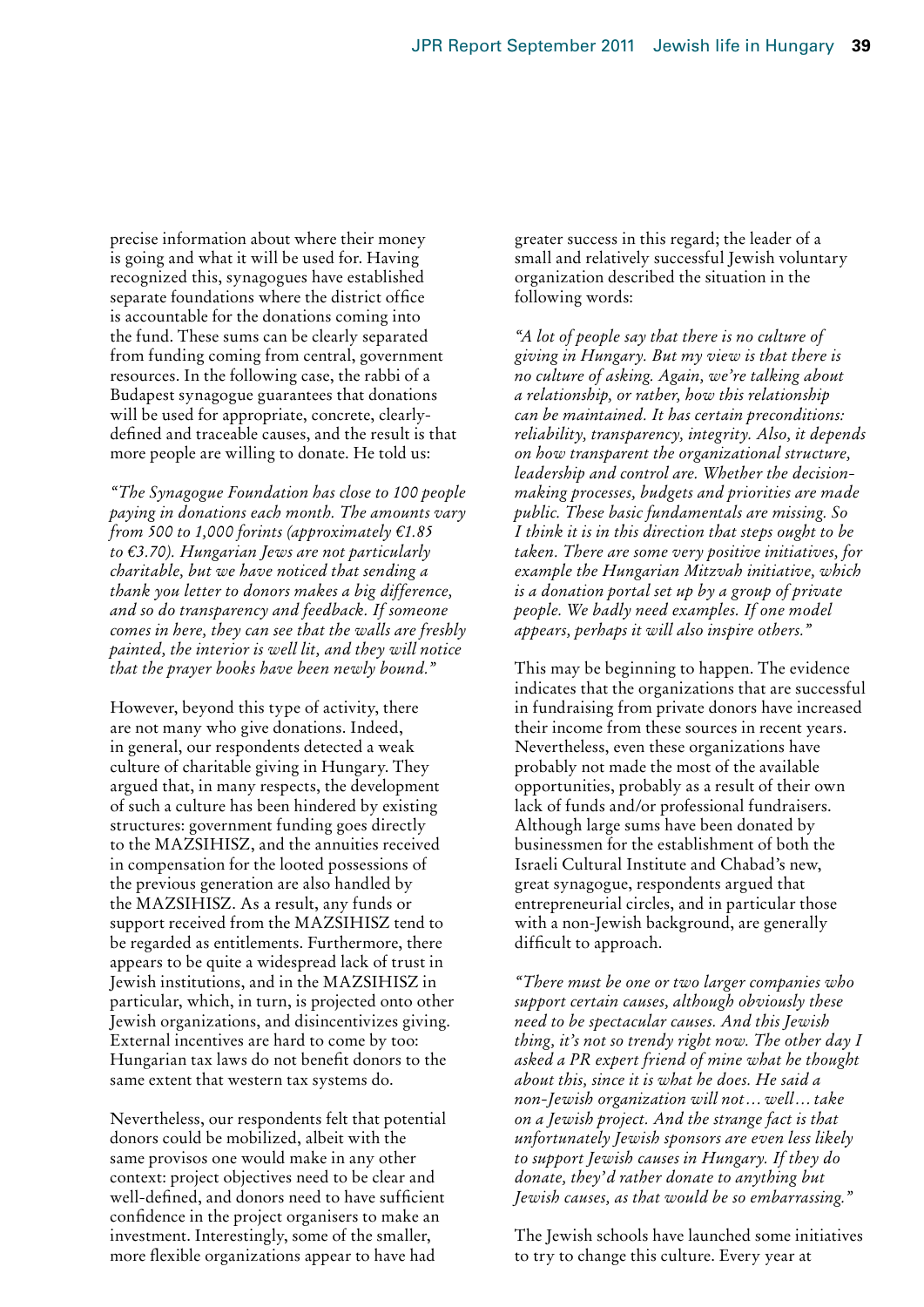Chanukah, students of Jewish schools visit elderly people and the Jewish hospice in the framework of the 'Hanukaritas' programme. At the Lauder School, a *mitzvah* programme is currently under development.

*"At our school the 'mitzvah' programme has been a part of the lifestyle curriculum. We came up with ideas as to what we could do, from nursery to graduation, to teach students to donate money or do charitable work. We could make more progress if we were able to free up some of the work hours of our colleagues to run this project. Or if there was a grant. Children go out to visit the elderly, they collect stuff to donate and they go to cemetery restoration camps."*

Since all of our focus group participants had extensive experience of the workings of foreign charities and foundations in Hungary, the topic of charitable giving generated quite heated debate. A minority felt that foreign donors ought only to support individual, fully transparent and accountable projects. However, the majority had serious misgivings about this. Several respondents argued that every project incurs certain infrastructural costs for which it is often difficult to set money aside from funds that serve solely to finance a specific activity. As a result, grant applicants feel compelled to be slightly dishonest; they need infrastructural support, but often hide these core costs in their applications, which, in turn, results in the projects submitting unclear final accounts. Not dissimlarly, applicants sometimes present existing projects as new ones after the first phase of funding comes to an end, simply in order to maintain the work they are doing. This can serve to diminish donors' trust in organizations that otherwise pursue goals considered worth supporting. Our respondents argued that these problems could be solved if project funding included at least partial infrastructural support for the organizations, or donating bodies were willing to make general contributions to organizations they support, on the understanding that their operations were fully transparent. Indeed, one respondent argued that organizations that do not fulfil the objectives for which they receive funding, or are not able to account for the funds in a transparent manner, should be put on a blacklist accessible to potential donors; i.e. incorrect behaviour should have negative repercussions.

In conclusion, even though the position surrounding charitable giving seems to be better than its public image would suggest, and although there seem to be more people donating more to Jewish causes than is generally believed, the socio-economic status of Hungarian Jews indicates that they are able to support Jewish institutions and initiatives to a greater extent than they do at present. However, a cultural change is required in order to achieve this, and this would probably require a degree of infrastructural investment. From the perspective of Jewish organizations, it is clear that they need to explain clearly to potential donors how their funds will be invested, provide transparent accounts to allow donors to assess how their funds are being used, and maintain regular contact with donors to ensure that their personal expectations are continually being borne in mind. From the perspective of the community as whole, one of the surprising findings in our earlier surveys was that the majority of Jewish organizations in Hungary are unknown even to most of those who are otherwise open to charitable giving. There is an absence of public communication within the Jewish community about Jewish organizations and the work they do, and about possible directions and ways of Jewish charitable giving. In essence, community organizations – particularly the most effective, small grassroots ones – need help building a professional fundraising infrastructure; new or existing tools for effective communication with community members need to be supported; and educational and cultural efforts designed to build a culture of giving need to be backed. The creation of a culture of giving could be an important step in the process of eliminating dependence on a single central source of distribution, and this, together with a gradual change in mentality, may lead to structural change.

#### 4.10 Welfare: children and the elderly

The network of social care services is possibly the most developed and best-functioning part of the institutional framework belonging to the MAZSIHISZ. Care of the elderly is particularly well organized, which is partly explained by the fact that the older generations have the strongest links with the MAZSIHISZ. The MAZSIHISZ operates its own welfare institutions and services, and runs such activities jointly with the JDC: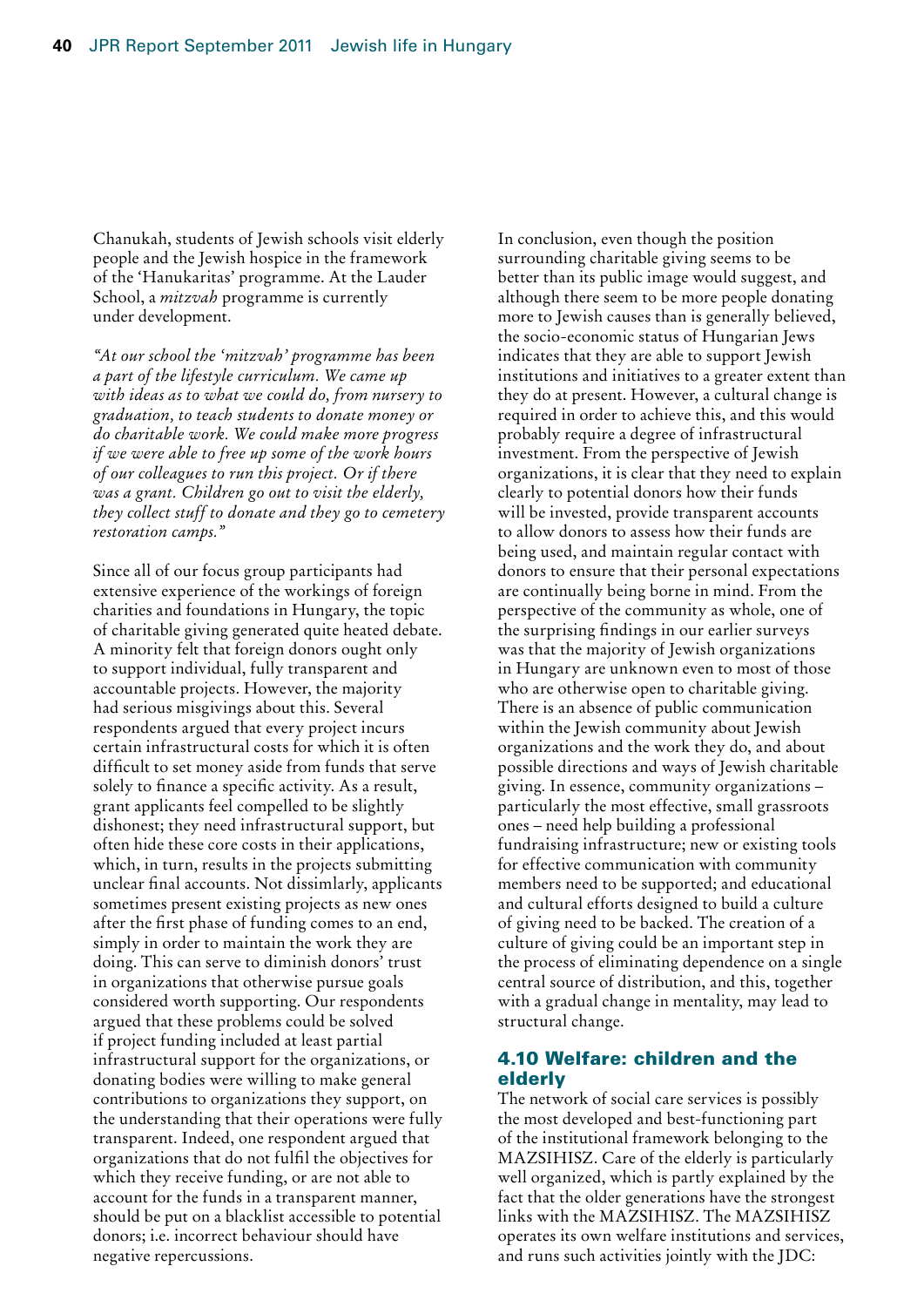*"It is of major importance that, with the intensification of funding from both domestic and foreign resources, Holocaust survivors receive excellent care. Their numbers have dropped from 25-30,000 twenty years ago to 8-11,000 today. But we have managed to create a system that provides them with truly solid material security."*

Elderly people are also looked after in the religious framework, at synagogue level. Most synagogues support the participation of the elderly in Jewish festivals (e.g. *seder* night dinner) with the help of the MAZSIHISZ. As the interviews revealed, it is generally easier to receive funding for care of the elderly than for other purposes. One of the rabbis we interviewed spoke about the dilemmas surrounding this field of activity:

*"I think we take too much advantage of our elderly for purposes of receiving funding. It always works when we ask for funding if we add that we have a huge number of Holocaust survivors, but I'm not convinced whether we really help them…There used to be five or six clubs for the elderly in Hungarian synagogues that worked and that were good. Today there is one or perhaps two. So, religious Jewish communities have given up this work. Bálint Ház is perhaps the only one that actually looks after them. I mean their Shalom Club is really good and looks after twenty, thirty or perhaps fifty old people. We have already lost a lot of our elderly members. But there are some old men who participate actively in the religious side of things and they could serve as a bridge to Judaism. We have a lot of young people who are moved by the elderly. Many old people come during the festivals, but it's hard to reach out to them."*

In the areas of child welfare and geriatric care, the primary player in Hungary is the Hungarian Jewish Social Aid Foundation (MAZS), established in 1991 by the Hungarian office of the JDC. The Foundation co-operates with the MAZSIHISZ in a number of areas, but is independent from it. Initially, it focused mainly on supporting Holocaust survivors, providing a variety of social services from the compensation funds it receives from the Claims Conference: cleaning, daily care and assistance (by social workers and volunteers), delivery of cooked kosher food, public transport and medication subsidies. Many have also benefited from the glasses replacement programme and talking

books for those with impaired sight. The support provided by MAZS is available only to those in need; their assessment is based on a number of strict criteria including social circumstances, income, state of health and expenses. Although most survivors live in Budapest, the home care programme of MAZS is also run in the provincial towns. With the termination of funding from the Claims Conference, they now need to find new resources to continue their activities.

The activities of MAZS also include child welfare services. One particular area of child welfare concerns granting access to Jewish education; this mainly concerns the Lauder School where families pay high tuition fees, which presents many of them with a serious financial challenge:

*"Never before have we had so many people leaving for financial reasons. This was what inspired us to completely transform our scholarship scheme, starting from September 2010. It is now based on social criteria but personal achievements are also taken into account. Nobody will receive financial support just because they're in need; we only want to subsidize children who have a reason to want to come here, who can offer something to the school with their diligence, their values, their family's values or their achievements. And we want to subsidize such children a lot more, and with greater sums. It can be any achievement, not necessarily in a particular subject. We hope that with the help of our scholarships, intellectual Jewish families who could otherwise not afford to keep their children here will be able to do so. There are roughly thirty families who have more than one child that they can't pay for; the decision always has to be made which child is staying and which is leaving. So for the first time this year we have offered several such families a long-term tuition waiver, provided that their children keep up the good work…And we hope that this will be a motivating factor for those who otherwise would not consider coming to the Lauder School."*

Previous research has shown that, whereas there are families with children within the Jewish community who are facing severe financial difficulties, there is a lot more demand for special, non-financial aid programmes than for financial support. While counselling, crisis intervention and mentoring programmes are provided by the Jaffe Jewish Family Support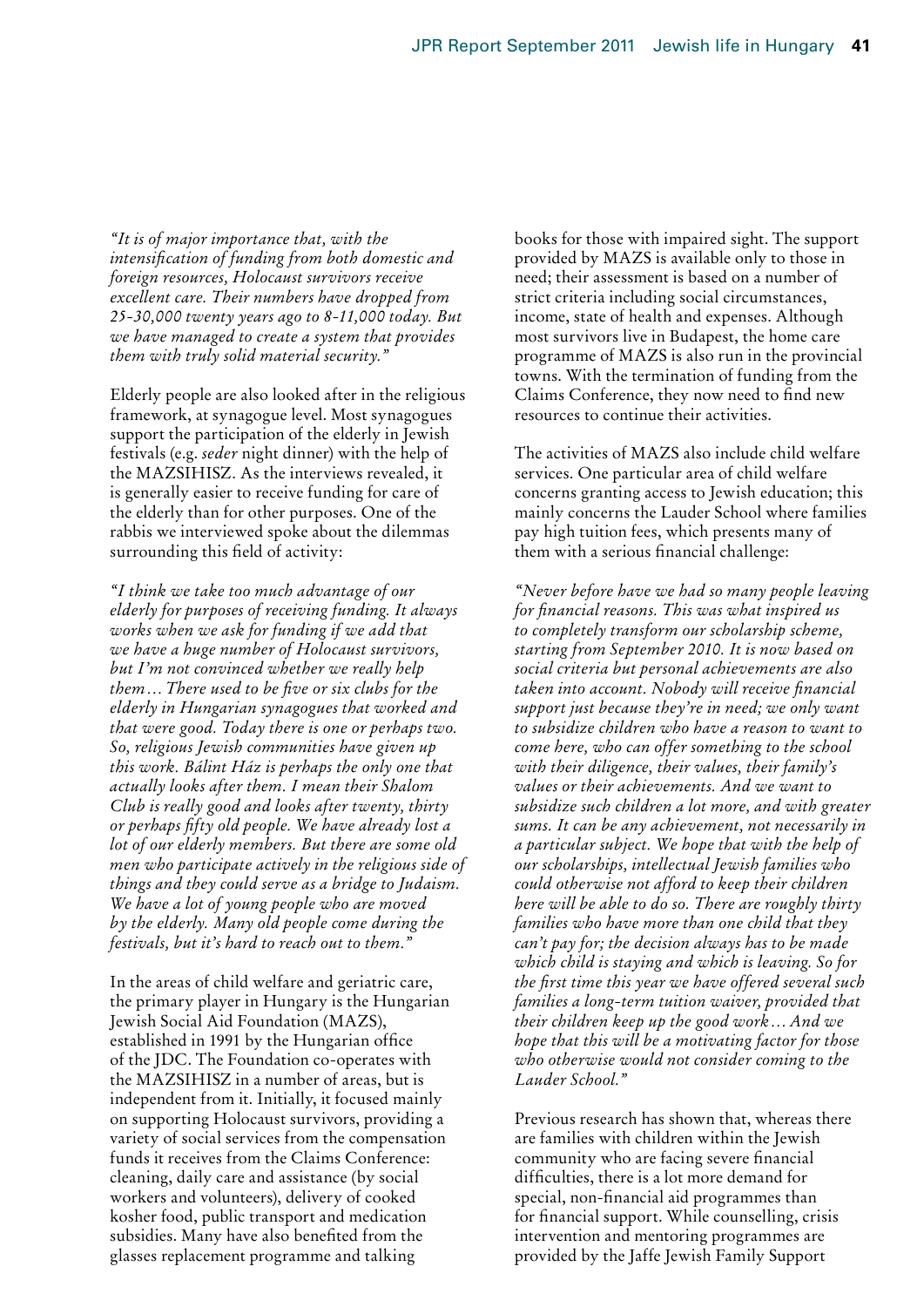Service, these are accessible to a very narrow circle only. Generally, child welfare does not include services that are provided by the local social service networks to their eligible residents. These, however, are typically difficult to access due to the heavy overdemands on the national service network. It is, therefore, important for the Jewish community to provide assistance to its members in these areas (including educational and career counselling, learning difficulties and special needs, therapy or counselling for children with behaviour problems), or at least to provide families with information as to where they can seek professional help.

#### 4.11 Combating antisemitism and anti-Israel sentiment

According to both Jewish and non-Jewish public opinion, antisemitism in Hungary has gained strength in recent years, or, at the very least, has become more pronounced. It manifests itself mainly in the media and in the street, and antisemitic voices increase in volume during election campaigns in particular. According to a leader of the Jewish community:

*"I wouldn't go so far as to say that they are already preparing the cattle cars for us…I mean, I don't think that Hungary has become an antisemitic country. I don't think Jews here are in too much danger. However, there is no doubt that from the point of view of general atmosphere and everyday antisemitism, Hungary is a much more unpleasant place today than it was twenty years ago."*

Nevertheless, antisemitic incidents are uncommon in Hungary. Mainstream political parties are not antisemitic, but antisemitism is present on the extreme right of the political spectrum, which currently holds 17% of the national vote and 12% of the seats in Parliament.13 While the larger parties generally pursue Israel-friendly policies, on the far right there is much anti-Israel sentiment. The following is a description of the emergence and character of post-communist antisemitism by the editor of one of the Jewish magazines specializing in the subject:

13 Jobbik, or the 'Movement for a Better Hungary,' is a radical nationalist political party that has consistently been accused of being racist and antisemitic. In the Hungarian elections in 2010, it became the third largest political party in the Hungarian Parliament.

*"The earlier system did not tolerate antisemitism – and did not really tolerate Jewishness either. In the past twenty years, the Jewish community has striven to make up for the losses incurred by the communist era. In parallel with this, antagonistic feelings towards Jews have gradually become stronger. So, as Jewish life became bigger, richer and more prominent, so did antisemitic sentiment. As suppressed Jewish institutions suddenly began to flourish, and as suppressed Jewish thinking started to grow more freely, so suppressed antisemitism also began to thrive and flourish. Just as Hungarian Jewry often imported foreign Jewish ideologies which then appeared here on the Hungarian Jewish scene, antisemites similarly imported foreign antisemitic ideologies. These, too, are all booming. Antisemitism keeps up with the spirit of the age. In this sense, Hungary continues its own traditions: just as its Jews change, adapt and renew themselves, so does hate change, adapt and renew itself. The two walk hand in hand."*

In Hungary both 'old' and 'new' antisemitism are present, the latter in an anti-Zionist disguise, and there is a difference of opinion within the Jewish community as to the extent of the problem, and how best to respond to it. Some argue that Jewish organizations must take a strong stand against antisemitism; indeed, they ought to mobilize the Jewish community at every antisemitic occurrence. From time to time, the MAZSIHISZ does issue declarations drawing the attention of government bodies to antisemitic phenomena and asking them to intervene. However, the Jewish community does not have an institution able to monitor antisemitic phenomena or bring test cases when registering antisemitic occurrences (even though Hungarian law allows for this), so it has come in for some criticism in this regard.14 Within the community, the differences of opinion on antisemitism can perhaps best be seen in the context of the Hungarian Parliament passing a law prohibiting Holocaust denial: whilst the MAZSIHISZ supported the law, liberal groups within the Jewish community did not, regarding it as an excessive and counterproductive restriction of the freedom of speech. Liberals see the fight against antisemitism

<sup>14</sup> After 2000, the Hungarian branch of B'nai B'rith did publish reports on antisemitic incidents for a few years, but no longer does so.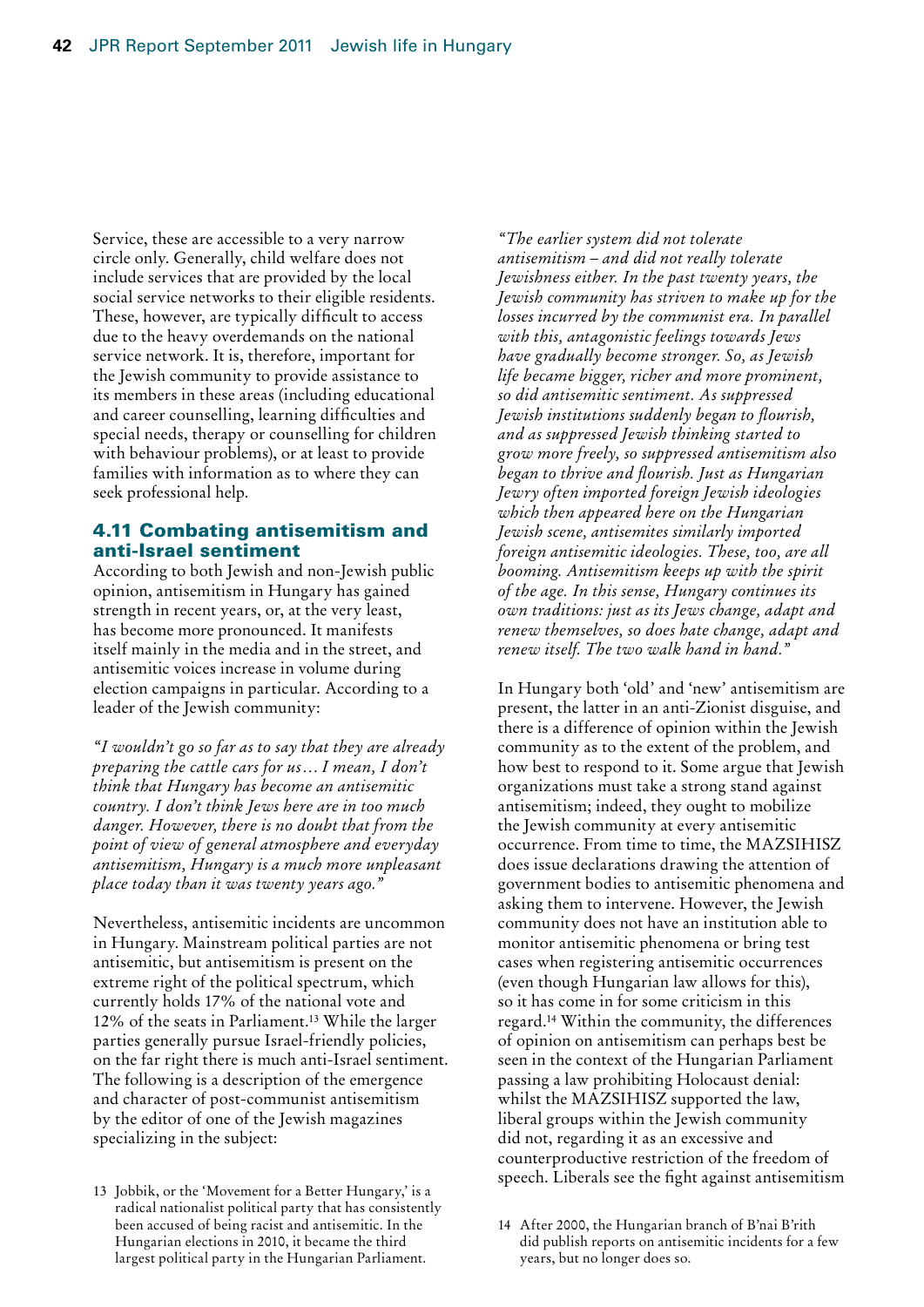in universal terms; their opponents argue that this perspective not only blurs the unique character of antisemitism, but is also ineffective as a basis upon which to combat it:

*"[In these liberal Jewish circles] the response to antisemitism has been the conventional anti-racist outlook…to fight racism, to fight exclusionism; 'small is beautiful', all minorities are beautiful. Let's fight against homophobia, against the exclusion of the Roma, and in this context, we will, of course, also fight against the exclusion of the Jews. But it hasn't really proved viable."*

In 2007, *Szombat* organized a conference and published a collection of studies entitled *Új antiszemitizmus* (New Antisemitism), in which contributors discussed the manifestation of antisemitism in guises of anti-Israel attitudes and anti-Zionism.

*"At our conference entitled 'New Antisemitism,' the proceedings of which we also published in book format, we had 200 participants. It was a major event. From the point of view of the Jewish community, it would be a good thing for critical attitudes to be stronger; if people openly aired their critical views of the Jewish institutions and organizations. They don't do so as yet, partly because they're scared of antisemitism and partly because they feel, due to their sense of persecution, that Jewish organizations mustn't argue with each other. As if they were different from all other human beings!"*

During the course of our research, several respondents criticized the MAZSIHISZ for being insufficiently proactive in addressing the problem of antisemitism, and for often only taking a stance against antisemitic occurrences when it believed that this would serve the interests of the political powers on whose support it relied, namely, the left. Chabad, in contrast, was criticized for trying to play down antisemitic phenomena, also in the hope of political support from the right. Both criticisms draw attention to the absence of a Jewish position independent of day-to-day party politics. Furthermore, the focus group debated whether it was helpful to turn to foreign Jewish and human rights organizations when antisemitic incidents occur in Hungary, and several participants pointed out that this only increased the likelihood of party political manipulation.

There are some generational differences in attitudes towards antisemitism. Organizations that are mainly run by young people tend to hold rather different views from those run by older members of the community. First, young people evidently do not consider antisemitism a decisive factor in their Jewishness, and are less afraid of it than their elders are. Second, they have more faith in the possibility of achieving results in this area by taking a public stance and by using sound educational methods. Interestingly, our young respondents believed that the most suitable space for fighting antisemitism could be provided by new media. The Judapest blog functioned in this way while it was operational, and *Szombat* magazine has been experimenting with the idea of running a website to document antisemitic occurrences. Such endeavours, however, are unable to maintain a continuous presence due to the lack of stable income: Judapest no longer exists, and the website run by *Szombat* has hardly been updated in the past year or two. However, one of the most successful recent demonstrations against antisemitism in Budapest was organized by readers of the Judapest blog in 2007, in response to an antisemitic incident, and another one was organized in 2010 by a Facebook community, also consisting of young people. It was on the same premise that the Haver Foundation started one of its main activities: visiting non-Jewish schools and engaging students in dialogue about subjects that often come up in antisemitic discourse.

Whilst generational and political differences play their part in accounting for some of the debate around antisemitism, religious perspectives are also sometimes decisive. Whilst acknowledging the reality, a Chabad representative to whom we spoke was concerned about antisemitism dominating Jewish life and discourse, and argued that the community's focus should be on far more positive aspects of Jewishness:

*"Jews are mostly mentioned in connection with the Holocaust and antisemitism, real or imagined. These are, of course, very important subjects, but they do not contribute to a positive Jewish identity and do not present Judaism in a light that would reflect what it's really all about. So these issues are not about Judaism, but about things that have happened, or are happening, to Jews. And that's a huge difference. For us Jews, it is important not to cry antisemitism as soon as someone utters the*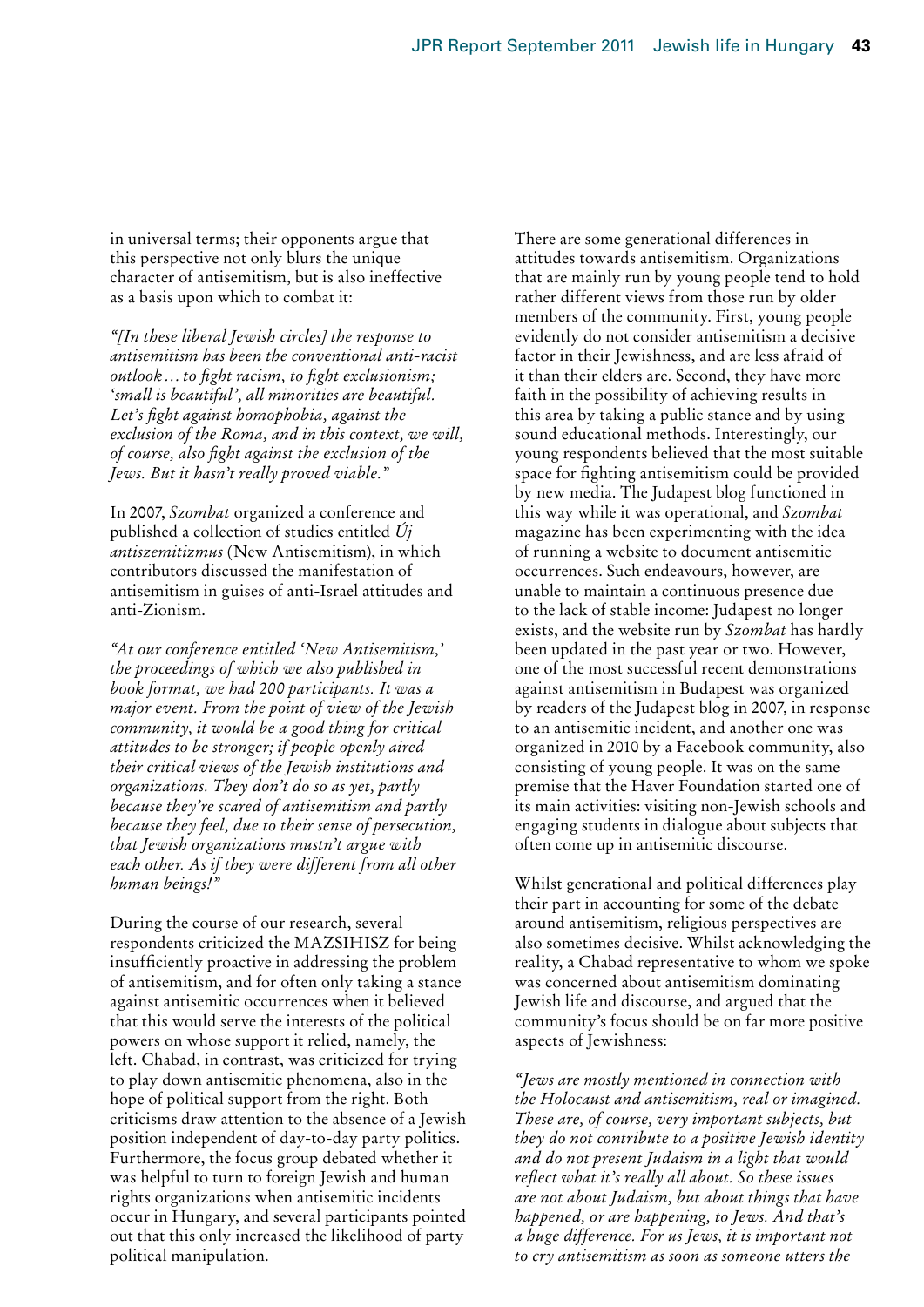*word 'Jew', or at least not to make that immediate association. At the same time, it is also important for the outside world to see that Judaism is not limited to this. I think we have achieved quite a lot in this respect, and not just us, of course."*

Furthermore, the same respondent identified a clear distinction between the ways in which the younger generation and older generation see antisemitism:

*"Why should Hungarian Jews be afraid? The Jews of Hungary today, especially the younger generation, but perhaps also our parents' generation, handle this issue with a lot more openness, and perhaps less anxiety, than twenty years ago, despite the fact that in the past two or three years antisemitism has, indeed, become more pronounced…"*

As has been the case elsewhere in Europe, there can be little doubt that Hungary has experienced a recent rise of antisemitism. The challenge, as ever, concerns the extent to which the Jewish community should invest in monitoring and combating it, and the extent to which it should be actively incorporated into Jewish communal discourse and life.

#### 4.12 Israel education, advocacy and *aliyah* (emigration to Israel)

There have been major changes in Hungarian Jewish attitudes to Israel since 1989. The establishment of diplomatic relations between the two countries, the development of various forms of economic and cultural co-operation and the emergence in Hungary of Israeli firms, institutions and political organizations enabled many Jews to gain first-hand experience of Israel, to visit the country and to become involved in the activities of Israeli organizations. According to a 1999 survey, 53 per cent of Hungarian Jews had visited Israel, many of them more than once. This rate was even higher among young people and has most probably increased further since then.

The Sochnut (Jewish Agency) has been present in Hungary since the beginning of the 1990s. Initially, its main objective was to encourage *aliyah*, and it developed its programmes accordingly. However, the organization did not prove particularly successful in this regard, and only a relatively small number of Hungarian Jews decided to settle in Israel. Many of the young people who began their university or other studies there, moved back to Hungary later on. Today the activities of the Sochnut are centred less around *aliyah* and more around educational programming, mainly for young people, designed to help them to become more familiar with the history and contemporary realities of Israel. Such programmes include Birthright Taglit and its successor programmes (Tagliot Circles of Knowledge), the aforementioned 'Meeting of Generations,' and a variety of scholarship opportunities in Israel under the framework of the MASA programme. There are, at most, 100 Hungarian Jews participating annually in these programmes.

Established in 2010, the Israeli Cultural Institute of Budapest fits into the new strategy of the Jewish Agency and enjoys its extensive support. The idea is for the Institute to sustain itself from fundraising and to rely on local Hungarian resources as well. Its mission is to provide an insight into Israeli culture and society to the Jewish and non-Jewish public in Hungary; however, its main objective is the involvement of Hungarian Jews in Jewish life:

*"My belief is that those who can be engaged, can do so through Israel and through culture. We can involve them through these two means and that's why we have created the Israeli Cultural Institute: because those who may not be interested in the Jewish thing may still be interested in Israel. They may not be interested in history or religion, but they are interested in culture. Who knows, maybe we'll succeed, and if not, there will be one more dead project. But I hope not. Israel is a normal country with an exceptionally progressive and multicultural arts scene. This is what we would like to present here. On the other hand, one of our main partners is the Jewish Agency, and the institution is headed by a dedicated Jewish educator. Therefore, our objective is, naturally, to try to reach out to that segment of the Hungarian Jewish population (roughly 90 per cent) whom no one has been able to engage before, and to arouse their interest in the Jewish community and Israel. This way we will perhaps be able to reconnect them to Jewish communal life, albeit by very loose ties."*

However, when recalling the post-1990 emergence of Zionist organizations and evaluating the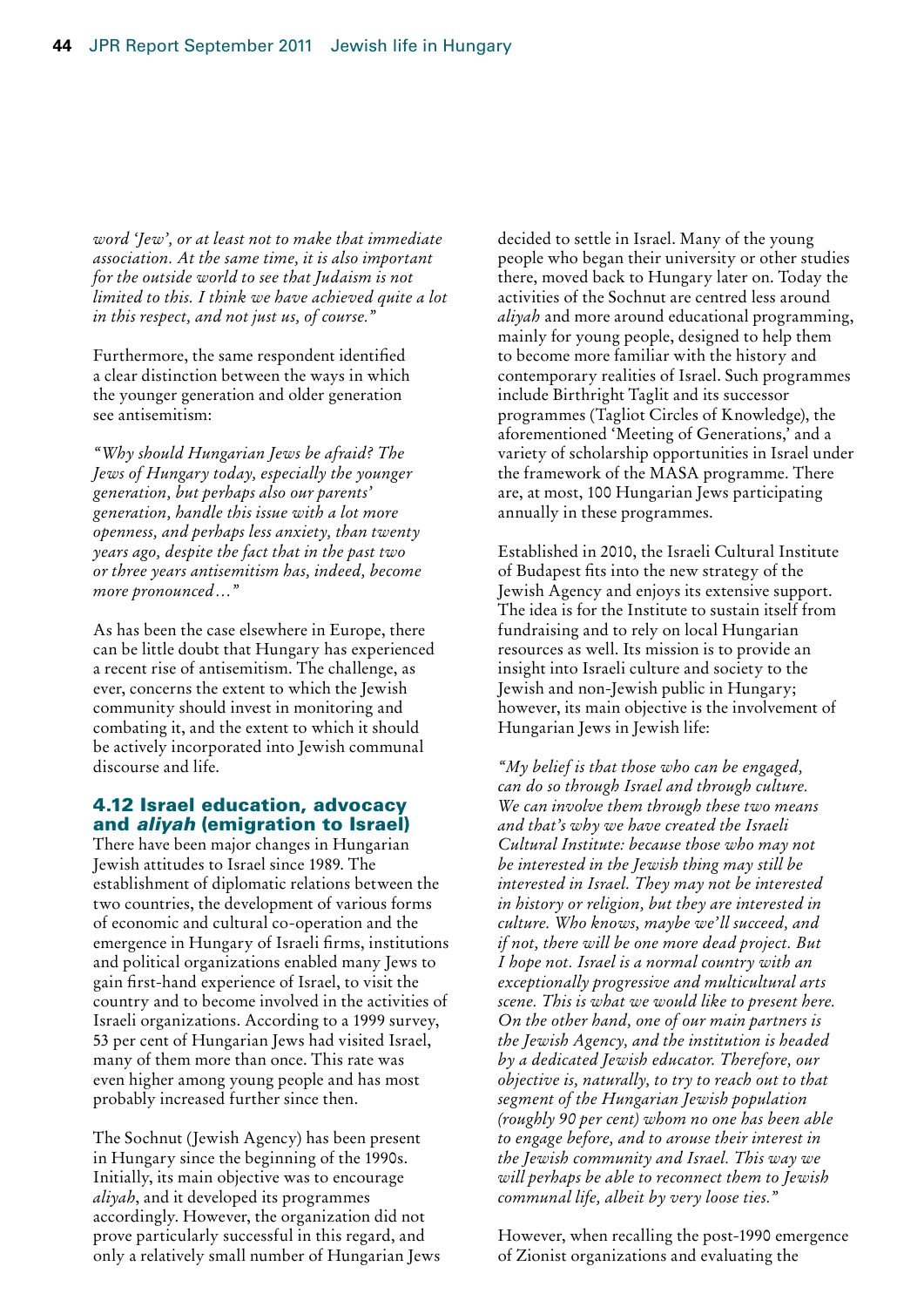processes that have taken place since then, our interviewee was a lot more sceptical:

*"Back then it seemed that a sensible Zionist movement might take root in Hungary. Then it became clear fairly quickly that…the socalled Zionist boom was short-lived. It soon began to stagnate, then, after a while, to regress…Originally they started out with hundreds of participants; today they are on the verge of extinction. But even if they're not extinct, their activity levels have become significantly lower, and they interest a lot fewer people."*

The editor of a Jewish magazine, who is highly active in Israel advocacy, told us that the attitude of Hungarian Jews to Israel is burdened with more problems today than it was during the years of political change:

*"The way I see it, the relationship with Israel is undergoing a crisis today. There is a hard core who are very committed to Israel; this includes the leadership of the MAZSIHISZ, or even Chabad. There are no problems in this sense within the official Jewish institutional framework, but there is probably a problem when it comes to public identification with Israel. There have been nice gestures, like when during the Gaza war the Jewish organizations held a demonstration outside the Israeli Embassy. But solidarity with Israel is undergoing a crisis because they have managed to bring Israel's integrity and legitimacy into question. The incredibly aggressive campaign which poses as a human rights movement but which really claims that Israel is a murderer, a murderer of children who kills humanitarian workers and those who bring aid, which depicts Israel as a monster and does so by using modern human-rights language – and then this appears not only in extreme ultra-left or ultra-right papers but also on the BBC and CNN and the covers of major newspapers – all this is a massive blow to the legitimacy and image of Israel. And it trickles down to the Jews of the diaspora as well. To be pro-Israel is not all that trendy; today Israel is not cool. The young generation cannot really commit to this solidarity because contemporary ideologies, those that young people would be happy to support, happen to be crying out against Israel. This crisis of values is reflected in the Hungarian Zionist Federation, which, by the way, has not had a leader for at least two years: it's mostly made up* 

*of youth movements who do their own thing but are not ready to make a public statement about being Zionists. This is a severe crisis, caused by the anti-Israel hysteria, to which Jewish communities elsewhere have also been unable to find a solution. In Hungary even less so, and therefore the relationship with Israel has also been undergoing a period of crisis."*

As far as the future is concerned, one of our interviewees voiced the following opinion in connection with Israel's role in Jewish identity:

*"I think that Israel will retain some of its significance, although to a lesser extent. In the sense that for my generation the 1967 war was like a lightning strike, a decisive moment…in that sense it won't continue. Back then, and in the years that followed, we would listen to the (Hungarian programme on) Israeli radio every single day. Today that programme doesn't exist any more. The way I see it, contemporary Jewish identity could have three pillars: the first is Jewish religion, and tradition – I mean tradition in a broader sense. The second is the relatively fresh memory of persecution, the Holocaust. The third is the existence and presence of the State of Israel."*

Participants in the focus group discussion agreed that identification with Israel was an important emotional component of Hungarian Jewish identity, but this did not mean that Hungarian Jewry could be won over *en masse* to support prevailing Israeli government policies. Such unity could only be imagined in one scenario: if anti-Israel attitudes were fuelled by antisemitism. Since, however, all of the mainstream strands of Hungarian politics are pro-Israel, and beyond Jobbik (see footnote 13), there are few, if any, anti-Israel political movements in Hungary that carry similar weight to those in the west, Jewish public opinion has not been overly preoccupied with this question. What is important, and increasingly so, is the role of Israel as a Jewish cultural focus; interest in Israeli culture seems to be on the rise. According to our discussion participants, one of the main tasks of Hungarian Jewish organizations is to create a bond between Israeli Jewish culture and Hungarian Jews.

Participants in the debate did not predict an increase in *aliyah* from Hungary in the near future. They maintained that this has also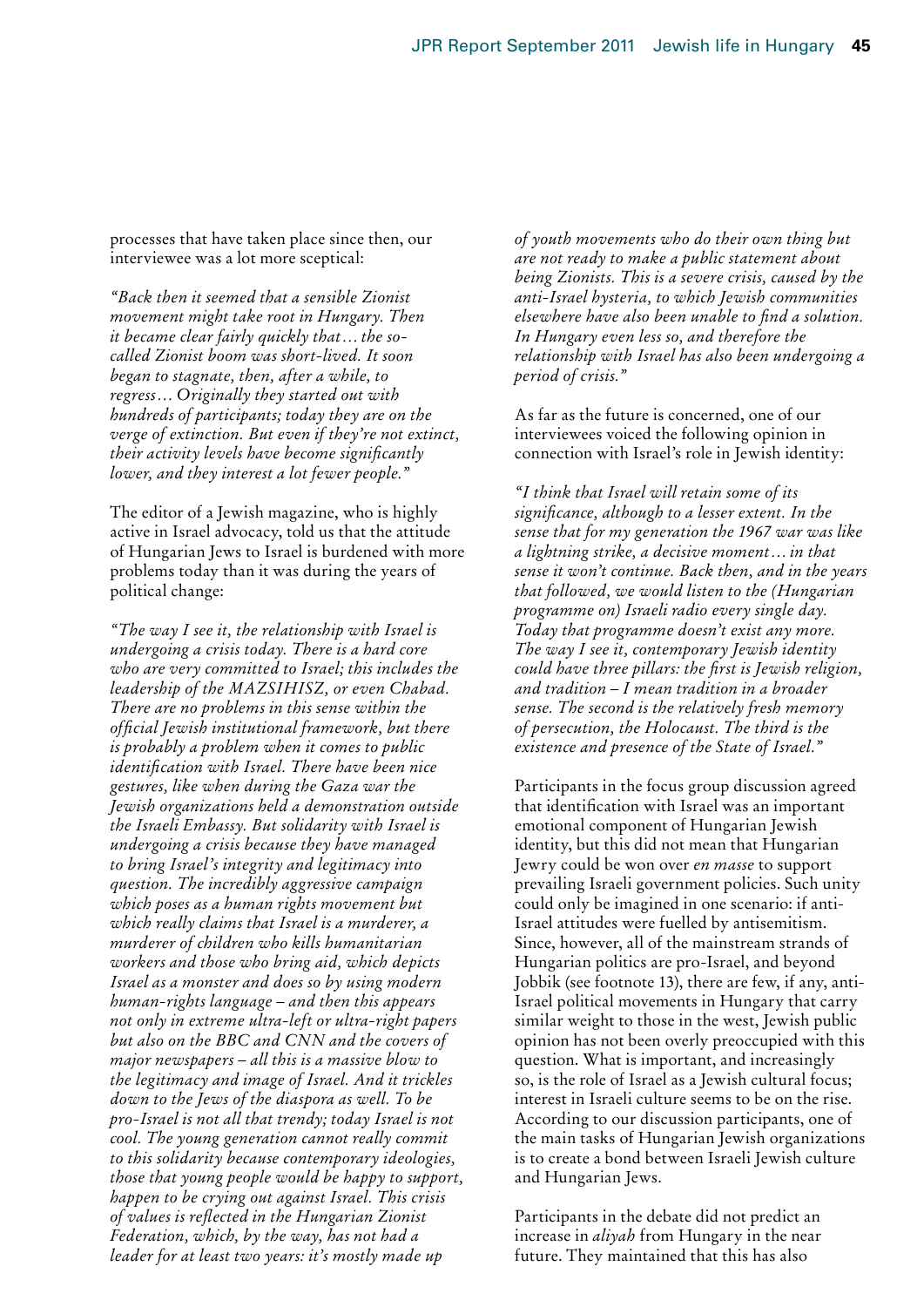been recognized by the Israeli organizations working in Hungary, who are therefore now placing more emphasis on strengthening the local community. While some Israeli organizations are present in Hungary – often only in a nominal sense and mainly to maintain their image back home - programmes such

as Taglit and MASA have had a remarkably positive impact as they have strengthened participants' identification with Israel, and encouraged these young people to use the experiences they gained in Israel in community building and communal activities back in Hungary.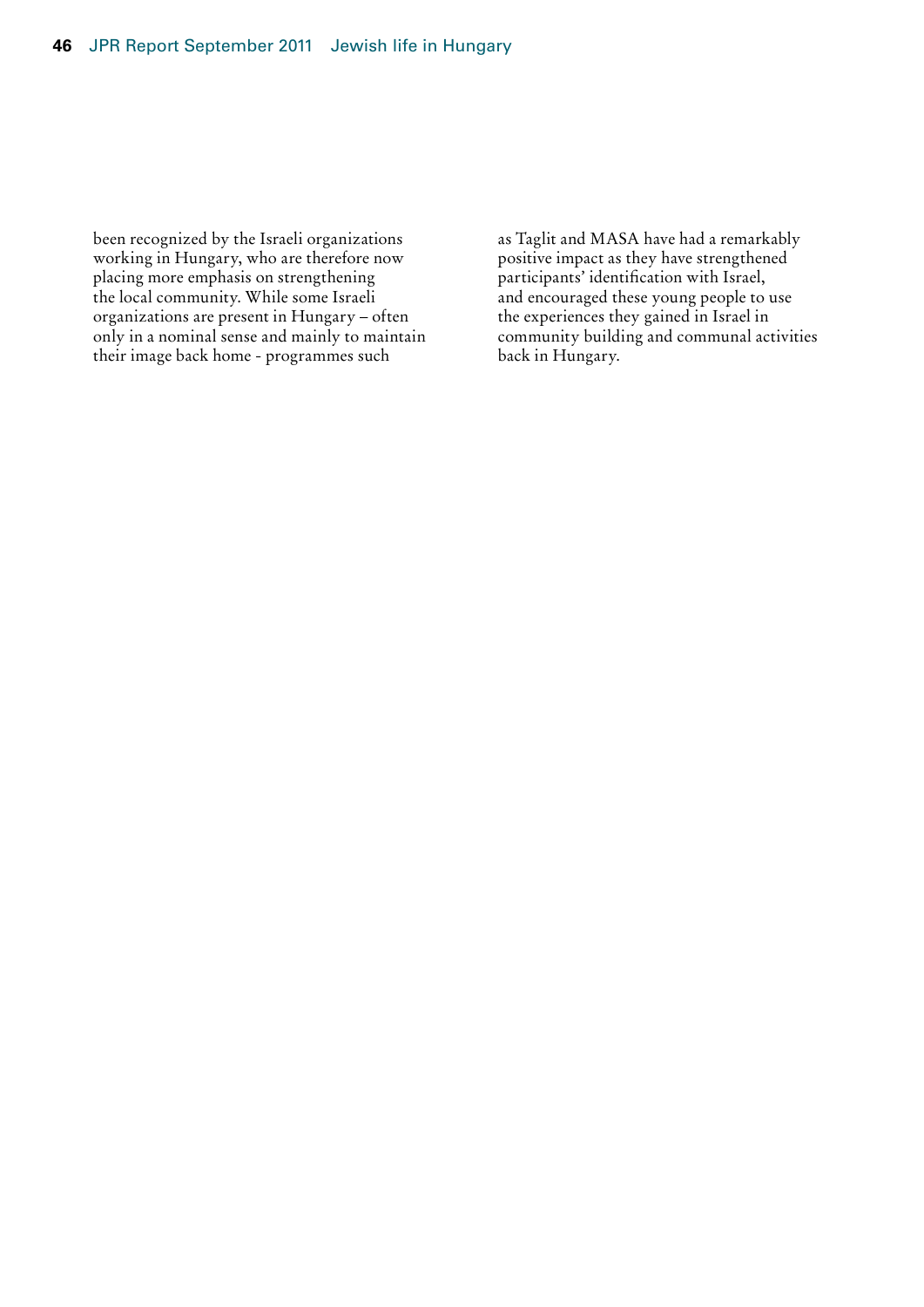# Summary 5

Our individual and focus group interviews have born tangible results. Not only did they provide insight into the various successes, challenges and dilemmas of Hungarian Jewish communal life, they also accurately reflected the larger, structural problem underlying many of the current difficulties. Solving this structural problem seems to be the greatest challenge facing the future of the still sizeable Hungarian Jewish community.

Under the Hungarian legal and political system, unchanged since Jewish emancipation in 1867, Jews are defined as a religious denomination whose dominant Neolog strand is represented to the state by a single main organization. This organization today is the MAZSIHISZ, the only legally-entitled partner of the government in Jewish affairs, and the only distributor of government funding.15 What the representative of the community described in our interview seems to be true: in the decade following 1990, the full framework of Jewish institutions was developed, with major assistance from the MAZSIHISZ. Today this framework functions almost exclusively thanks to government funding, and is controlled by the MAZSIHISZ. This state of affairs creates a considerable amount of tension, because of the 'emptiness' within this rather spacious institutional system. This is partly because the MAZSIHISZ is first and foremost a religious institution, in stark contrast to most Hungarian Jews who, having had their ties to religion cut during previous generations, are today largely secularized and irreligious. Furthermore, the Jewish community, and particularly its leadership, lost a great deal of respect during the communist period, as a result of its often extreme collaboration with the system, and it has proved difficult to shake off this past. Although the majority of today's community leaders did not play a leading role in the period preceding 1990, a degree of continuity is nevertheless visible on both a personal and institutional level. The lack of accountability and transparency that characterized

15 It should be noted that in the newly-launched negotiations between the Hungarian government and particular Jewish organizations, Chabad holds the view that state funds for Jewish organizations should be apportioned among the different branches of the religious community according to 1% tax donations.

the old system are still present today, and clearly seen both by members of the Jewish community and the wider public.

After 1990, when it was becoming clear that no fundamental reforms were being carried out within the community framework, many hoped that the renewal of Jewish communal life would occur outside the system, among the newly emergent, independent Jewish organizations or the religious movements which were not associated with the MAZSIHISZ. However, following an initial period of boom and success, this process had come to a halt by the late 1990s. There are several reasons for this. First, it mirrors the wider trend in Hungarian society – towards the end of the first decade after 1989 there was a general decrease in the area of grassroots initiatives and social activities. Second, the illusion of an upsurge and the subsequent sense of decline was amplified by the fact that several foreign Jewish organizations, mainly from Israel and the United States, started to appear in Hungary to launch activities from 1990 onwards. These organizations rarely had even a minimal understanding of local conditions, and, as a result, their contact with Hungarian Jewry was limited and coincidental. Despite their noble intentions, much of their work seemed to focus on justifying their existence back home in order to increase their fundraising income. Following a brief and ineffective period of activity, these organizations soon closed down and disappeared from Hungary.

Other factors also account for the initial boom and subsequent decline. Whilst several organizations which were established in the immediate aftermath of 1989 have survived and continue to work to this day, the main challenge for most of them has been the stagnation, or even diminishing of their sphere of influence. Most of these organizations (the Zionist ones, for example), have been unable to create an organic relationship even with those parts of the Hungarian Jewish community that showed an interest in Jewish communal life around the time of the political transition. These organizations often followed political or social agendas that had no precedent in Hungarian Jewish life, and employed methods that were foreign and unknown. They tended either to employ foreign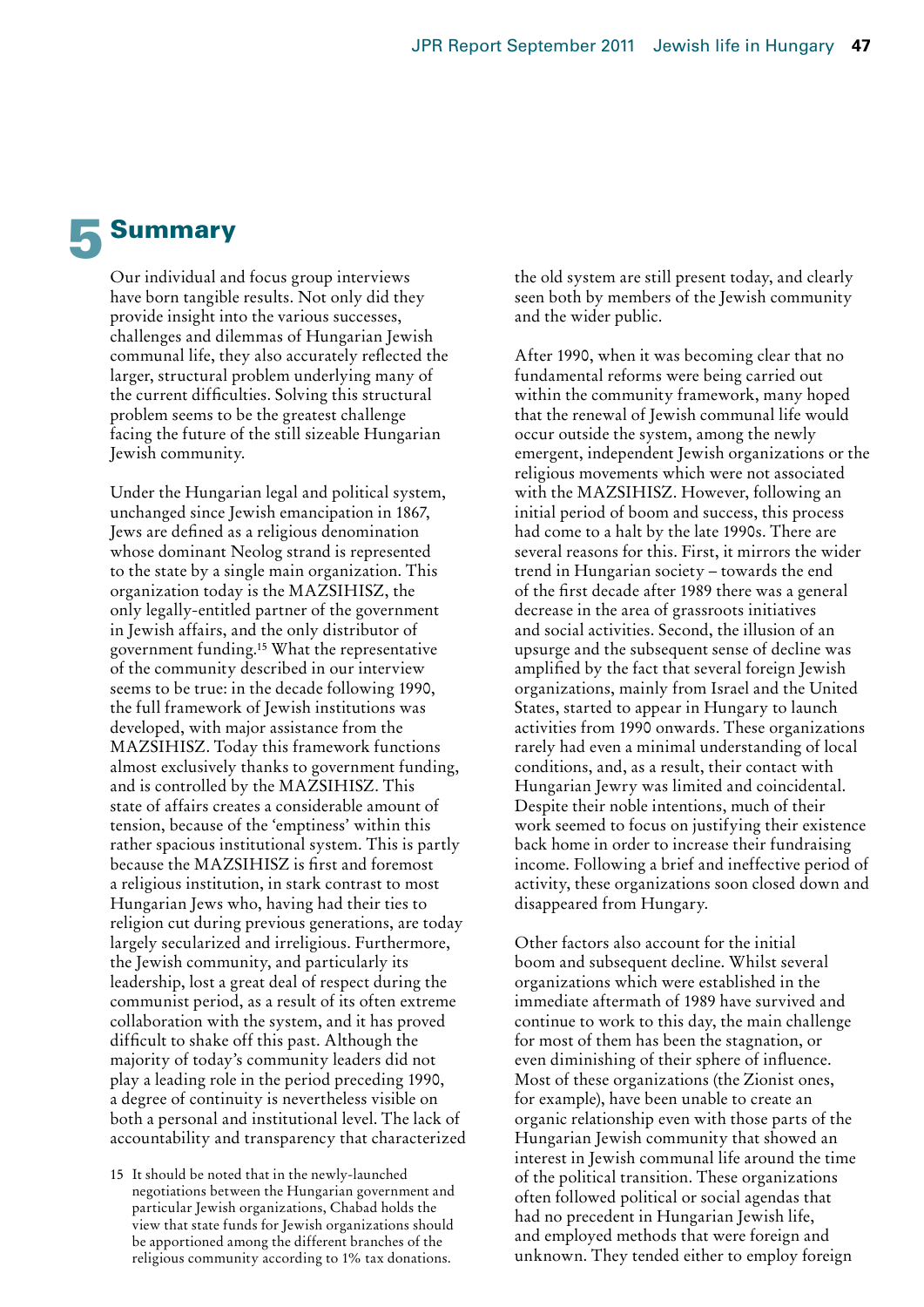staff, or to rely on a small number of local activists, chosen from a very narrow circle, and the results proved highly detrimental to the quality of their leadership and to the efficacy of their organizational work. Their impact was still further diminished by the fact that as organizations functioning outside of the MAZSIHISZ structure, they could not rely on government funding, and the amounts they received from the budget of the MAZSIHISZ were often small and unpredictable. Thus, they had to rely largely on foreign resources to sustain themselves, which reduced their independence and often made them vulnerable to the expectations of 'head office'. Under such circumstances, these organizations tended to compete with one another for already limited financial, material and personnel resources. All these factors helped to create a situation in which the first generation of new leaders more or less completely disappeared from Jewish life, and the potential next generation had already become rather disillusioned with Jewish communal life by the time they might have otherwise stepped up to the plate. For the limited number who have done so, they have few, if any, role models to inspire them to continue their work for the longterm, and few, if any, attractive opportunities to remain involved with the Jewish community in a way that can be easily reconciled with their new life stage – building a career and starting a family.

However, the end of the Jewish 'renaissance' did not mean that the Jewish community regressed to its earlier state. In the twenty years since 1990, major changes have taken place in Hungarian Jewish society, which have resulted in a significant increase in the number of people who are willing to identify as Jews. This development is the result of the interplay of several factors. First, under the new political system, it has become considerably easier and simpler to choose and express one's identity than was the case previously. Second, in the past twenty years many Hungarian Jews have established contact with Jews abroad – in Israel, the United States and across Europe – and they have learnt about different patterns and ways of expressing Jewishness. Most importantly, they have learnt that being Jewish need not be a stigma, but can rather be a positive source of identity and meaning. Third, the number of people who have graduated from Jewish schools

since 1990 is likely to be over 1,000; as a result, a relatively young Jewish group has emerged that developed its personal networks and was generally socialized in a Jewish community context. Fourth, the waves of antisemitism that oscillate from time to time in Hungary often lead to an intensification of people's Jewish identity.

All of these factors have helped to create a broad network of mainly young Jews in Budapest whose members clearly identify themselves and each other as Jews. Their Jewishness informs their social lives, defines their political and cultural choices and is an important factor influencing their lives and careers. Nevertheless, the Jewish identity of this group is by no means secure; whilst elements of Jewish religion and tradition are present, they typically exist in the form of identity markers largely devoid of content, obligation or commitment. For this reason, the more traditional elements within the Jewish community tend to look upon this group – the 'ruin pubs crowd' – with disdain and resignation. In their eyes, this 'party Judaism' or 'festival Judaism' is an indicator of the failure of renewal and of further decline. On the other hand, it is precisely this crowd that the small, innovative initiatives of recent years – Haver, Marom, Judapest, etc. – have managed to successfully target. It may be that the success of these small organizations provides some evidence that there is room, after all, for building Jewish community within this environment. However, for all the reasons outlined above, the scope of these organizations is rather limited, and very few reach the higher levels of institutional development.

The general picture that emerges from the research shows a complete and structured system of Jewish organizations and institutions existing alongside a Jewish community which struggles to find – or perhaps is not even looking for – its place within this system, and thus accesses it only to a limited extent for communal purposes. The reason for the 'emptiness' of the Jewish institutional framework is not necessarily the total acculturation or irreversible assimilation of Hungarian Jewry, but is rather due to the absence of ties between the existing Jewish institutions and self-identifying, but unaffiliated, Jews. Our interviewees identified different reasons to explain this phenomenon, but they all agreed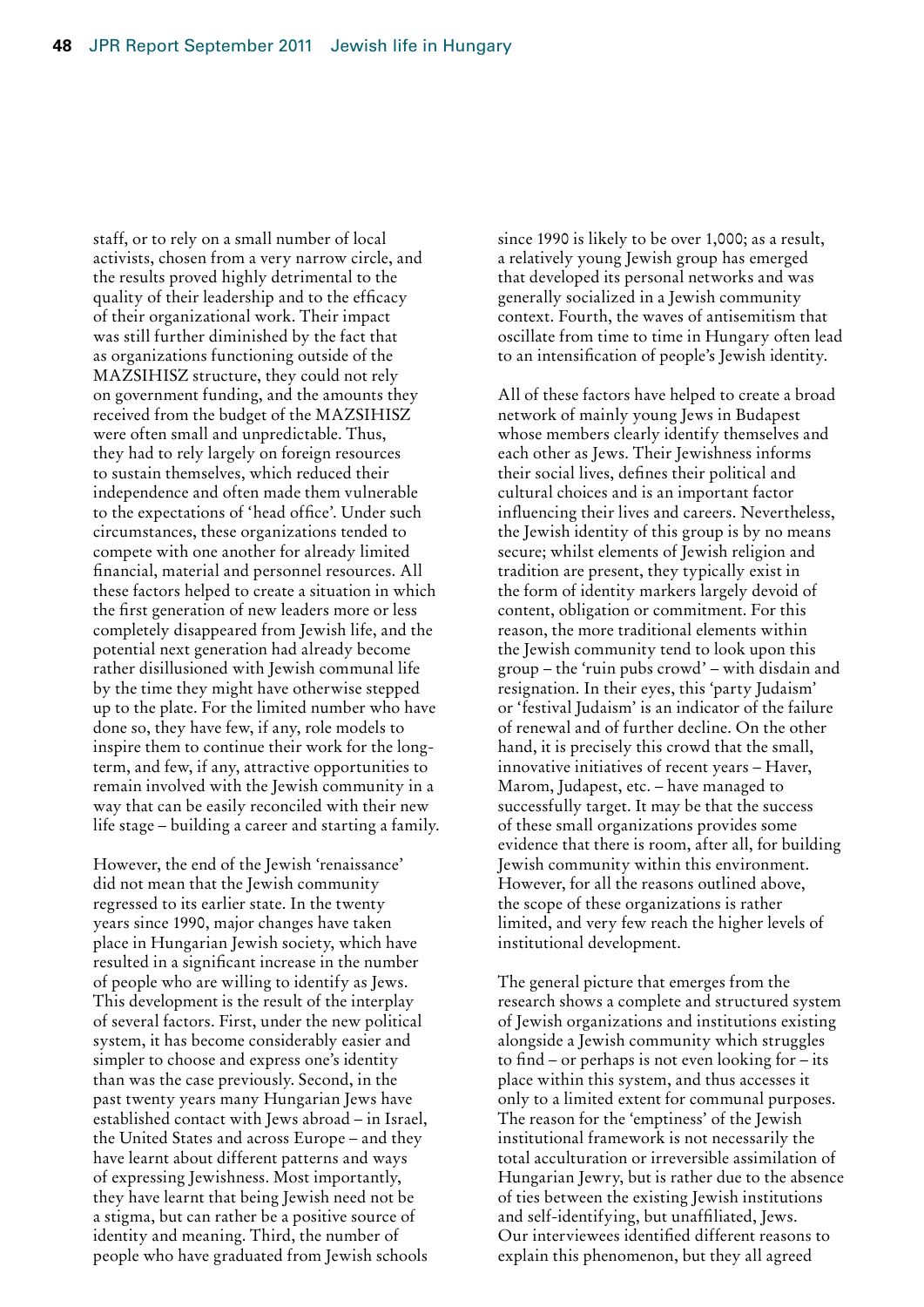that this tension was the greatest challenge of the next decade.

Indeed, whilst this report points to numerous policy ideas and challenges, the main priority for the future appears to be the need to build a bridge between these two distinct parts of Hungarian Jewish life: the Jewish institutional infrastructure and the majority of Jews living in the country. Indeed, addressing this issue seems to be the necessary precondition before which many of the other more specific problems can be addressed.

In the final analysis, there appear to be four major priorities in this regard, which together may create a new Jewish communal environment within which Jewish life could genuinely begin to thrive:

#### **1 The MAZSIHISZ is in urgent need of reform**

The MAZSIHISZ, the organization which represents the interests of Hungarian Jewry to government, and which holds responsibility for the distribution of government funds to Jewish community organizations, needs to be restructured in such a way that it is able to be far more responsive to, and in tune with, the needs, interests and behaviours of Hungarian Jews.

#### **2 The entire institutional system of Hungarian Jewry should be restructured**

In the longer-term, structural change is required in the entire institutional system of Hungarian Jewry to ensure that decisions on issues affecting the whole community will be made in a democratic and transparent fashion. In order to strengthen the effectiveness of Jewish community representation, Jewish organizations should work to build a democratically constructed umbrella organization which could enable them to develop common positions on key policy issues. Furthermore, new mechanisms are needed for distributing financial resources in an equitable manner, and particularly those coming from government ought to be distributed in a way that recognizes the contribution of all Jewish organizations, and that supports those initiatives best-placed to shape a positive future for the community. It may be that lessons could be learned from looking at the relative strengths and

weaknesses of umbrella bodies in other Jewish communities – e.g. CRIF, Board of Deputies of British Jews, etc.

#### **3 Support is required to help build a religiously pluralist communal environment for Hungarian Jews**

Hungarian Jewry is comprised of a high percentage of non-*halachic* Jews. This inevitably leads to a range of challenges concerning Jewish status. Creating a communal environment that welcomes and encourages multiple religious approaches will increase the number of gateways into Jewish life, and reduce the number of obstacles that deter many from becoming more involved.

#### **4 The community needs to work towards much greater levels of co-operation and co-ordination between Jewish communal organizations and initiatives**

There is an urgent need for an institutional framework that facilitates co-operation and co-ordination between the various Jewish communal organizations, that helps to avoid the duplication of efforts, and creates a stronger network of communal activity within which there is room for Jewish professionals to grow and develop. In order to achieve this, a principle of co-operation needs to become commonplace; investment is required now to begin to train a new generation of leaders who recognize that success in any part of the community should be regarded as success for the whole community.

These four recommendations are all important issues at the heart of Hungarian Jewish communal life, and should be carefully considered by all those involved in shaping the community's future. However, in the spirit of this report, it is appropriate to give the final word to one of our respondents. Recognizing these issues, but giving them a unique personal spin, one of our interviewees concluded:

*"It will be a challenge to try and create a mentality among the currently active Jewish leaders that emphasizes co-operation on the one hand and high quality on the other. We must insist that just because something is Jewish doesn't mean that it's worthy of existence. [We need] a well-planned education of the next generation, an investment in*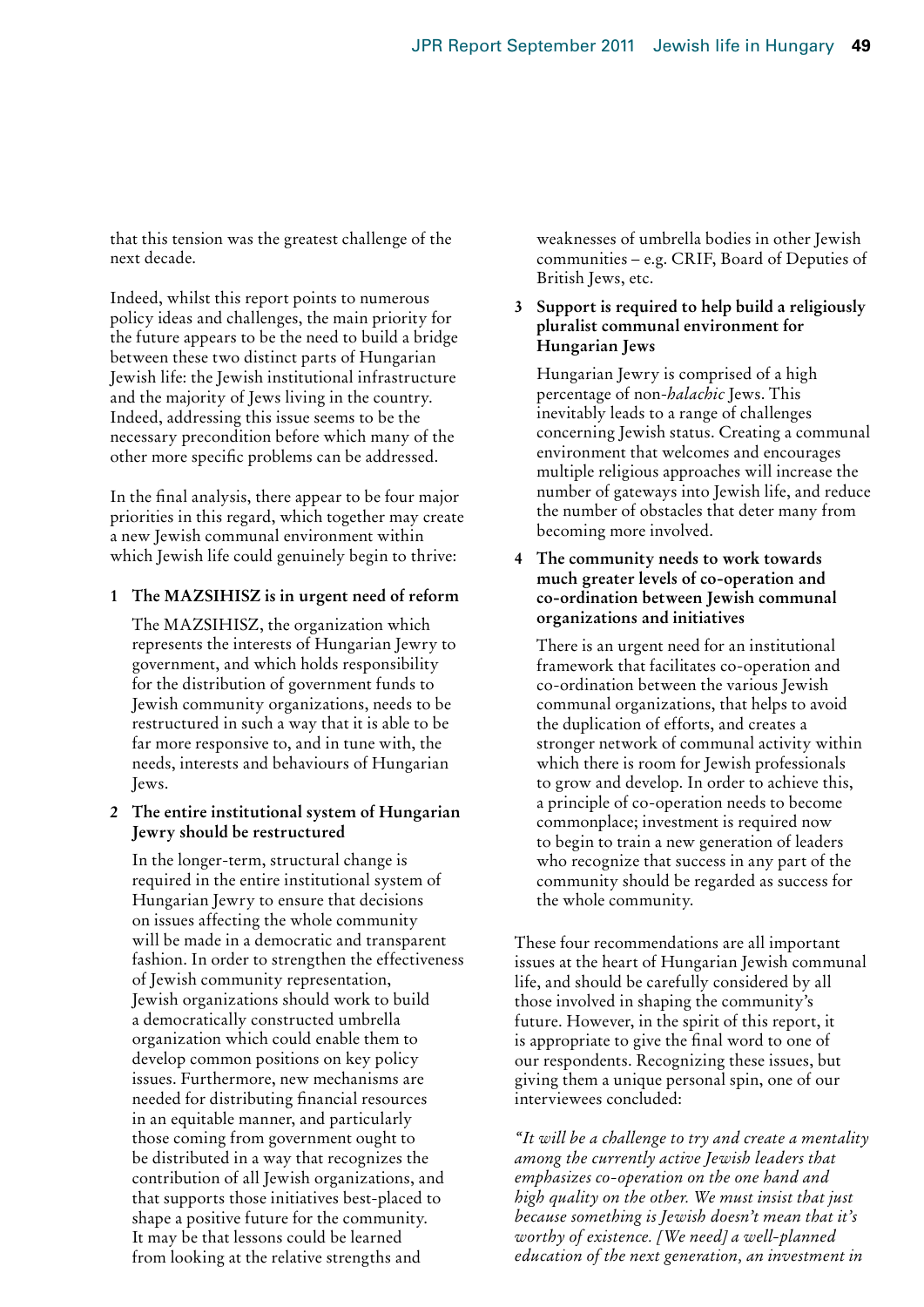*the future generation to create useful leaders. And to reach a point where the organizations will try to achieve these goals coherently, by being aware of and supporting each other, and not by constantly playing dirty. If everyone did their own bit in their own little segment, but thought in terms of the* 

*community as a whole…even if this may not be advantageous to them, then in ten years' time there may be fewer Jewish organizations but they would be a lot more firmly grounded. The three things that we ought to focus on are co-operation, quality and leadership development."*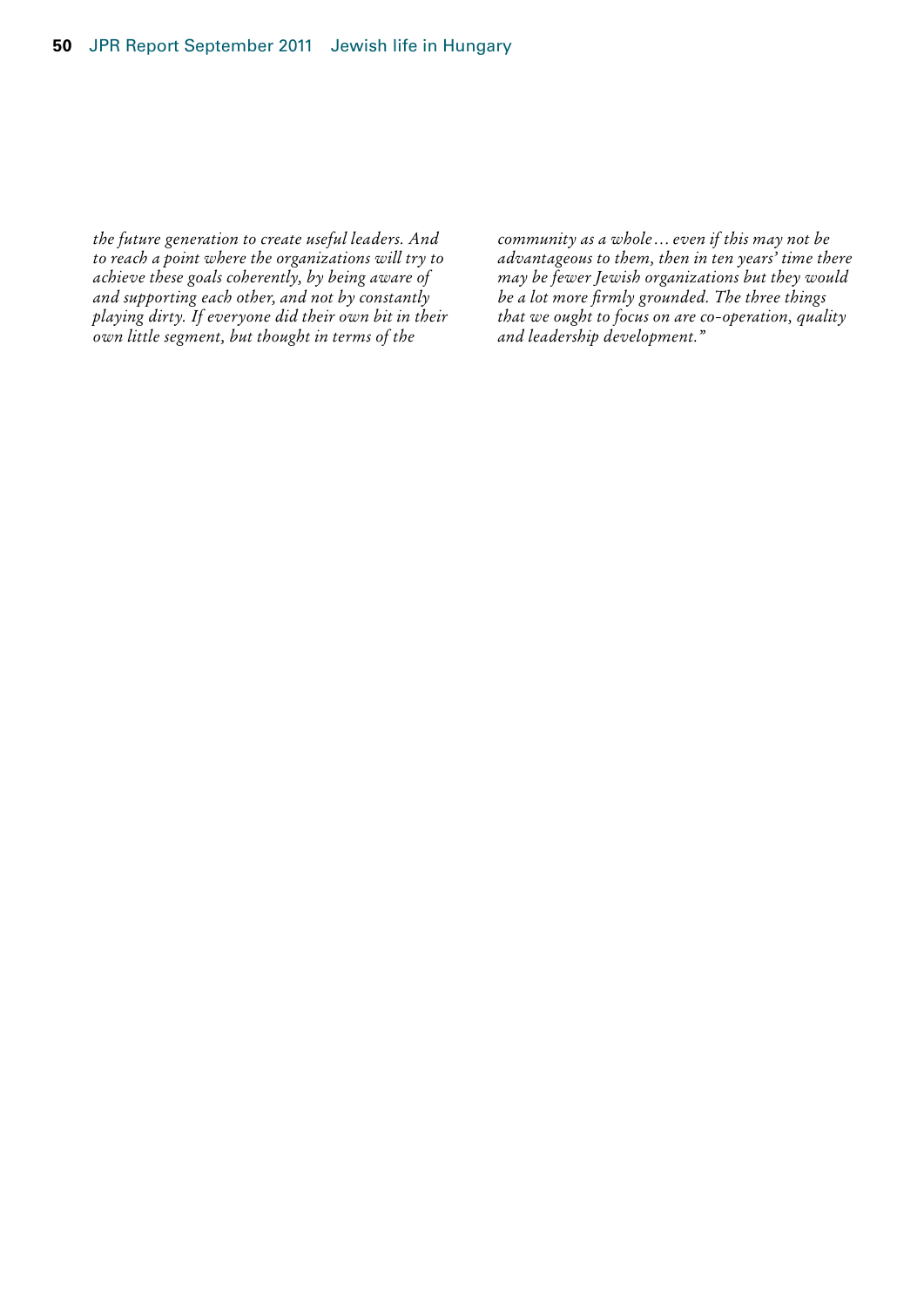# Appendix A: Map of officially organized Jewish religious communities in contemporary Hungary

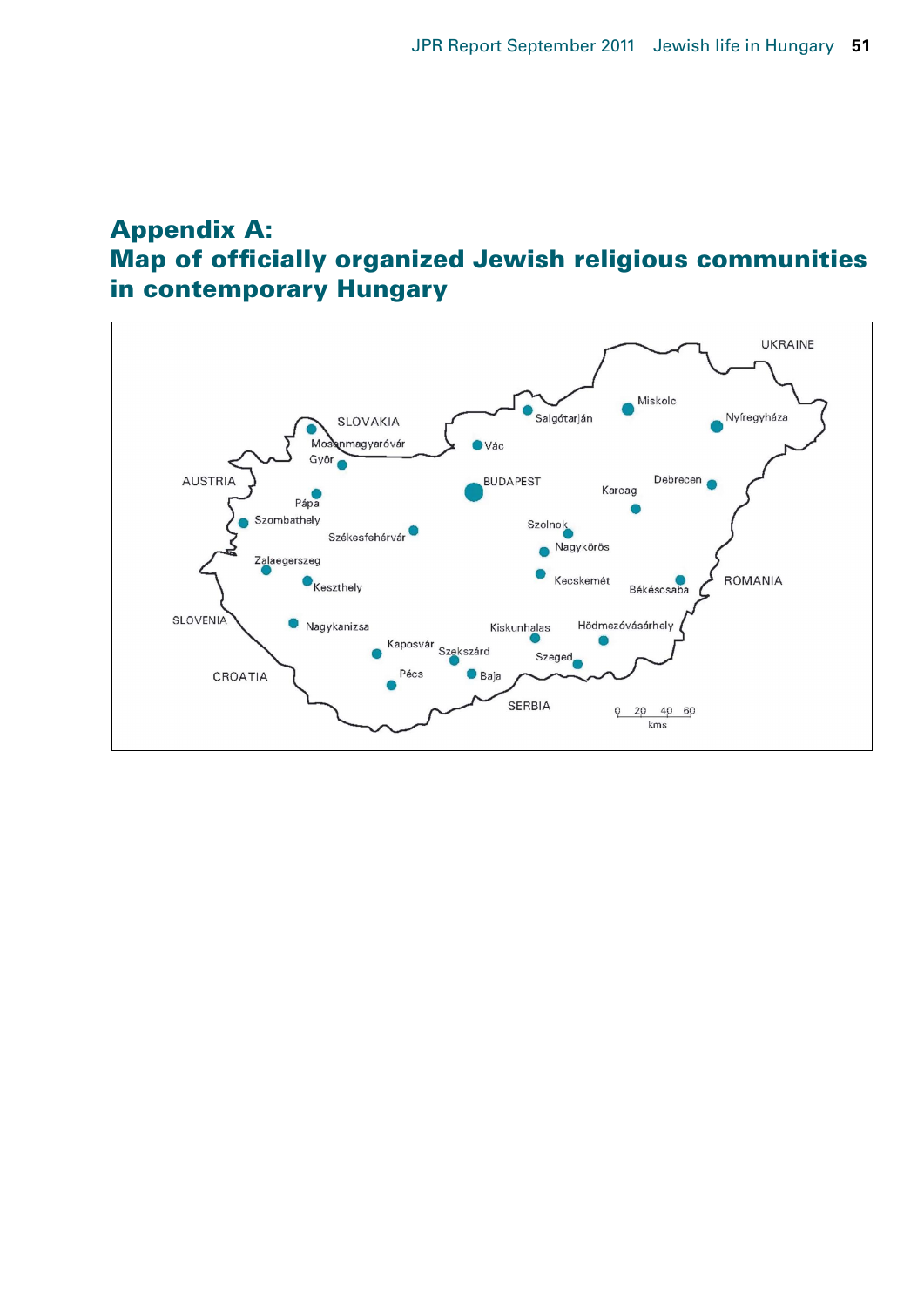# Appendix B: Jewish organizations in Hungary

#### 1. Religious and communal institutions governed by the MAZSIHISZ

#### **Federation of Hungarian Jewish Communities (MAZSIHISZ)**

Address: 1075 Budapest, Síp utca 12. Telephone: (+36-1) 413-5500, 413-5564, 413-5575 Email: rozsa.katalin@mazsihisz.com, drfeldmajerelnok@mazsihisz.com Website: www.mazsihisz.com, www.mazsihisz.org

#### **Neology**

14 synagogue districts in Budapest Prayer house at the hospice 28 communities outside Budapest

**Orthodoxy** 4 synagogues in Budapest

# **National Office of the Chief Rabbi**

Address: 1084 Budapest, József krt. 27. Mailing address: 1431 Budapest, Pf. 192 Telephone: (+36-1) 267-6388

#### **Budapesti Zsidó Hitközség – Jewish Community of Budapest (BZSH)** Address: 1075 Budapest, Síp utca 12.

Telephone: (+36-1) 413-5500, 413-5569, 413-5575 Email: bzstitk@mazsihisz.com Website: www.mazsihisz.hu

#### **Budapest Rabbinate**

Address: 1075 Budapest, Síp utca 12. Telephone: (+36-1) 413-5580 Email: rabbitestulet@mazsihisz.com

#### **Hungarian Jewish Museum and Archives**

Address: 1074 Budapest, Dohány utca 2. Telephone: (+36-1) 413-5514, 413-5561 Email: info@zsidomuzeum.hu Website: www.magyarzsidomuzeum.hu Email: info@milev.hu Website: www.milev.hu

#### **Jewish Heritage of Hungary Public Endowment (MAZSÖK)**

Address: 1054 Budapest, Tüköry u. 3. Telephone: (+36-1) 269-1068, 269-1181 Email: mazsok@hu.inter.net Website: www.mazsok.hu

### 2. Communities outside the framework of the MAZSIHISZ

#### **Szim Salom Progressive Jewish Community**

Mailing address: 1054 Budapest, Tüköry u. 3. Telephone: (+36-1) 201-7648 Email: info@szimsalom.hu Website: www.szimsalom.hu

#### **Bét Orim Reform Jewish Community**

Address: 1065 Budapest Révay u. 16. Telephone: (+36 70) 310-2885 Email: info@betorim.hu Website: www.betorim.hu

#### **EMIH, Chabad Lubavitch – Jewish Educational Foundation**

Address: 1052 Budapest, Károly krt. 18-20. Telephone: (+36-1) 268-0183 Email: info@zsido.com Website: www.zsido.com Institutions: Beit Menachem Nursery and School, Pesti Jesiva – Jewish Education Centre, Keren Or Prayer House, Óbuda Synagogue (1036 Budapest, Lajos u. 163) Publications: *Egység* (Unity), *Gut Sábesz*

#### **Pesti Súl Association**

Established in 2001 with the aim of creating a Modern Orthodox Jewish community in Budapest. Address: 1132 Budapest, Visegrádi u. 3. Emal: info@pestisul.hu Website: www.pestisul.hu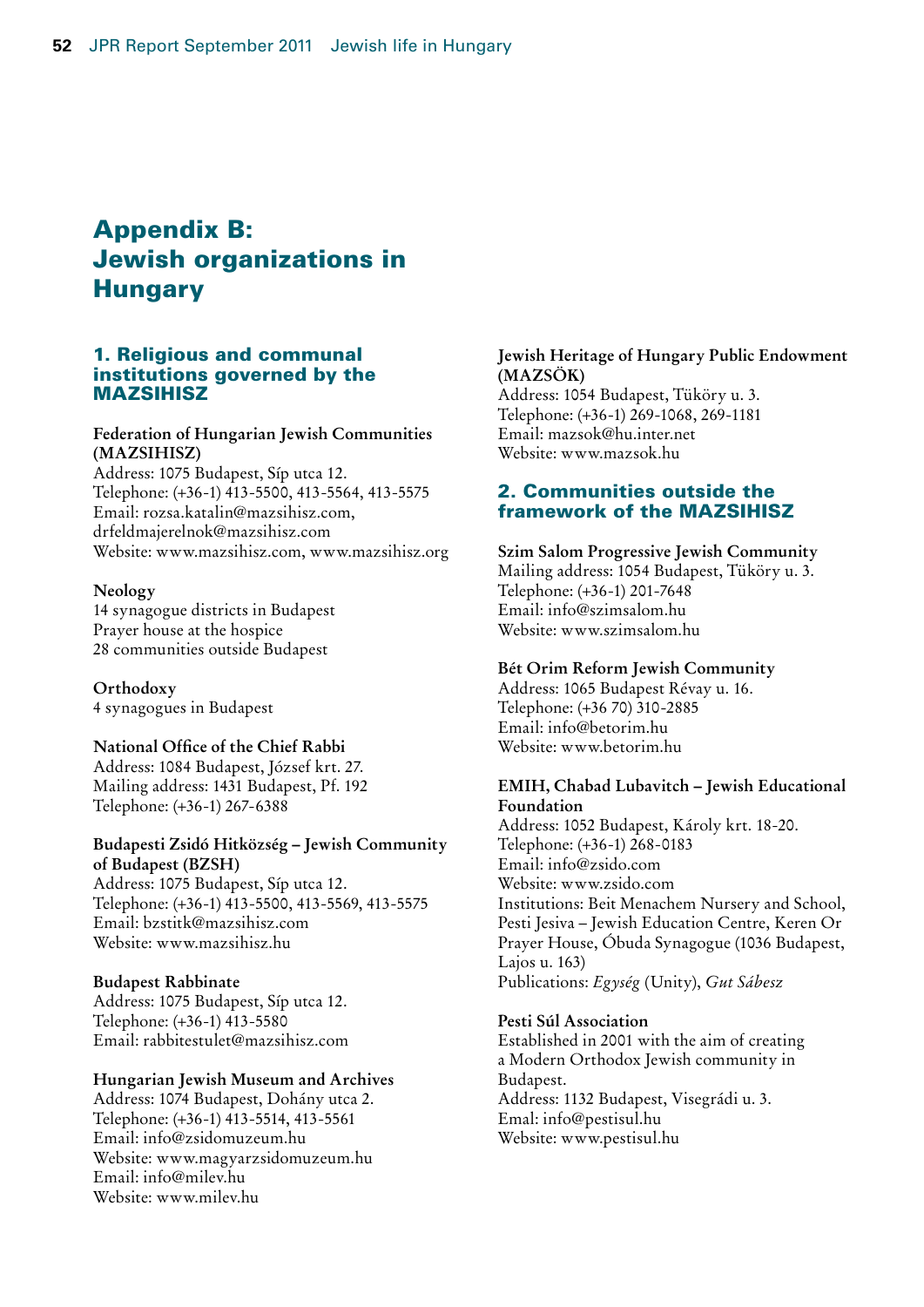## 3. Educational Institutions

#### **National Rabbinical Seminary – Jewish University**

Address: 1084 Budapest, Bérkocsis utca 2. Telephone: (+36-1) 317-2396 Email: kocsis@or-zse.hu Website: www.or-zse.hu Library (telephone): (+36-1) 267-5415

#### **Benjamin Nursery of the Budapest Jewish Community**

Address: 1142 Budapest, Ungvár u. 12 Telephone: (+36-1) 251-0577 Email: info@benjaminovi.hu Website: www.benjaminovi.hu

### **Scheiber Sándor Grammar School and Primary School**

Address: 1145 Budapest, Laky Adolf utca 38-40. Telephone: (+36-1) 221-4215 Email: scheiber@scheiber.hu Website: www.scheiber.hu

#### **Lauder Javne Jewish Community Nursery, Primary, Secondary and Vocational School**

Address: 1121 Budapest, Budakeszi út 48. Telephone: (+36-1) 275- 2240 Email: javne@lauder.hu Website: www.lauder.hu

#### **American Endowment School**

Address: 1075 Budapest, Wesselényi u. 44. Telephone: (+36-1) 322-5495 Email: menedzser@aai.co.hu Website: www.aai.co.hu

#### **BZSH Anna Frank Hall of Residence**

Address: 1065 Budapest, Révay u. 16. Telephone: (+36-1) 353-4396, 311-9214 Hall of residence for students of the American Endowment School, the Lauder Javne Jewish Secondary School and Scheiber Sándor Grammar School and Primary School as well as of the National Rabbinical Seminary – Jewish University. When they have free space they also accept students from other secondary schools.

#### **Holocaust Memorial Centre**

Address: 1094 Budapest, Páva u. 39. Telephone: (+36-1) 455-3333 Email: iroda@hdke.hu Website: www.hdke.hu

### 4. Social Welfare Institutions

#### **JDC: Hungarian Office of the American Jewish Joint Distribution Committee**

Address: 1075 Budapest, Síp u. 12. Telephone: (+36-1) 269-6689, 269-6543 Website: www.jdc.hu

#### **Hungarian Jewish Social Aid Foundation (MAZS)**

Address: 1075 Budapest, Síp u. 12 Telephone: (+36-1) 889-9400, 352-0551 Email: zoldi@jdc.hu Website: www.mazs.hu

#### **Hospital**

Address: 1145 Budapest, Amerikai út 53-55. Telephone: (+36-1) 273-5200 Email: mazsihisz@szeretkh@datanet.hu Website: www.szeretetkorhaz.hu

#### **BZSH Hospice in Újpest**

Address: 1042 Budapest, Liszt Ferenc utca 7. Telephone: (+36-1) 389-2536 Email: salom@interware.hu

#### **Israel Sela Old Age Home**

Address: 1042 Budapest, Liszt Ferenc utca 7. Telephone: (+36-1) 389-2536, 219-0910 Email: torda.katalin@upcmail.hu

#### Seniors' Club of the Hegedűs Gyula utca **synagogue district**

Address: 1136 Budapest, Hegedűs Gyula utca 3. Telephone: (+36-1) 349-3120

#### **Lipót Herman Seniors' Club**

Address: 1075 Budapest, Síp utca 12. Telephone: (+36-1) 413-5500/112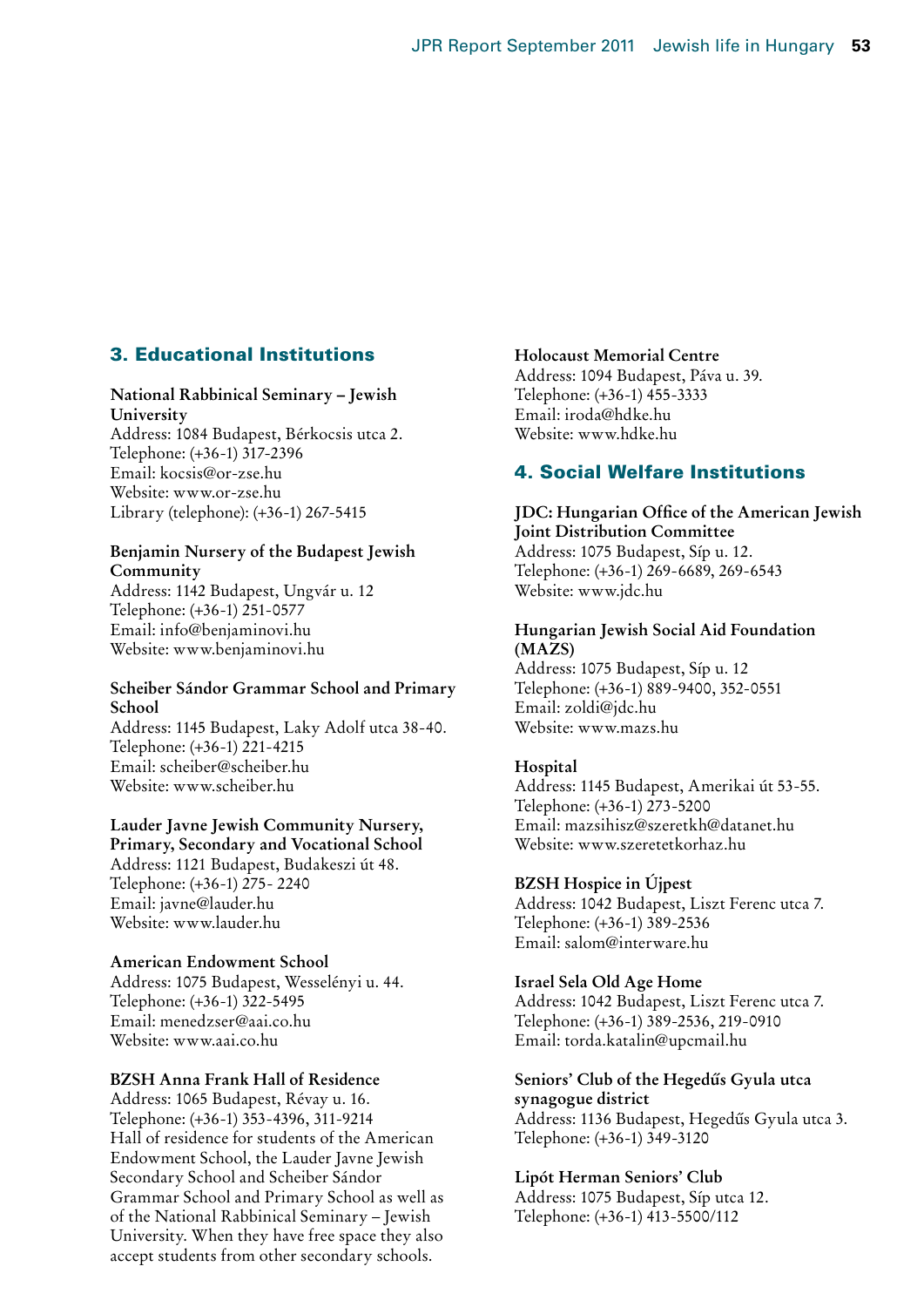#### **Hunyadi Tér Seniors' Club**

Address: 1067 Budapest, Hunyadi tér 3./ mezzanine Telephone: (+36-1) 342-5322

#### **Balatonfüred kosher hotel** (only in summer) Address: 8230 Balatonfüred, Liszt Ferenc u. 7. Telephone: (06 87) 343-404

Contact details for reservations: 1075 Budapest, Síp u. 12. (telephone: (+36-1) 413-5500/183)

### 5. Youth movements

#### **UJS – Hungarian Union of Jewish Youth**

The Hungarian member of the international organization UJS Mailing address: 1075 Budapest, 5. Pf. 333. Email: info@ujs.hu Website: www.ujs.hu

#### **Hashomer Hatzair, left-wing Zionist youth movement**

Re-established in 1989, was originally founded in Hungary in 1927. Address: 1066 Budapest, Lovag u.5. Email: somer.slicha@gmail.com, info@somer.hu Website: www.somer.hu

#### **Kidma, Zionist Jewish student organization**

An organization for university students and graduates in their twenties. Address: 1065 Budapest, Révay u. 16. Email: kidma@kidma.hu Website: www.kidma.hu

#### **Marom, Conservative religious Zionist student organization**

Began as conventional Jewish student organization; now run the fringe cultural centre Sirály. Mailing address: 1083 Budapest, Szigetvári u. 6. Email: info@marom.hu, marommessage@gmail.com Website: www.marom.hu, www.pilpul.net

#### **Habonim Dror, Zionist youth movement**

Has been present in Hungary since the 1930s and was re-established in 1989. Targets Jewish children and young people aged between 6 to 18. Address: 1147 Budapest, Jávorka Ádám u. 15. Telephone: +36 20 547 0304 Email: habonimdrorhungary@yahoo.com Website: www.habonimdror.hu

#### **Bnei Akiva, religious Zionist youth movement**

Religious Zionist youth movement targeting children and young people between 8 and 18. Mailing address:1065 Budapest, Révay u. 16. Email: bneiakiva@chello.hu Website: www.bneiakiva.hu

#### **Hanoar Hatzioni**

Following 1989 the organization ran for a few years and was restarted in 1995. It targets young people aged between 12 and 17. Mailing address: 1075 Budapest, Síp u. 12. Telephone: +36 30 314 1947 Email: preiszler@gmail.com

## 6. Civic organizations

#### **Hungarian Zionist Federation**

Umbrella organization; a coalition of member organizations. Mailing address: 1065 Budapest, Révay u. 16. Telephone: (+36-1) 311-5412, (+36 20) 530-0614 Email: magyarorszagicionista@gmail.com Website: www.cionista.hu

#### **National Union of Forced Labourers (MUSZOE)**

Address: 1062 Budapest, Aradi u. 62. Mailing address: 1400 Budapest 7. PF. 220. Telephone/Fax: (+36-1) 302-3077 Email: gyorgysessler@gmail.com

#### **First Budapest Lodge of B'nai B'rith**

Mailing address: 1065 Budapest, Révay u. 16. Email: president@bnaibrith.hu Website: www.bnaibrith.hu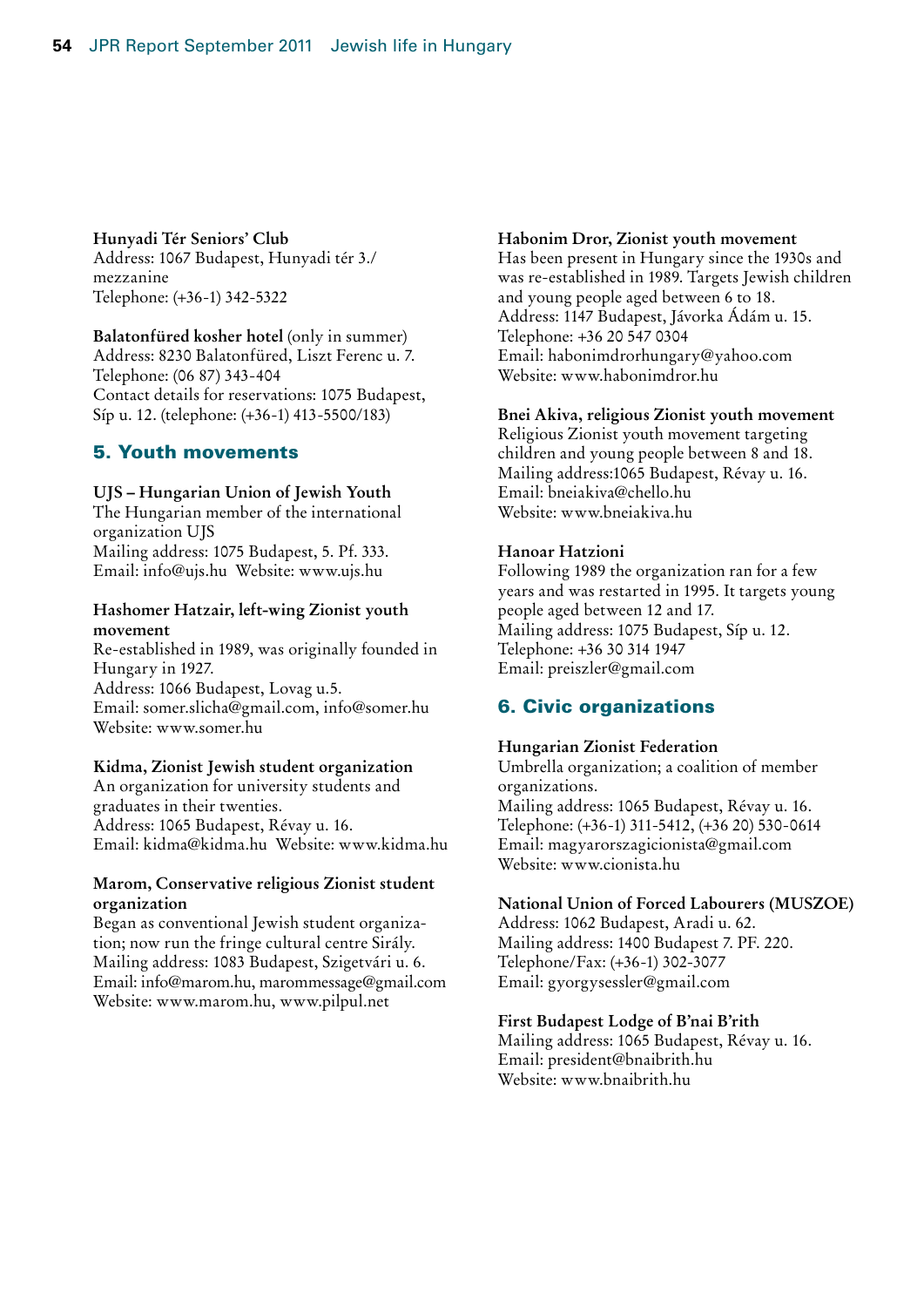#### **Wizo Hungary Society**

Mailing address: 1065 Budapest, Révay u. 16. Telefon: (+36-1) 311-9206 Email: wizohungary@t-online.hu Website: www.wizo.org

#### **Hungarian Jewish Cultural Union (MAZSIKE)**

Set up in 1988, it was one of the first independent Hungarian Jewish civil organizations. Its journal is Szombat, Jewish political and cultural magazine. Address: 1065 Budapest, Révay u. 16. Telephone: (+36-1) 311-6665 Email: mazsike@gmail.com, info@szombat.org Website: www.mazsike.hu, www.szombat.org

#### **Jmpoint Foundation for the Jewish Community**

Jewish Meeting Point is a Jewish community portal and social networking/dating site set up in 2002. On their website any Hungarian non-profit Jewish organization can advertise its events for free.

Mailing address: 1388 Budapest, Pf. 84. Telephone: +36 20 444 9492 Email: info@jmpoint.hu Website: www.jmpoint.hu

#### **Tokaj-Hegyalja Jewish Heritage Society**

Address: 3910 Tokaj, Rákoczi u. 41. Email: kalmyy@enternet.hu Website: zsidohagyomany.fw.hu

#### **Sófár Society**

Jewish news portal on the internet Email: sofar@sofar.hu Website: www.sofar.hu, www.zsidonegyed.com

#### **March of the Living Foundation**

Address: 1075 Budapest, Síp u. 12. Information hotline: (+36-1) 413-5560 Email: info@eletmenete.hu Website: www.eletmenete.hu

### **Memorial Society for Jewish Freedom Fighters**

Address: 1074 Budapest, Alsóerdősor u. 22. Telephone: (+36-1) 352-9153 Email: szabadsagharcos@freemail.hu

#### **Menorah Foundation of Tiszafüred**

Set up in 1995 to conserve the Jewish heritage of Tiszafüred and its surroundings. Mailing address: 5350 Tiszafüred, Csillag út 18. Telephone: +36 20 776 1180 Email: orban99@gmail.com Website: www.timena.hu

#### **Talmud Tóra Foundation**

Supporting Jewish religious education and care for the elderly. Address: 1084 Budapest, Nagyfuvaros u. 4.

#### **Haver Foundation for Informal Jewish Education**

With the primary objective of liberal education, it offers informal educational programmes for schoolchildren. Mailing address: 1075 Budapest, Holló u.1. II. em. 34. Email: haver@haver.hu Website: www.haver.hu

#### **Maccabi Fencing and Athletics Club**

Address: 2039 Pusztazámor, Kmoskó u. 8. Email: info@maccabi.hu Website: www.maccabi.hu

#### **Zachor Foundation for Social Remembrance** Educational organization teaching mainly

tolerance and human rights. Website: www.emlekezem.hu, www.iremember.hu

### 7. The umbrella organization of Jewish organizations

#### **Hungarian Jewish Congress**

Committees: Cultural-Educational, Health and Social, International Relations, Bereavement, Youth and Sport, Public Life and Against Antisemitism Telephone: (+36-1) 322-6405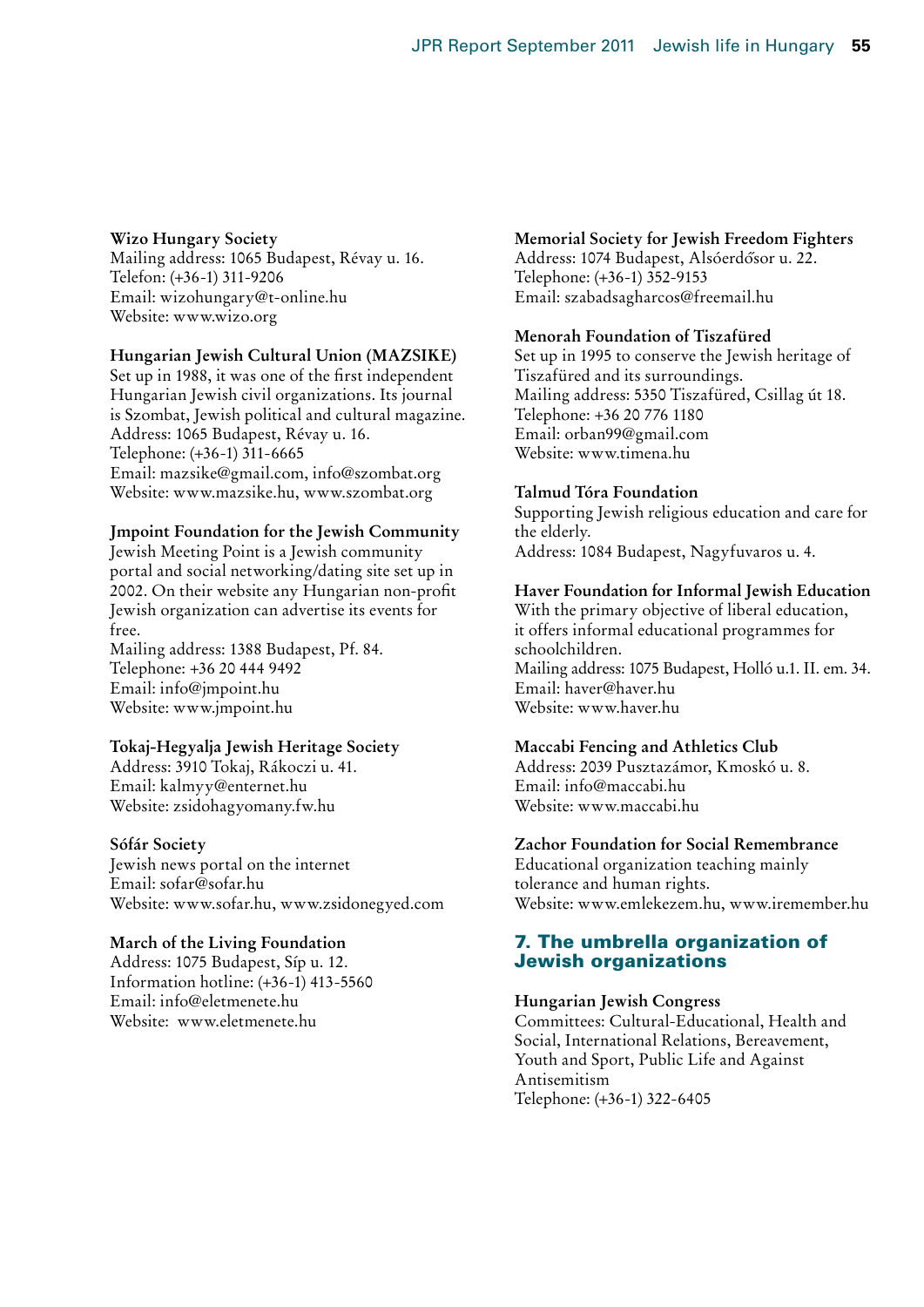**This report is the first in the JPR series** *Jewish life in East-Central Europe since the collapse of communism.*

### **Other reports in this series**

*Jewish life in Poland: achievements, challenges and priorities since the collapse of communism Jewish life in Germany* (forthcoming) *Jewish life in the Ukraine* (forthcoming)